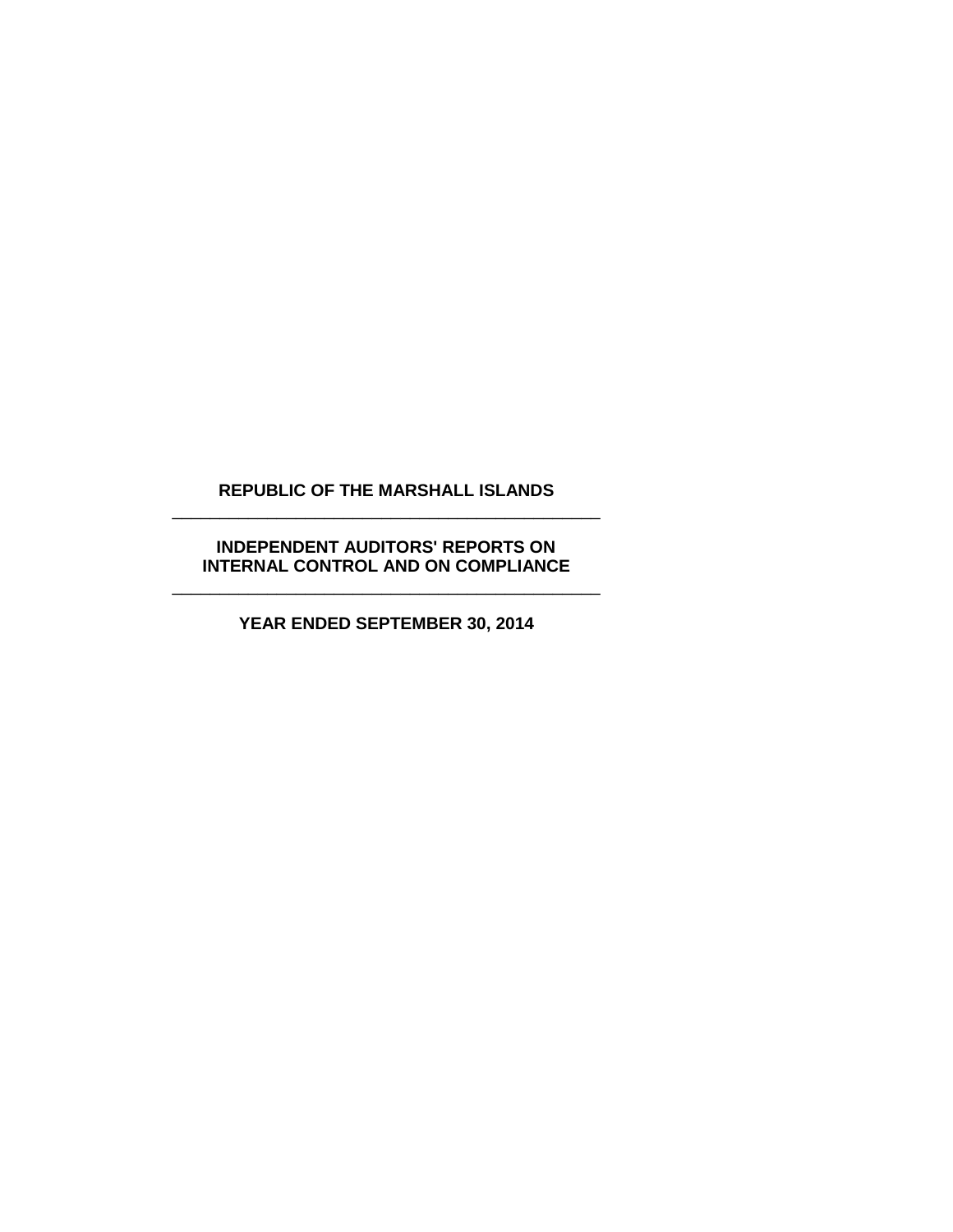

Deloitte & Touche LLP 361 South Marine Corps Drive Tamuning, GU 96913-3911 USA

Tel: (671)646-3884 Fax: (671)649-4932 www.deloitte.com

#### **INDEPENDENT AUDITORS' REPORT ON INTERNAL CONTROL OVER FINANCIAL REPORTING AND ON COMPLIANCE AND OTHER MATTERS BASED ON AN AUDIT OF FINANCIAL STATEMENTS PERFORMED IN ACCORDANCE WITH** *GOVERNMENT AUDITING STANDARDS*

Her Excellency Hilda C. Heine President Republic of the Marshall Islands:

We have audited, in accordance with auditing standards generally accepted in the United States of America and the standards applicable to financial audits contained in *Government Auditing Standards* issued by the Comptroller General of the United States, the financial statements of the governmental activities, the aggregate discretely presented component units, each major fund, and the aggregate remaining fund information of the Republic of the Marshall Islands (RepMar) as of and for the year ended September 30, 2014, and the related notes to the financial statements, which collectively comprise RepMar's basic financial statements, and have issued our report thereon dated February 23, 2016. Our report includes emphasis of matter paragraphs concerning social security obligations, a debt guarantee and a restatement for the correction of an error. Our report also includes a reference to other auditors who audited the financial statements of the Marshall Islands National Telecommunications Authority, as described in our report on RepMar's financial statements. This report does not include the results of the other auditors' testing of internal control over financial reporting or compliance and other matters that are reported on separately by those auditors.

For purposes of this report, our consideration of internal control over financial reporting and our tests of compliance with certain provisions of laws, regulations, contracts and grant agreements, and other matters did not include the Marshall Islands Scholarship, Grant and Loan Board, the Health Care Revenue Fund, the Marshall Islands Health Fund, the Marshall Islands Judiciary Fund, the Marshall Islands Social Security Administration, and the discretely presented component units, which were all audited by us, with the exception of the Marshall Islands National Telecommunications Authority, as discussed above. We have issued separate reports on our consideration of internal control over financial reporting and our tests of compliance with certain provisions of laws, regulations, contracts, and grant agreements, and other matters for the entities that were audited by us. Other auditors issued a separate report on their consideration of internal control over financial reporting and their tests of compliance with certain provisions of laws, regulations, contracts, and grant agreements, and other matters for the Marshall Islands National Telecommunications Authority. The findings, if any, included in those reports are not included herein.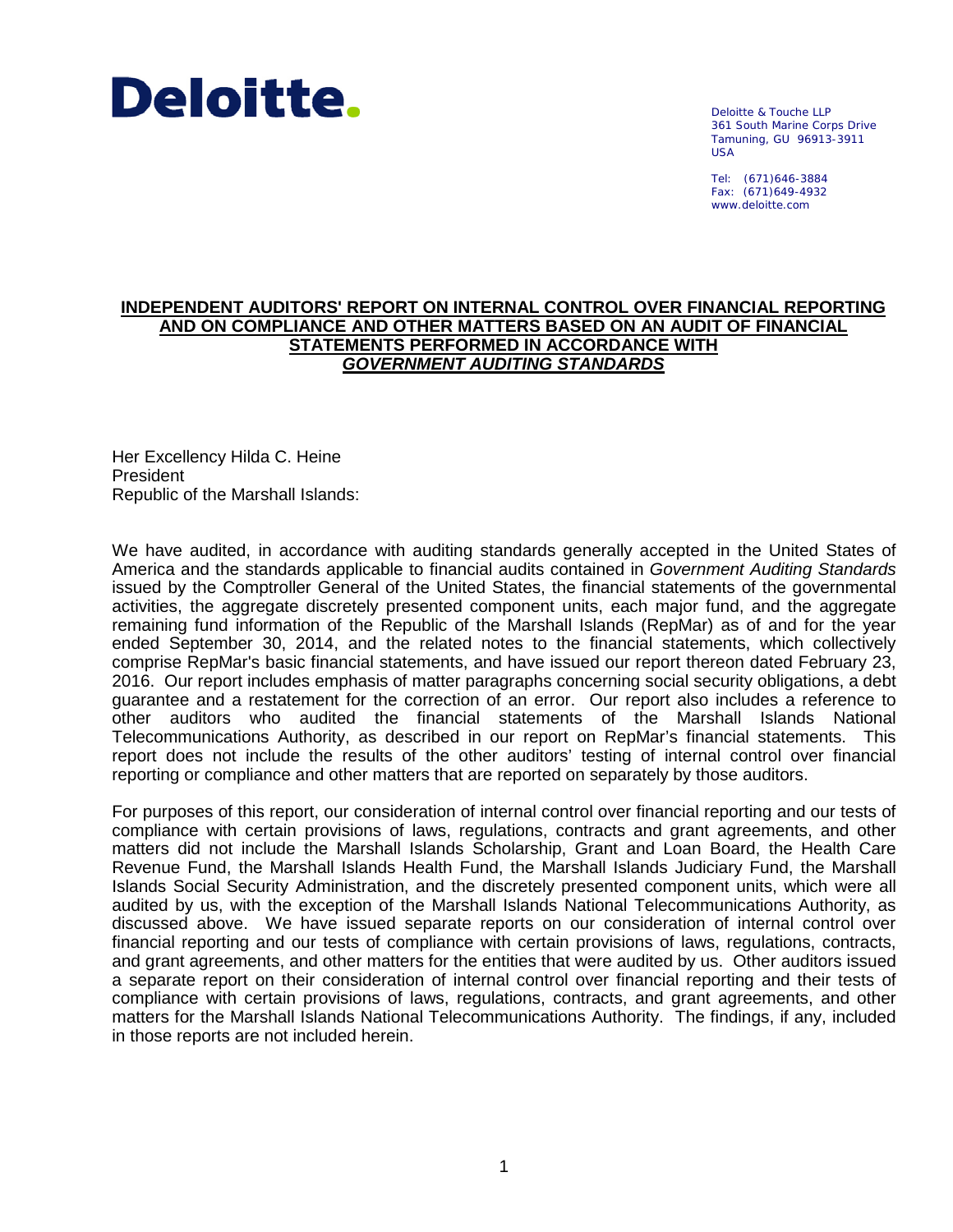### **Internal Control Over Financial Reporting**

In planning and performing our audit of the financial statements, we considered RepMar's internal control over financial reporting (internal control) to determine the audit procedures that are appropriate in the circumstances for the purpose of expressing our opinions on the financial statements, but not for the purpose of expressing an opinion on the effectiveness of RepMar's internal control. Accordingly, we do not express an opinion on the effectiveness of RepMar's internal control.

A *deficiency in internal control* exists when the design or operation of a control does not allow management or employees, in the normal course of performing their assigned functions, to prevent, or detect and correct, misstatements on a timely basis. A *material weakness* is a deficiency, or a combination of deficiencies, in internal control such that there is a reasonable possibility that a material misstatement of the entity's financial statements will not be prevented, or detected and corrected on a timely basis. A *significant deficiency* is a deficiency, or a combination of deficiencies, in internal control that is less severe than a material weakness, yet important enough to merit attention by those charged with governance.

Our consideration of internal control was for the limited purpose described in the first paragraph of this section and was not designed to identify all deficiencies in internal control that might be material weaknesses or significant deficiencies and therefore, material weaknesses or significant deficiencies may exist that were not identified. We did identify certain deficiencies in internal control described in the accompanying Schedule of Findings and Questioned Costs as items 2014-001, 2014-003, and 2014-008 through 2014-013 that we consider to be material weaknesses.

## **Compliance and Other Matters**

As part of obtaining reasonable assurance about whether RepMar's financial statements are free from material misstatement, we performed tests of its compliance with certain provisions of laws, regulations, contracts, and grant agreements, noncompliance with which could have a direct and material effect on the determination of financial statement amounts. However, providing an opinion on compliance with those provisions was not an objective of our audit, and accordingly, we do not express such an opinion. The results of our tests disclosed instances of noncompliance or other matters that are required to be reported under *Government Auditing Standards* and which are described in the accompanying Schedule of Findings and Questioned Costs as items 2014-004, 2014-005 and 2014-007.

#### **RepMar's Responses to Findings**

RepMar's responses to the findings identified in our audit are described in the accompanying Schedule of Findings and Questioned Costs. RepMar's responses were not subjected to the auditing procedures applied in the audit of the financial statements and, accordingly, we express no opinion on them.

#### **Purpose of this Report**

The purpose of this report is solely to describe the scope of our testing of internal control and compliance and the result of that testing, and not to provide an opinion on the effectiveness of the entity's internal control or on compliance. This report is an integral part of an audit performed in accordance with *Government Auditing Standards* in considering the entity's internal control and compliance. Accordingly, this communication is not suitable for any other purpose.

Jeloitte WackellP

February 23, 2016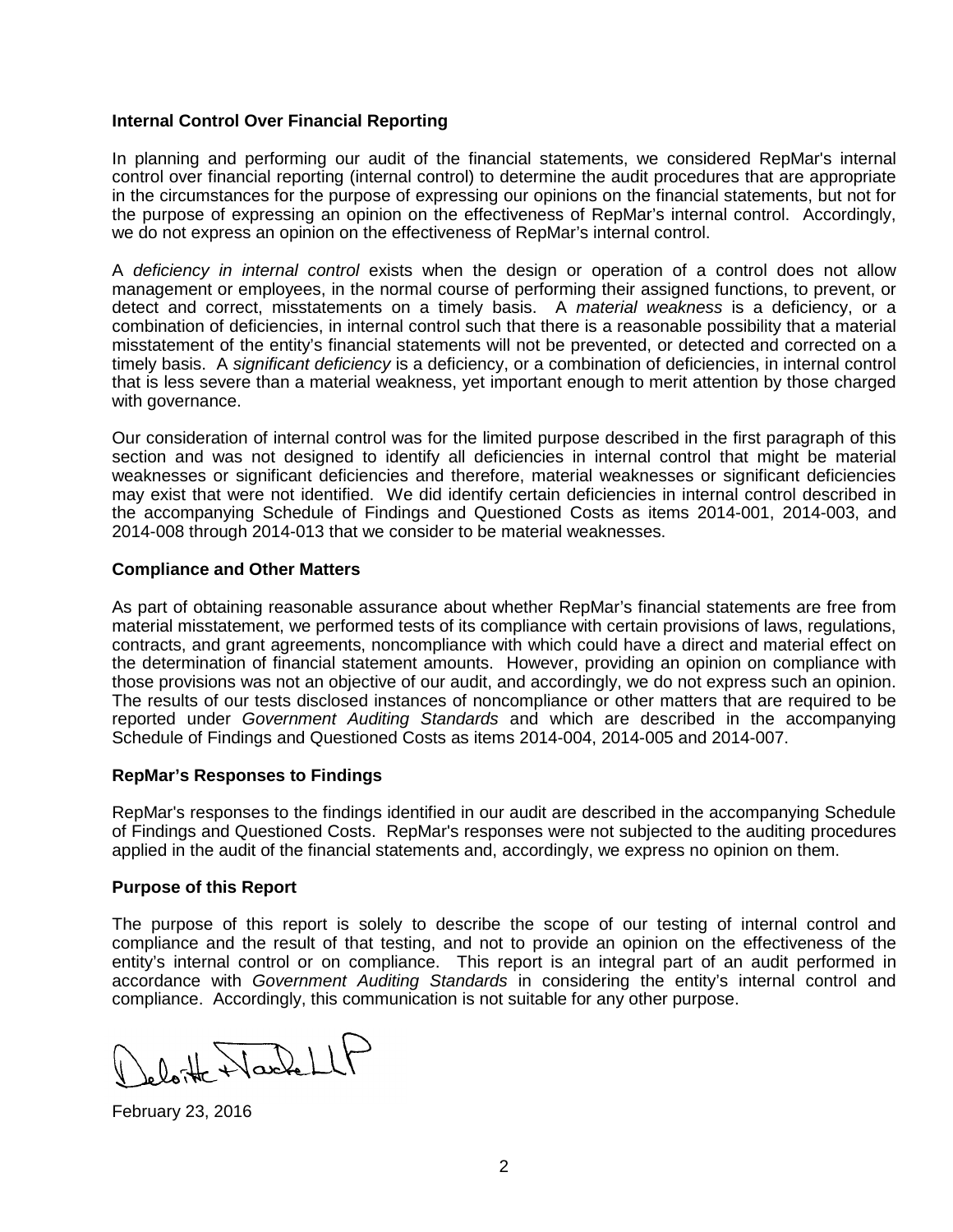

Deloitte & Touche LLP 361 South Marine Corps Drive Tamuning, GU 96913-3911 USA

Tel: (671)646-3884 Fax: (671)649-4932 www.deloitte.com

#### **INDEPENDENT AUDITORS' REPORT ON COMPLIANCE FOR EACH MAJOR FEDERAL PROGRAM; REPORT ON INTERNAL CONTROL OVER COMPLIANCE; AND REPORT ON SCHEDULE OF EXPENDITURES OF FEDERAL AWARDS REQUIRED BY OMB CIRCULAR A-133**

Her Excellency Hilda C. Heine President Republic of the Marshall Islands:

#### **Report on Compliance for Each Major Federal Program**

We have audited the Republic of the Marshall Islands' (RepMar's) compliance with the types of compliance requirements described in the *OMB Circular A-133 Compliance Supplement* that could have a direct and material effect on each of RepMar's major federal programs for the year ended September 30, 2014. RepMar's major federal programs are identified in the summary of auditors' results section of the accompanying Schedule of Findings and Questioned Costs.

As discussed in note 2 to the Schedule of Expenditures of Federal Awards, RepMar's basic financial statements include the operations of certain entities whose federal awards are not included in the accompanying Schedule of Expenditures of Federal Awards for the year ended September 30, 2014. Our audit, described below, did not include the operations of the entities identified in note 2 as these entities conducted separate audits in accordance with OMB Circular A-133, if required.

#### *Management's Responsibility*

Management is responsible for compliance with the requirements of laws, regulations, contracts, and grants applicable to its federal programs.

#### *Auditors' Responsibility*

Our responsibility is to express an opinion on compliance for each of RepMar's major federal programs based on our audit of the types of compliance requirements referred to above. We conducted our audit of compliance in accordance with auditing standards generally accepted in the United States of America; the standards applicable to financial audits contained in *Government Auditing Standards*, issued by the Comptroller General of the United States; and OMB Circular A-133, *Audits of States, Local Governments, and Non-Profit Organizations*. Those standards and OMB Circular A-133 require that we plan and perform the audit to obtain reasonable assurance about whether noncompliance with the types of compliance requirements referred to above that could have a direct and material effect on a major federal program occurred. An audit includes examining, on a test basis, evidence about RepMar's compliance with those requirements and performing such other procedures as we considered necessary in the circumstances.

We believe that our audit provides a reasonable basis for our opinion on compliance for each major federal program. However, our audit does not provide a legal determination of RepMar's compliance.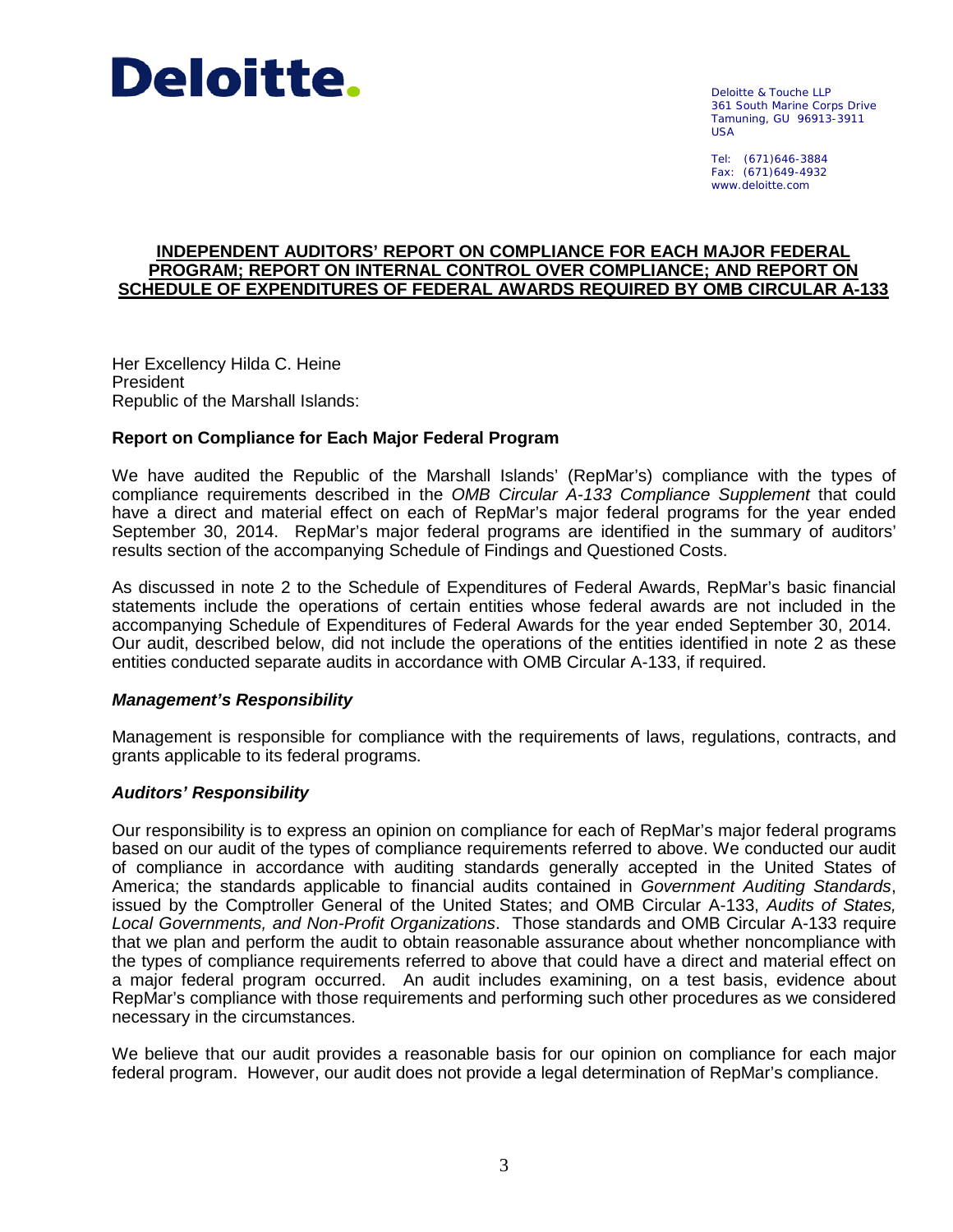#### *Basis for Qualified Opinion on 15.875 Economic, Social and Political Development of the Territories: Compact of Free Association, As Amended, Sector Grants and 84.027 Special Education - Grants to States*

As described in Findings 2014-001, 2014-002, 2014-003 and 2014-006 in the accompanying Schedule of Findings and Questioned Costs, RepMar did not comply with requirements regarding the following:

| <b>Finding #</b> | CFDA # | <b>Program (or Cluster) Name</b>                                                                                         | <b>Compliance Requirement</b>          |
|------------------|--------|--------------------------------------------------------------------------------------------------------------------------|----------------------------------------|
| 2014-001         | 15.875 | Economic, Social and Political Development of the Territories:<br>Compact of Free Association, As Amended, Sector Grants | Allowable Costs/Cost Principles        |
| 2014-003         | 15.875 | Economic, Social and Political Development of the Territories:<br>Compact of Free Association, As Amended, Sector Grants | Equipment and Real Property Management |
| 2014-006         | 15.875 | Economic, Social and Political Development of the Territories:<br>Compact of Free Association, As Amended, Sector Grants | Subrecipient Monitoring                |
| 2014-001         | 84.027 | Special Education - Grants to States                                                                                     | Allowable Costs/Cost Principles        |
| 2014-002         | 84.027 | Special Education - Grants to States                                                                                     | Cash Management                        |
| 2014-003         | 84.027 | Special Education - Grants to States                                                                                     | Equipment and Real Property Management |

Compliance with such requirements is necessary, in our opinion, for RepMar to comply with the requirements applicable to those programs.

#### *Qualified Opinion on 15.875 Economic, Social and Political Development of the Territories: Compact of Free Association, As Amended, Sector Grants and 84.027 Special Education - Grants to States*

In our opinion, except for the noncompliance described in the Basis for Qualified Opinion paragraph, RepMar complied, in all material respects, with the types of compliance requirements referred to above that could have a direct and material effect on CFDA 15.875 Economic, Social and Political Development of the Territories: Compact of Free Association, As Amended, Sector Grants and CFDA 84.027 Special Education - Grants to States for the year ended September 30, 2014.

#### *Unmodified Opinion on 15.875 Economic, Social and Political Development of the Territories: Compact of Free Association, As Amended, Section 212 Kwajalein Impact and Use*

In our opinion, RepMar complied, in all material respects, with the types of compliance requirements referred to above that could have a direct and material effect on CFDA 15.875 Economic, Social and Political Development of the Territories: Compact of Free Association, As Amended, Section 212 Kwajalein Impact and Use for the year ended September 30, 2014.

## *Other Matters*

The results of our auditing procedures disclosed other instances of noncompliance, which are required to be reported in accordance with OMB Circular A-133 and which are described in the accompanying Schedule of Findings and Questioned Costs as items 2014-004 and 2014-005. Our opinion on each major federal program is not modified with respect to these matters.

RepMar's responses to the noncompliance findings identified in our audit are described in the accompanying Schedule of Findings and Questioned Costs. RepMar's responses were not subjected to the auditing procedures applied in the audit of compliance and, accordingly, we express no opinion on the responses.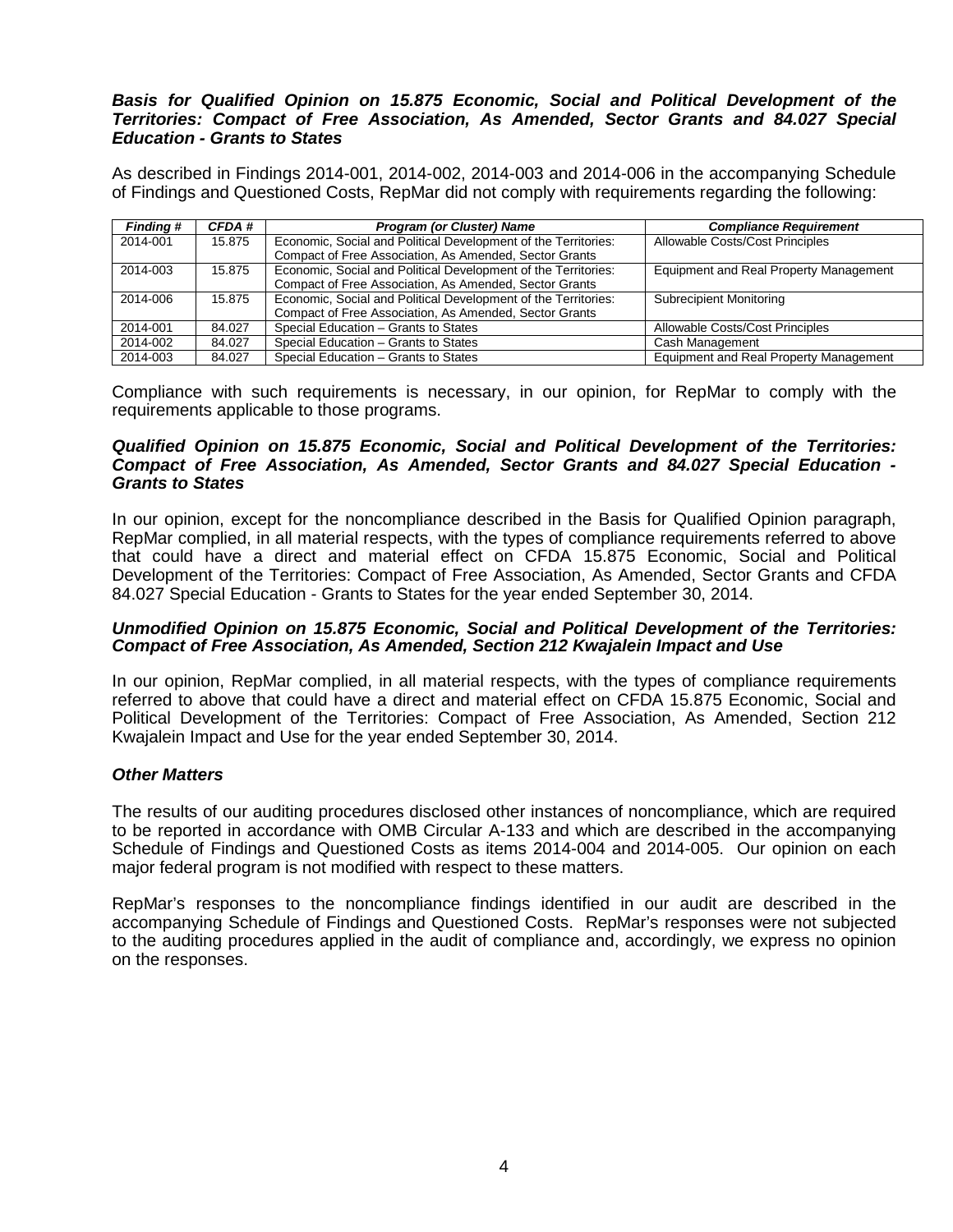## **Report on Internal Control Over Compliance**

Management of RepMar is responsible for establishing and maintaining effective internal control over compliance with the types of compliance requirements referred to above. In planning and performing our audit of compliance, we considered RepMar's internal control over compliance with the types of requirements that could have a direct and material effect on each major federal program to determine the auditing procedures that are appropriate in the circumstances for the purpose of expressing an opinion on compliance for each major federal program and to test and report on internal control over compliance in accordance with OMB Circular A-133, but not for the purpose of expressing an opinion on the effectiveness of internal control over compliance. Accordingly, we do not express an opinion on the effectiveness of RepMar's internal control over compliance.

Our consideration of internal control over compliance was for the limited purpose described in the preceding paragraph and was not designed to identify all deficiencies in internal control over compliance that might be material weaknesses or significant deficiencies and therefore, material weaknesses or significant deficiencies may exist that were not identified. However, as discussed below, we identified certain deficiencies in internal control over compliance that we consider to be material weaknesses and significant deficiencies.

A *deficiency in internal control over compliance* exists when the design or operation of a control over compliance does not allow management or employees, in the normal course of performing their assigned functions, to prevent, or detect and correct, noncompliance with a type of compliance requirement of a federal program on a timely basis. A *material weakness in internal control over compliance* is a deficiency, or combination of deficiencies, in internal control over compliance, such that there is reasonable possibility that material noncompliance with a type of compliance requirement of a federal program will not be prevented, or detected and corrected, on a timely basis. We consider the deficiencies in internal control over compliance described in the accompanying Schedule of Findings and Questioned Costs as items 2014-001 through 2014-003 and 2014-006 to be material weaknesses.

A *significant deficiency in internal control over compliance* is a deficiency, or a combination of deficiencies, in internal control over compliance with a type of compliance requirement of a federal program that is less severe than a material weakness in internal control over compliance, yet important enough to merit attention by those charged with governance. We consider the deficiencies in internal control over compliance described in the accompanying Schedule of Findings and Questioned Costs as items 2014-004 and 2014-005 to be significant deficiencies.

RepMar's responses to the internal control over compliance findings identified in our audit are described in the accompanying Schedule of Findings and Questioned Costs. RepMar's responses were not subjected to the auditing procedures applied in the audit of compliance and, accordingly, we express no opinion on the responses.

The purpose of this report on internal control over compliance is solely to describe the scope of our testing of internal control over compliance and the results of that testing based on the requirements of OMB Circular A-133. Accordingly, this report is not suitable for any other purpose.

#### **Report on Schedule of Expenditures of Federal Awards Required by OMB A-133**

We have audited the financial statements of the governmental activities, the aggregate discretely presented component units, each major fund, and the aggregate remaining fund information of RepMar as of and for the year ended September 30, 2014, and the related notes to the financial statements, which collectively comprise RepMar's basic financial statements. We issued our report thereon dated February 23, 2016, which contained unmodified opinions on those financial statements.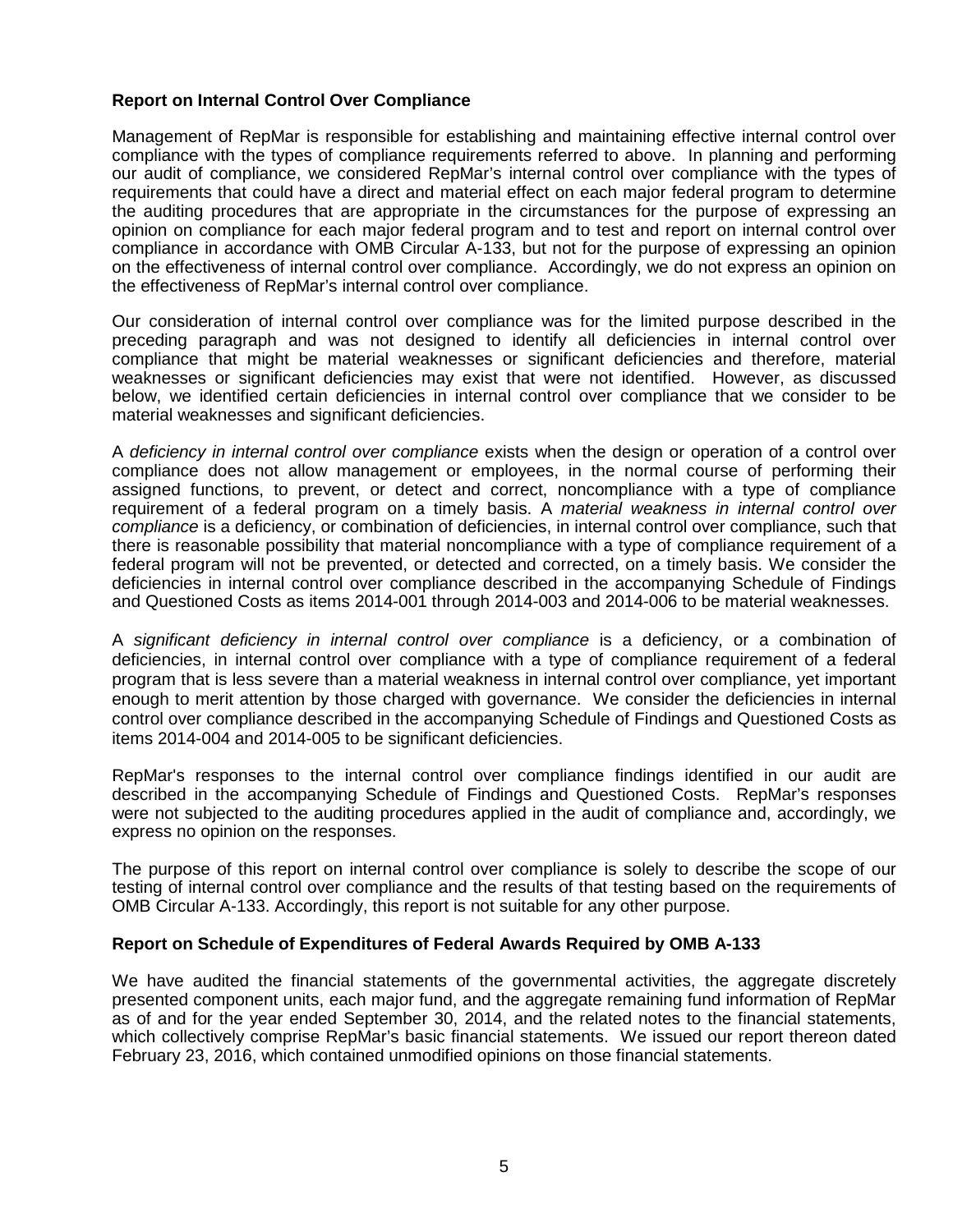Our audit was conducted for the purpose of forming opinions on the financial statements that collectively comprise the basic financial statements. The accompanying Schedule of Expenditures of Federal Awards is presented for purposes of additional analysis as required by OMB Circular A-133 and is not a required part of the basic financial statements. Such information is the responsibility of management and was derived from and relates directly to the underlying accounting and other records used to prepare the basic financial statements. The information has been subjected to the auditing procedures applied in the audit of the financial statements and certain additional procedures, including comparing and reconciling such information directly to the underlying accounting and other records used to prepare the basic financial statements or to the basic financial statements themselves, and other additional procedures in accordance with auditing standards generally accepted in the United States of America. In our opinion, the Schedule of Expenditures of Federal Awards is fairly stated in all material respects in relation to the basic financial statements as a whole.

beloit NachellP

February 23, 2016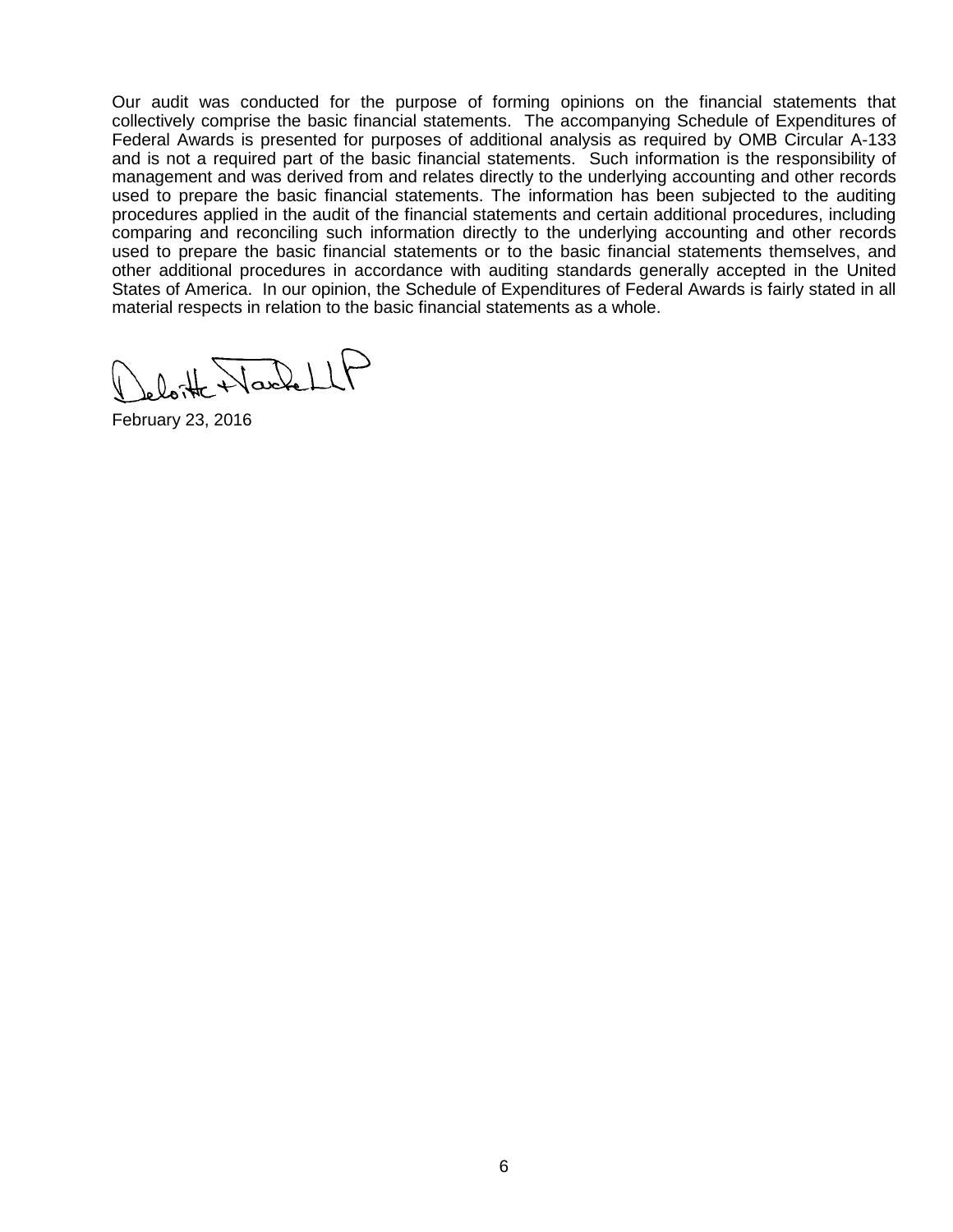## Schedule of Expenditures of Federal Awards Year Ended September 30, 2014

|        |                                                                                           | Federal         |
|--------|-------------------------------------------------------------------------------------------|-----------------|
| CFDA#  | Agency/Program                                                                            | Expenditures    |
|        | <b>GENERAL FUND AND REIMBURSABLE FUND:</b>                                                |                 |
|        | U.S. Department of Commerce:                                                              |                 |
| 11.460 | Special Oceanic and Atmospheric Projects                                                  | \$<br>561,942   |
|        | <b>U.S. FEDERAL GRANTS FUND:</b>                                                          |                 |
|        | U.S. Department of Agriculture:                                                           |                 |
| 10.567 | Food Distribution Program on Indian Reservations                                          | \$<br>623,752   |
| 10.664 | <b>Cooperative Forestry Assistance</b>                                                    | 34,556          |
|        | Total U.S. Department of Agriculture                                                      | 658,308         |
|        | U.S. Department of the Interior:                                                          |                 |
| 15.875 | Economic, Social and Political Development of the Territories:                            |                 |
|        | Four Atoll Health Care                                                                    | 1,212,004       |
|        | <b>KBE Reverse Osmosis</b>                                                                | 214,471         |
|        | Office of the Auditor General Grants                                                      | 106,102         |
|        | Storm Sewer Project                                                                       | 114,888         |
|        | Sub-total CFDA # 15.875                                                                   | 1,647,465       |
| 15.904 | Historic Preservation Fund Grants-In-Aid                                                  | 184,382         |
|        | Total U.S. Department of the Interior                                                     | 1,831,847       |
|        | U.S. Small Business Administration:                                                       |                 |
|        |                                                                                           | 28,721          |
| 59.037 | <b>Small Business Development Centers</b>                                                 |                 |
|        | U.S. Department of Education:                                                             |                 |
| 84.027 | Special Education-Grants to States                                                        | 1,776,657       |
|        | U.S. Department of Health and Human Services:                                             |                 |
| 93.110 | Maternal and Child Health Federal Consolidated Programs                                   | 11,750          |
| 93.116 | Project Grants and Cooperative Agreements for Tuberculosis Control Programs               | 519,712         |
| 93.127 | <b>Emergency Medical Services for Children</b>                                            | 3,790           |
| 93.136 | Injury Prevention and Control Research and State and Community Based Programs             | 5,222           |
| 93.217 | <b>Family Planning Services</b>                                                           | 61,295          |
| 93.224 | Consolidated Health Centers (Community Health Centers, Migrant Health Centers, Health     |                 |
|        | Care for the Homeless, and Public Housing Primary Health Centers)                         | 667,607         |
| 93.243 | Substance Abuse and Mental Health Services-Projects of Regional and National Significance | 683,076         |
| 93.268 | <b>Immunization Cooperative Agreements</b>                                                | 928,164         |
| 93.283 | Centers for Disease Control and Prevention - Investigations and Technical Assistance      | 239,275         |
| 93.292 | National Public Health Improvement Initiative                                             | 119,829         |
| 93.889 | National Bioterrorism Hospital Preparedness Program                                       | 479,533         |
| 93.938 | Cooperative Agreements to Support Comprehensive School Health Programs                    |                 |
|        | to Prevent the Spread of HIV and Other Important Health Problems                          | 525             |
| 93.945 | Assistance Programs for Chronic Disease Prevention and Control                            | 19,689          |
| 93.958 | <b>Block Grant for Community Mental Health Services</b>                                   | 66,063          |
| 93.959 | Block Grants for Prevention and Treatment of Substance Abuse                              | 328,246         |
| 93.994 | Maternal and Child Health Services Block Grant to the States                              | 120,493         |
|        | Total U.S. Department of Health and Human Services                                        | 4,254,269       |
|        | U.S. Department of Homeland Security                                                      |                 |
| 97.042 | <b>Emergency Management Performance Grants</b>                                            | 10,338          |
|        | TOTAL U.S. FEDERAL GRANTS FUND                                                            | \$<br>8,560,140 |

See accompanying notes to schedule of expenditures of federal awards.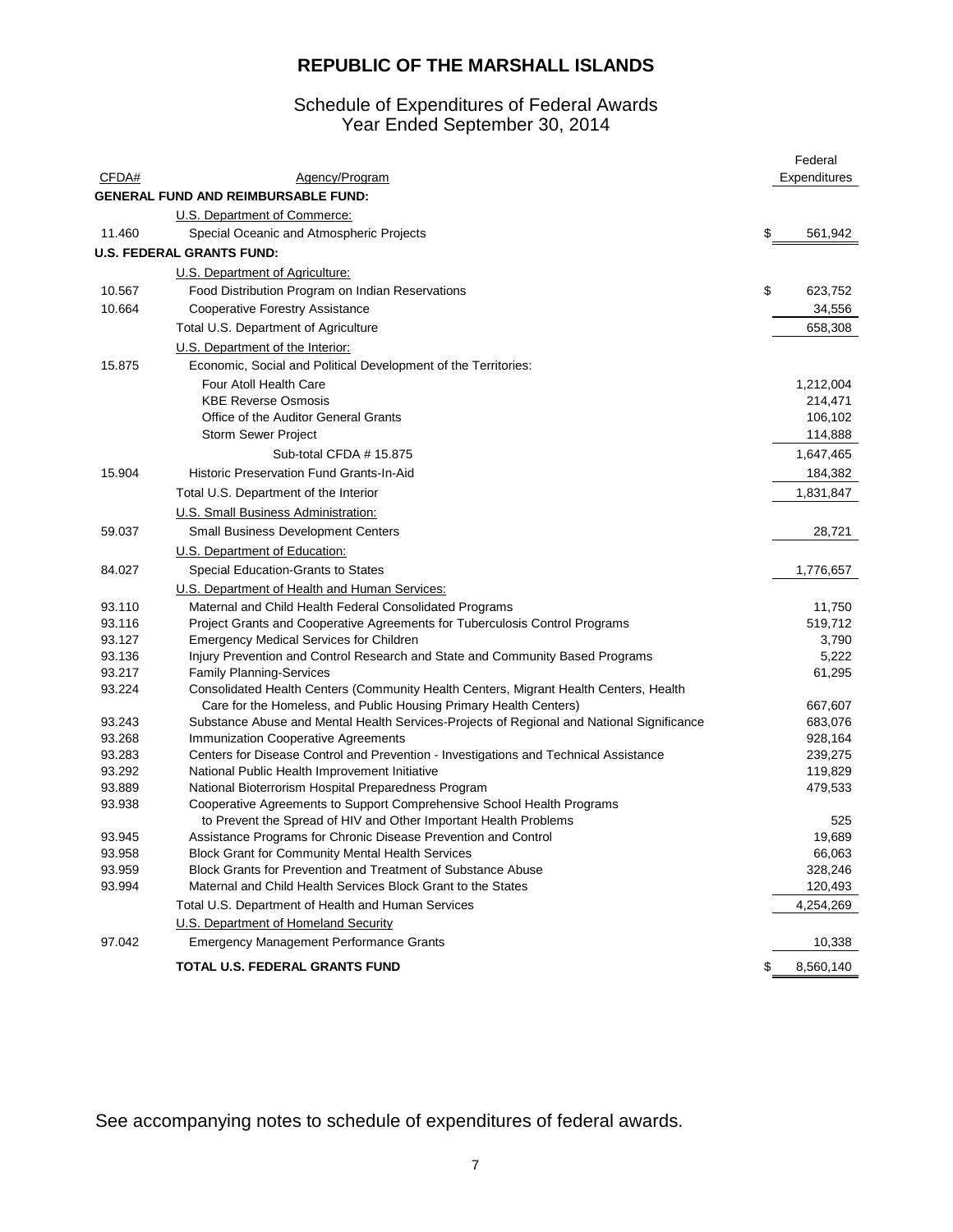#### Year Ended September 30, 2014 Schedule of Expenditures of Federal Awards, Continued

|        |                                                                                                                                                                                                                                                                                                                                                                                        |     | Federal                                                                                                            |
|--------|----------------------------------------------------------------------------------------------------------------------------------------------------------------------------------------------------------------------------------------------------------------------------------------------------------------------------------------------------------------------------------------|-----|--------------------------------------------------------------------------------------------------------------------|
| CFDA#  | Agency/Program                                                                                                                                                                                                                                                                                                                                                                         |     | Expenditures                                                                                                       |
|        | <b>COMPACT SECTOR GRANTS FUND:</b>                                                                                                                                                                                                                                                                                                                                                     |     |                                                                                                                    |
|        | U.S. Department of the Interior:                                                                                                                                                                                                                                                                                                                                                       |     |                                                                                                                    |
| 15.875 | Economic, Social and Political Development of the Territories:<br>Compact of Free Association Program, As Amended, Sector Grants:                                                                                                                                                                                                                                                      |     |                                                                                                                    |
|        | Section 211(a)(1) Education Sector<br><b>Supplemental Education Grant</b><br>Section 211(a)(2) Health Sector<br>Section 211(a)(5) Environment<br>Section 211(b)(1) Ebeye Special Needs<br>Section 211(b)(2) Landowners Special Needs<br>Section 211(b)(3) Kwajalein Environment<br>Section 211(d)(1) Public Infrastructure Development<br>Section 211(d)(2) Infrastructure Maintenance |     | \$<br>10,624,275<br>5,368,741<br>6,123,413<br>325,000<br>3,680,931<br>2,087,123<br>248,203<br>1,945,818<br>528,911 |
|        | <b>TOTAL COMPACT SECTOR GRANTS FUND</b>                                                                                                                                                                                                                                                                                                                                                |     | 30,932,415                                                                                                         |
|        | <b>SECTION 212 KWAJALEIN LANDOWNERS FUND:</b>                                                                                                                                                                                                                                                                                                                                          |     |                                                                                                                    |
|        | U.S. Department of the Interior:                                                                                                                                                                                                                                                                                                                                                       |     |                                                                                                                    |
| 15.875 | Economic, Social and Political Development of the Territories:                                                                                                                                                                                                                                                                                                                         |     |                                                                                                                    |
|        | Compact of Free Association Program, As Amended:                                                                                                                                                                                                                                                                                                                                       |     |                                                                                                                    |
|        | Section 212 Kwajalein Impact and Use                                                                                                                                                                                                                                                                                                                                                   |     | 17,988,691                                                                                                         |
|        | <b>SECTION 213 AUDIT FUND:</b>                                                                                                                                                                                                                                                                                                                                                         |     |                                                                                                                    |
|        | U.S. Department of the Interior:                                                                                                                                                                                                                                                                                                                                                       |     |                                                                                                                    |
| 15.875 | Economic, Social and Political Development of the Territories:                                                                                                                                                                                                                                                                                                                         |     |                                                                                                                    |
|        | Compact of Free Association Program, As Amended:                                                                                                                                                                                                                                                                                                                                       |     |                                                                                                                    |
|        | Section 213 Audit                                                                                                                                                                                                                                                                                                                                                                      |     | \$<br>331,146                                                                                                      |
|        |                                                                                                                                                                                                                                                                                                                                                                                        |     |                                                                                                                    |
|        | <b>TOTAL FEDERAL PROGRAM EXPENDITURES</b>                                                                                                                                                                                                                                                                                                                                              |     | \$<br>58,374,334                                                                                                   |
|        | Reconciliation to the 2014 financial statements is as follows:                                                                                                                                                                                                                                                                                                                         |     |                                                                                                                    |
|        | General Fund (Reimbursable Fund)                                                                                                                                                                                                                                                                                                                                                       | (1) | \$<br>561,942                                                                                                      |
|        | U.S. Federal Grants Fund                                                                                                                                                                                                                                                                                                                                                               | (2) | 8,560,140                                                                                                          |
|        | <b>Compact Sector Grants Fund</b>                                                                                                                                                                                                                                                                                                                                                      | (3) | 30,932,415                                                                                                         |
|        | Section 212 Kwajalein Landowners Fund                                                                                                                                                                                                                                                                                                                                                  | (4) | 17,988,691                                                                                                         |
|        | Section 213 Audit Fund                                                                                                                                                                                                                                                                                                                                                                 | (5) | 331,146                                                                                                            |
|        |                                                                                                                                                                                                                                                                                                                                                                                        |     | 58,374,334                                                                                                         |
|        |                                                                                                                                                                                                                                                                                                                                                                                        |     |                                                                                                                    |

(1) Included within total expenditures for the Reimbursable Fund of \$764,545 presented on page 107 of the 2014 financial statements.

(2) Represents the aggregate total for expenditures and transfers out for the U.S. Federal Grants Fund of \$7,348,136 and \$1,212,004, respectively, presented on page 97 of the 2014 financial statements.

(3) Represents the aggregate total for expenditures and transfers out for the Compact Sector Grants Fund of \$30,055,575 and \$876,840, respectively, presented on page 102 of the 2014 financial statements.

(4) Represents the aggregate total for expenditures for the Section 212 Kwajalein Landowners Fund of \$17,988,691 presented on page 87 of the 2014 financial statements.

(5) Represents the aggregate total for expenditures for the Section 213 Audit Fund of \$331,146 presented on page 97 of the 2014 financial statements.

See accompanying notes to schedule of expenditures of federal awards.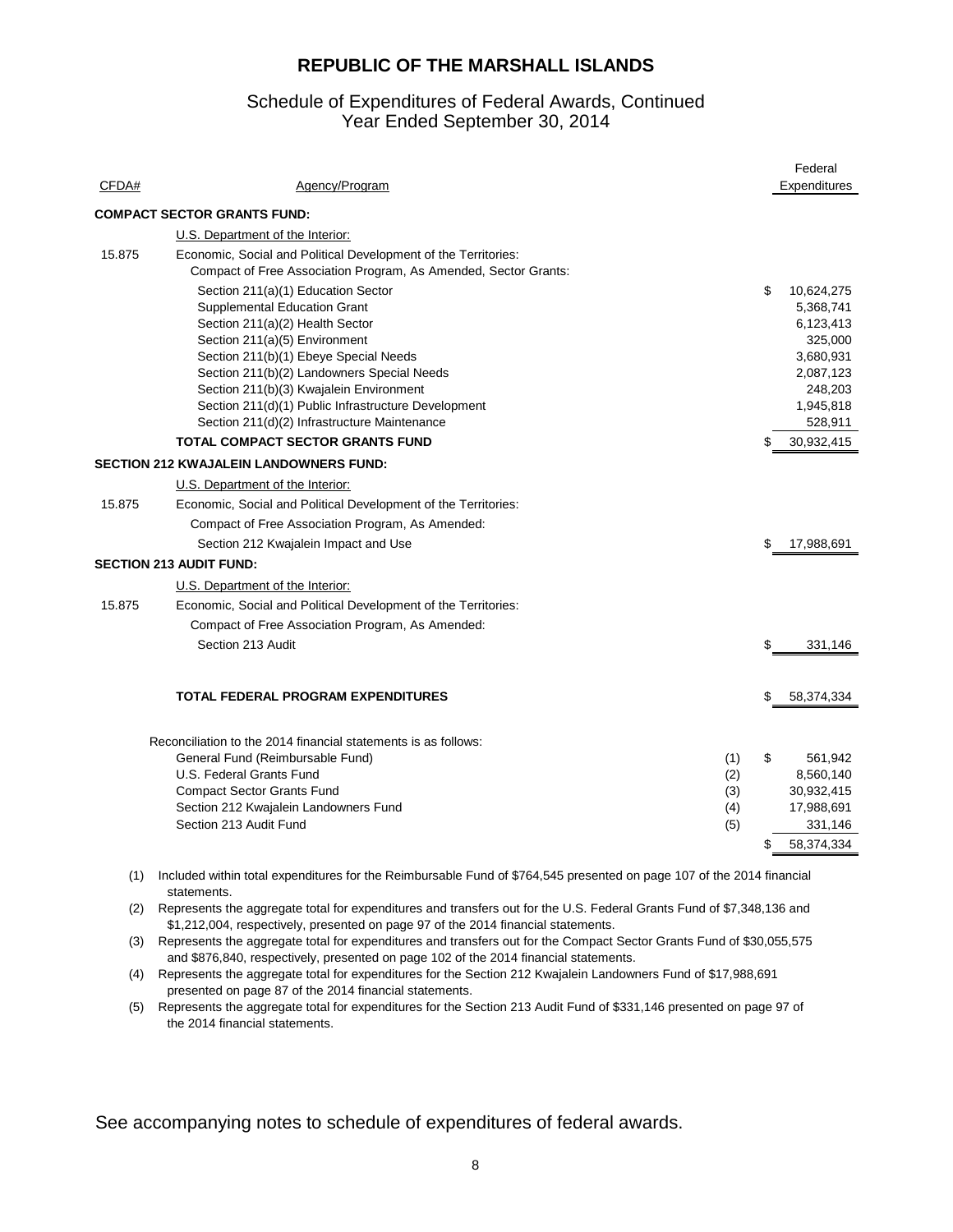#### Notes to Schedule of Expenditures of Federal Awards Year Ended September 30, 2014

#### (1) Scope of Audit

The Republic of the Marshall Islands (RepMar) is a governmental entity governed by its own Constitution. All significant operations of RepMar are included in the scope of the OMB Circular A-133 audit (the "Single Audit"). The U.S. Department of the Interior has been designated as RepMar's cognizant agency for the Single Audit.

#### Programs Subject to Single Audit

The Schedule of Expenditures of Federal Awards presents each federal program related to the following agencies:

- U.S. Department of Agriculture<br>U.S. Department of Commerce
- U.S. Department of Commerce
- U.S. Department of Education
- U.S. Department of Health and Human Services
- U.S. Department of Homeland Security
- U.S. Department of the Interior
- U.S. Small Business Administration

#### (2) Summary of Significant Accounting Policies

a. Basis of Accounting

The accompanying Schedule of Expenditures of Federal Awards includes the federal grant activity of RepMar and is presented on the accrual basis of accounting. The information in this schedule is presented in accordance with the requirements of OMB Circular A-133. All expenses and capital outlays are reported as expenditures.

#### b. Reporting Entity

For purposes of complying with the Single Audit Act of 1984, as amended in 1996, RepMar's reporting entity is defined in Note 1A to its September 30, 2014 basic financial statements; except that the Marshall Islands Scholarship, Grant and Loan Board, the Health Care Revenue Fund, the Marshall Islands Health Fund, the Marshall Islands Judiciary Fund, the Marshall Islands Social Security Administration, and all of the discretely presented component units are excluded. Accordingly, the accompanying Schedule of Expenditures of Federal Awards presents the federal award programs administered by RepMar, as defined above, for the year ended September 30, 2014.

#### c. Matching Costs

Matching costs, i.e., the nonfederal share of certain program costs, are not included in the accompanying Schedule of Expenditures of Federal Awards.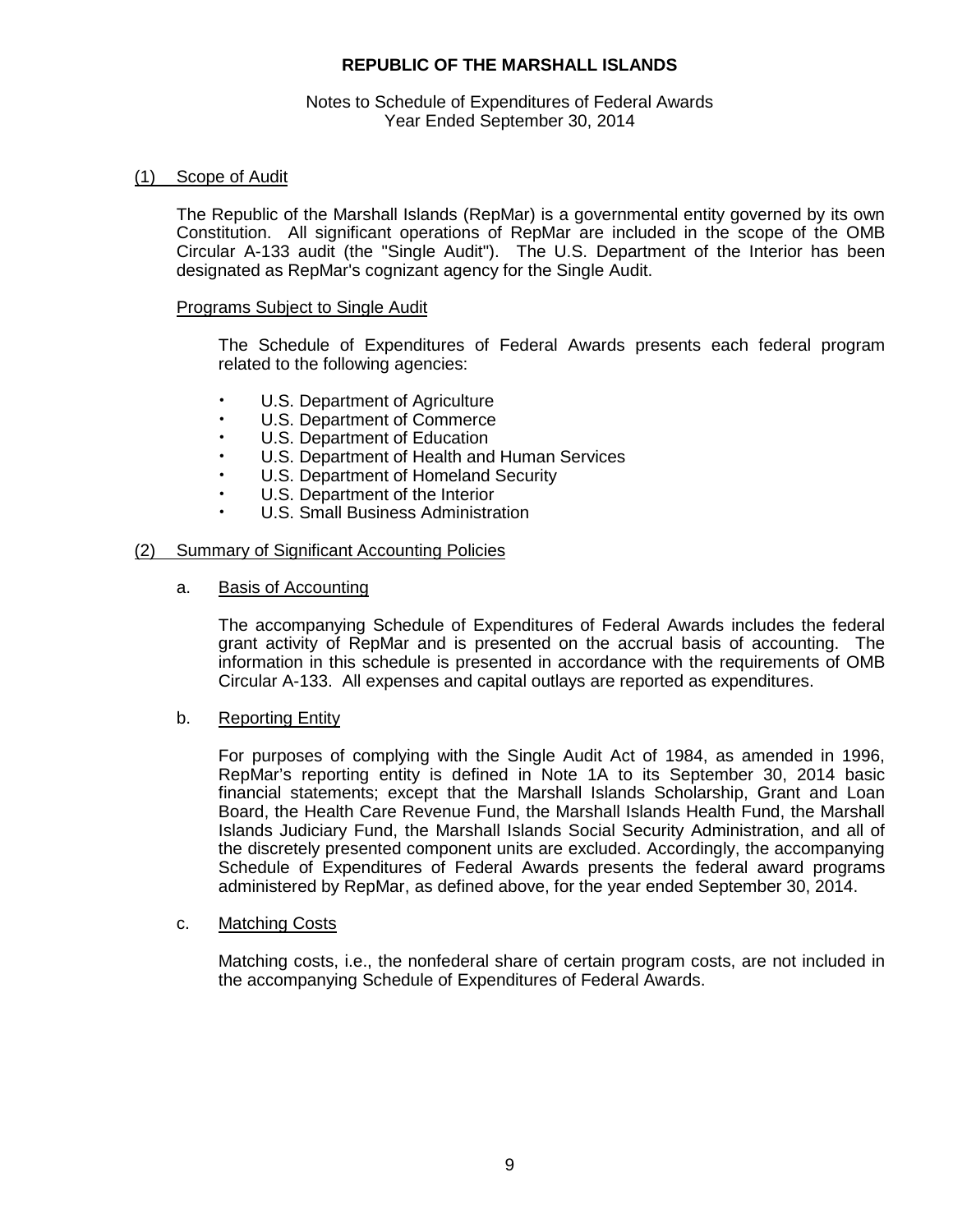#### Notes to Schedule of Expenditures of Federal Awards, Continued Year Ended September 30, 2014

#### (2) Summary of Significant Accounting Policies, Continued

#### d. Subgrantees

Certain program funds are passed through RepMar to subgrantee organizations. The Schedule of Expenditures of Federal Awards does not contain separate schedules disclosing how the subgrantees, outside of RepMar's control, utilized the funds. The following is a summary of program funds that are passed through to subgrantee organizations:

| Grantor/Grant Title CFDA No.                                                           | Subgrantee                                         | 2014<br>Amount of<br>Pass-through |
|----------------------------------------------------------------------------------------|----------------------------------------------------|-----------------------------------|
| U.S. Department of the Interior - CFDA #15.875                                         |                                                    |                                   |
| Economic, Social and Political Development of the Territories:                         |                                                    |                                   |
| Compact of Free Association,<br>As Amended, Education<br><b>Sector Grant</b>           | College of the Marshall Islands                    | \$<br>999,667                     |
| Compact of Free Association,<br>As Amended, Supplemental<br><b>Education Grant</b>     | College of the Marshall Islands                    | \$<br>427,939                     |
| Compact of Free Association,<br>As Amended, Ebeye Special<br><b>Needs Sector Grant</b> | College of the Marshall Islands                    | \$<br>125,000                     |
| Compact of Free Association,<br>As Amended, Public<br>Infrastructure Development       | College of the Marshall Islands                    | \$<br>112,546                     |
| Compact of Free Association,<br>As Amended, Public<br>Infrastructure Development       | College of the Marshall Islands                    | \$<br>250,000                     |
| Compact of Free Association,<br>As Amended, Landowners<br><b>Special Needs</b>         | Kwajalein Atoll Joint Utilities<br>Resources, Inc. | \$1,878,440                       |
| Compact of Free Association,<br>As Amended, Environment<br><b>Sector Grant</b>         | Majuro Atoll Waste Company, Inc.                   | \$<br>325,000                     |
| Compact of Free Association,<br>As Amended, Public<br>Infrastructure Development       | Majuro Atoll Waste Company, Inc.                   | \$<br>104,965                     |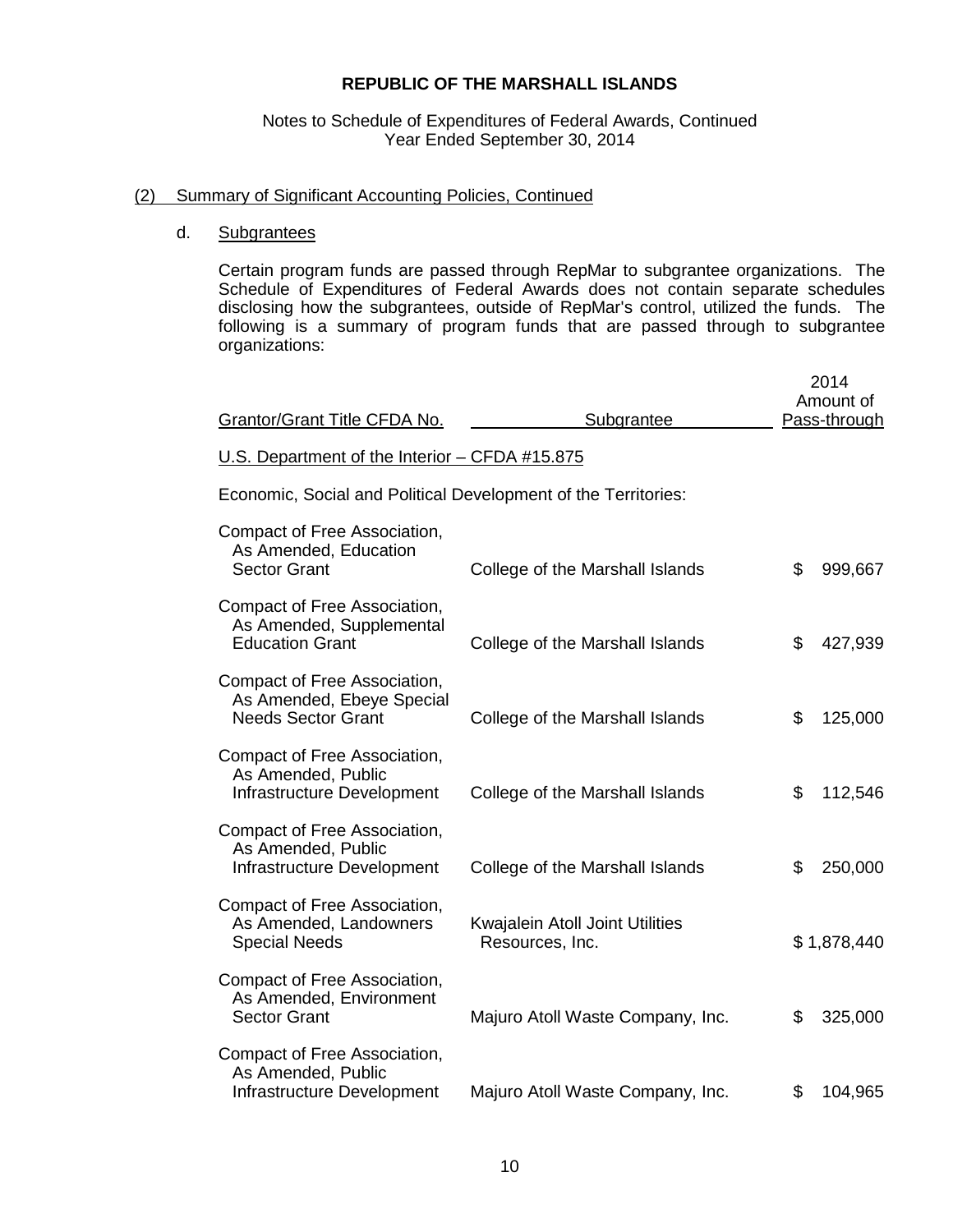### Notes to Schedule of Expenditures of Federal Awards, Continued Year Ended September 30, 2014

## (2) Summary of Significant Accounting Policies, Continued

## d. Subgrantees, Continued

| <b>Grantor/Grant Title CFDA No.</b>                                                    | Subgrantee                                                                |    | 2014<br>Amount of<br><b>Pass-through</b> |
|----------------------------------------------------------------------------------------|---------------------------------------------------------------------------|----|------------------------------------------|
| U.S. Department of the Interior - CFDA #15.875                                         |                                                                           |    |                                          |
|                                                                                        | Economic, Social and Political Development of the Territories, Continued: |    |                                          |
| Compact of Free Association,<br>As Amended, Public<br>Infrastructure Development       | Majuro Water and Sewer Company, Inc.                                      | S  | 300,000                                  |
| Compact of Free Association,<br>As Amended, Education<br><b>Sector Grant</b>           | Marshall Islands Scholarship, Grant<br>and Loan Board                     | \$ | 471,925                                  |
| Compact of Free Association,<br>As Amended, Supplemental<br><b>Education Grant</b>     | Marshall Islands Scholarship, Grant<br>and Loan Board                     | \$ | 204,915                                  |
| Compact of Free Association,<br>As Amended, Ebeye Special<br><b>Needs Sector Grant</b> | Marshall Islands Scholarship, Grant<br>and Loan Board                     | £. | 200,000                                  |

#### e. Indirect Cost Allocation

RepMar has not entered into an approved indirect cost negotiation agreement covering fiscal year 2014. RepMar did not charge federal programs for indirect costs during fiscal year 2014.

#### f. CFDA # 15.875

CFDA # 15.875 represents funding from the Office of Insular Affairs (OIA), U. S. Department of the Interior. Funding from this source is subject to varying rules and regulations since OIA administers the Compact of Free Association (the Compact), which is a treaty, and is not a federal program. The Compact is comprised of various funded programs, each with separate compliance requirements. To maximize audit coverage of OIA funding, the OIG has recommended that programs administered under CFDA # 15.875 be grouped by like compliance requirements and such groupings be separately evaluated as major programs.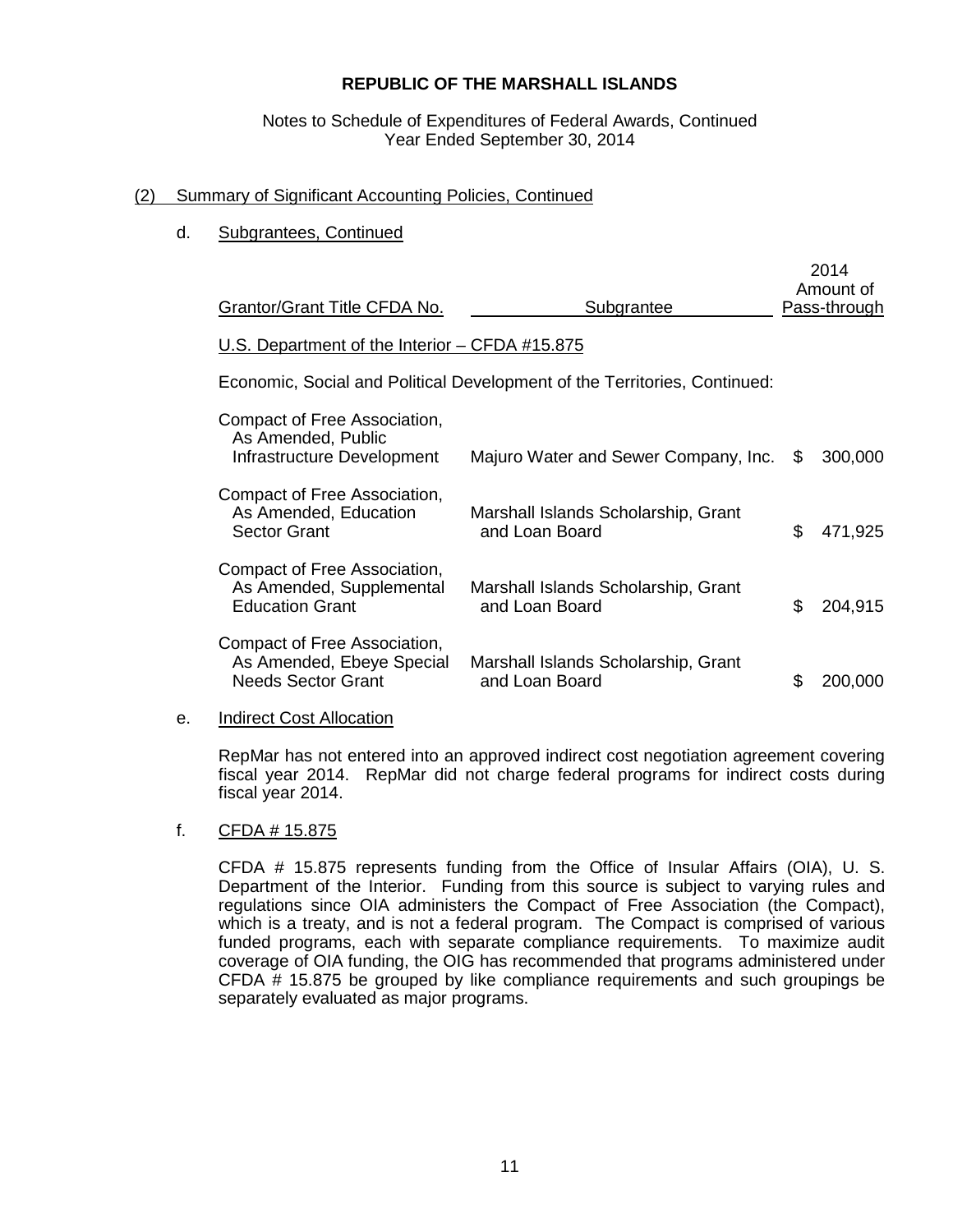Schedule of Findings and Questioned Costs Year Ended September 30, 2014

# **Section I - Summary of Auditors' Results**

# *Financial Statements*

| 1.       | Type of auditors' report issued:                                                                                                                                                                                                                                           | <b>Unmodified</b>                                                                                                                                                |                      |  |
|----------|----------------------------------------------------------------------------------------------------------------------------------------------------------------------------------------------------------------------------------------------------------------------------|------------------------------------------------------------------------------------------------------------------------------------------------------------------|----------------------|--|
|          | Internal control over financial reporting:                                                                                                                                                                                                                                 |                                                                                                                                                                  |                      |  |
| 2.<br>3. |                                                                                                                                                                                                                                                                            | Material weakness(es) identified?<br>Significant deficiency(ies) identified?                                                                                     | Yes<br>None reported |  |
| 4.       |                                                                                                                                                                                                                                                                            | Noncompliance material to financial statements noted?                                                                                                            | Yes                  |  |
|          | <b>Federal Awards</b>                                                                                                                                                                                                                                                      |                                                                                                                                                                  |                      |  |
|          |                                                                                                                                                                                                                                                                            | Internal control over major federal programs:                                                                                                                    |                      |  |
| 5.<br>6. |                                                                                                                                                                                                                                                                            | Material weakness(es) identified?<br>Significant deficiency(ies) identified?                                                                                     | Yes<br>Yes           |  |
| 7.       | Type of auditors' report issued on compliance for major federal programs:                                                                                                                                                                                                  |                                                                                                                                                                  |                      |  |
|          | 84.027 Special Education - Grants to States                                                                                                                                                                                                                                | Qualified                                                                                                                                                        |                      |  |
|          | 15.875 Economic, Social and Political Development of the Territories:<br>Compact of Free Association, As Amended, Sector Grants<br>15.875 Economic, Social and Political Development of the Territories:<br>Compact of Free Association, As Amended, Section 212 Kwajalein | Qualified                                                                                                                                                        |                      |  |
|          | Impact and Use                                                                                                                                                                                                                                                             |                                                                                                                                                                  | Unmodified           |  |
| 8.       | Any audit findings disclosed that are required to be reported in<br>accordance with section 510(a) of OMB Circular A-133?<br>Yes                                                                                                                                           |                                                                                                                                                                  |                      |  |
| 9.       | Identification of major federal programs:                                                                                                                                                                                                                                  |                                                                                                                                                                  |                      |  |
|          | CFDA#                                                                                                                                                                                                                                                                      | Name of Federal Program                                                                                                                                          |                      |  |
|          | 84.027<br>15.875                                                                                                                                                                                                                                                           | Special Education - Grants to States<br>Economic, Social and Political Development of the Territories:<br>Compact of Free Association, As Amended, Sector Grants |                      |  |
|          | 15.875                                                                                                                                                                                                                                                                     | Economic, Social and Political Development of the Territories:<br>Compact of Free Association, As Amended, Section 212<br>Kwajalein Impact and Use               |                      |  |
| 10.      | Programs:                                                                                                                                                                                                                                                                  | Dollar threshold used to distinguish between Type A and Type B                                                                                                   | \$1,751,230          |  |

11. Auditee qualified as low-risk auditee? No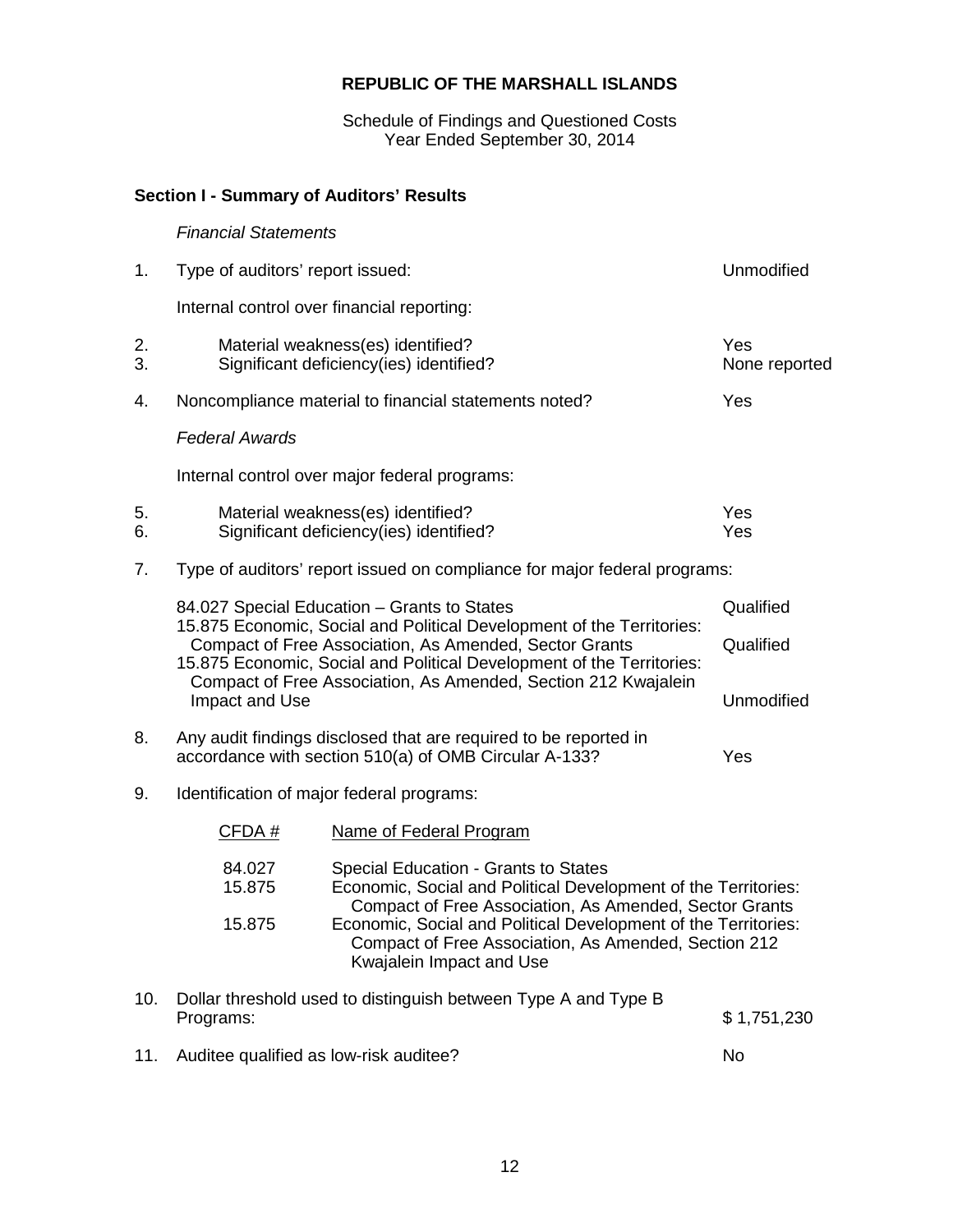Schedule of Findings and Questioned Costs, Continued Year Ended September 30, 2014

# **Section II - Financial Statement Findings**

| Finding<br>Number | <b>Findings</b>                               |
|-------------------|-----------------------------------------------|
| 2014-001          | <b>Allowable Costs/Cost Principles</b>        |
| 2014-003          | <b>Equipment and Real Property Management</b> |
| 2014-004          | <b>RMI Procurement Code</b>                   |
| 2014-005          | <b>RMI Procurement Code</b>                   |
| 2014-007          | <b>RMI Procurement Code</b>                   |
| 2014-008          | <b>General Ledger Account Reconciliations</b> |
| 2014-009          | <b>Accounts Receivable</b>                    |
| 2014-010          | Purchase of Former Long Island Hotel Facility |
| 2014-011          | Construction-in-Progress/Retention Payable    |
| 2014-012          | Encumbrances                                  |
| 2014-013          | <b>General Ledger Journal Entries</b>         |
|                   |                                               |

# **Section III - Federal Award Findings and Questioned Costs**

| Finding<br>Number | CFDA# | Findings                                      | Questioned<br>Costs |
|-------------------|-------|-----------------------------------------------|---------------------|
|                   |       |                                               |                     |
| 2014-001 15.875   |       | <b>Allowable Costs/Cost Principles</b>        | 3,563               |
| 2014-003 15.875   |       | <b>Equipment and Real Property Management</b> | $\blacksquare$      |
| 2014-004 15.875   |       | Procurement and Suspension and Debarment      | \$305,553           |
| 2014-006 15.875   |       | <b>Subrecipient Monitoring</b>                | 22,287              |
| 2014-001 84.027   |       | <b>Allowable Costs/Cost Principles</b>        | 946                 |
| 2014-002 84.027   |       | Cash Management                               | Undeterminable      |
| 2014-003 84.027   |       | <b>Equipment and Real Property Management</b> |                     |
| 2014-005 84.027   |       | Procurement and Suspension and Debarment      | 8,259               |
|                   |       |                                               |                     |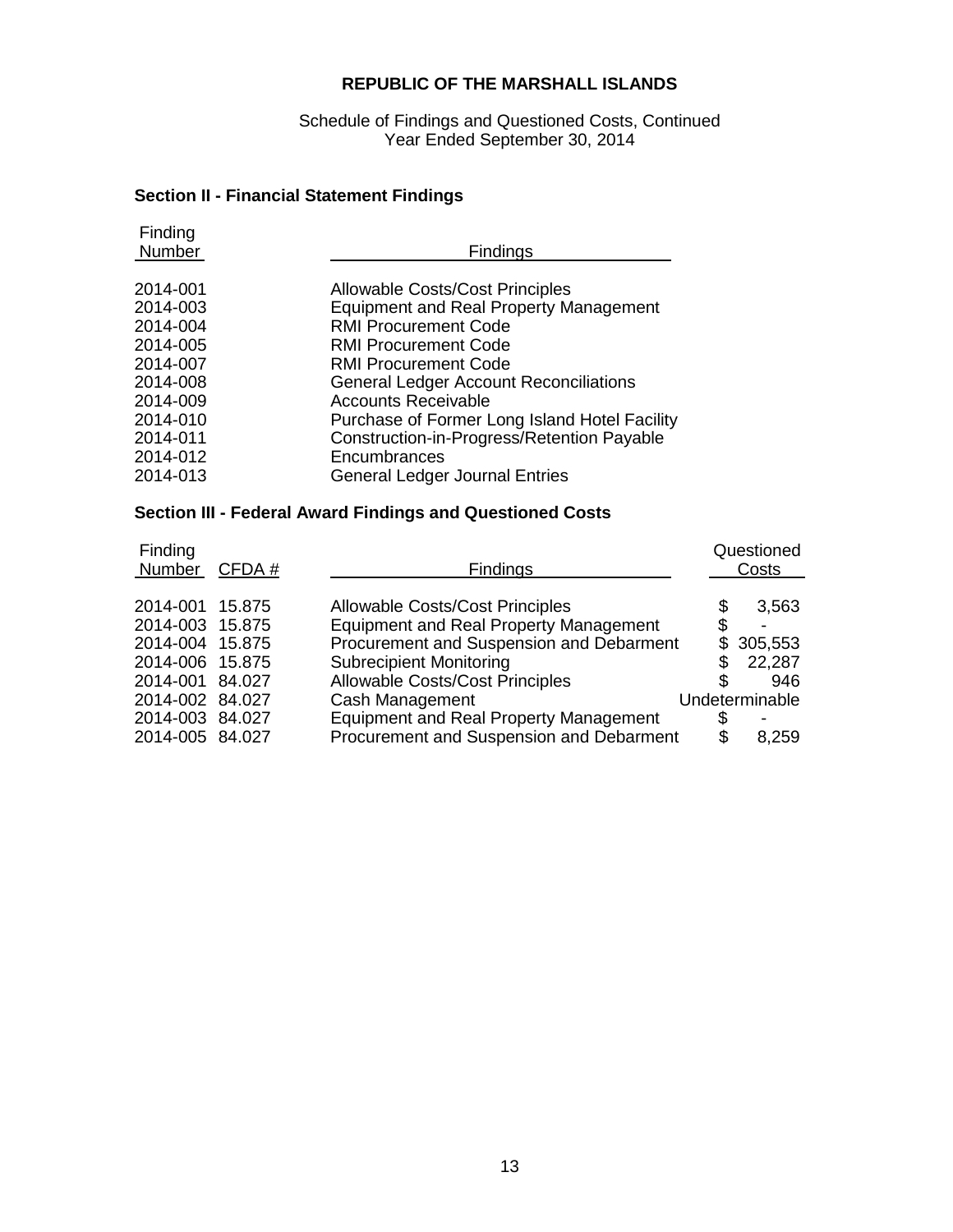#### Schedule of Findings and Questioned Costs, Continued Year Ended September 30, 2014

| Finding No.:             | 2014-001                                                             |
|--------------------------|----------------------------------------------------------------------|
| Federal Agency:          | U.S. Department of the Interior                                      |
| CFDA Program:            | 15.875 Economic, Social and Political Development of the Territories |
| <b>Grant Number:</b>     | <b>Compact Sector Grants</b>                                         |
| <b>Questioned Costs:</b> | \$3,563                                                              |
| Federal Agency:          | U.S. Department of Education                                         |
| CFDA Program:            | 84.027 Special Education - Grants to States                          |
| <b>Grant Number:</b>     | H027A110011                                                          |
| <b>Questioned Costs:</b> | \$946                                                                |
| Area:                    | <b>Allowable Costs/Cost Principles</b>                               |

Criteria: Federal program expenditures should be in accordance with allowable costs/cost principles requirements and should be directly related to, and in accordance with, program intent and objectives.

Condition # 1: Of \$12,720,687 in payroll expenditures for the Compact Sector Grants, sixty (60) items totaling \$42,532 were tested, with the following exceptions noted:

- Item # 1 Employee # 90261 was overpaid \$692 (or 80 hours) on pay period ended 11/16/2013 due to an error in calculating retroactive pay.
- Item # 2 Employee # 211780 was overpaid \$2,871 for the pay period ended 06/28/2014 due to use of an incorrect and unauthorized pay rate.

Condition # 2: Of \$1,206,951 in payroll expenditures for the Special Education – Grants to States, twenty-five (25) items totaling \$11,142 were tested, with the following exception noted:

• Item # 3 - Approved timesheets did not support \$946 (or 224 hours) paid to employee # 223096 for the period from 12/04/2013 through 01/11/2014.

The above have been extrapolated to determine a potential questioned cost, which exceeds the \$10,000 threshold, respectively.

Cause: The cause of the above condition is the lack of attendant documentation indicating that expenditures charged are directly related to the program and are in accordance with program intent and objectives. Furthermore, the calculation of payroll hours and their effective dates were not independently verified.

Effect: The effect of the above condition is noncompliance with allowable costs/cost principles requirements. Accordingly, questioned costs of \$3,563 for CFDA 15.875 and \$946 for CFDA 84.027 are reported.

Recommendation: Management should require that expenditures are evidenced by documentation supporting the federal program that the expenditures directly relate to and are in accordance with program intent and objectives. Furthermore, management should verify that hours paid to employees are accurately calculated and that the effective date of pay rates is authorized.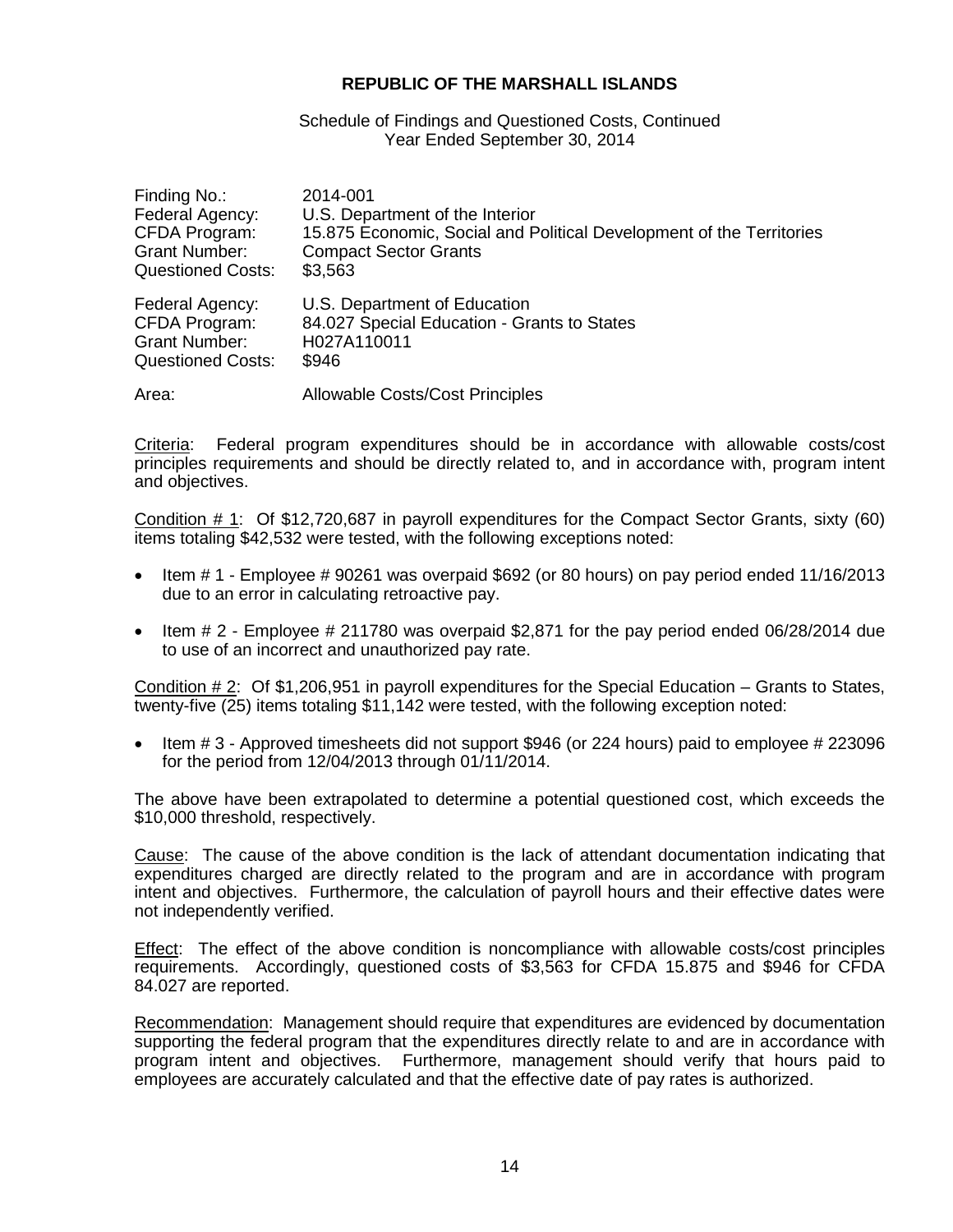Schedule of Findings and Questioned Costs, Continued Year Ended September 30, 2014

| Finding No.:             | 2014-001, Continued                                                  |
|--------------------------|----------------------------------------------------------------------|
| Federal Agency:          | U.S. Department of the Interior                                      |
| CFDA Program:            | 15.875 Economic, Social and Political Development of the Territories |
| <b>Grant Number:</b>     | <b>Compact Sector Grants</b>                                         |
| <b>Questioned Costs:</b> | \$3,563                                                              |
| Federal Agency:          | U.S. Department of Education                                         |
| CFDA Program:            | 84.027 Special Education - Grants to States                          |
| <b>Grant Number:</b>     | H027A110011                                                          |
| <b>Questioned Costs:</b> | \$946                                                                |
| Area:                    | <b>Allowable Costs/Cost Principles</b>                               |

Prior Year Status: Noncompliance with allowable costs/cost principles requirements was reported as a finding in prior single audits as items 2009-1, 2009-2, 2010-1, 2011-1, 2012-01 and 2013-001.

Auditee Response and Corrective Action Plan: We partially agree with the finding and recommendation. For Item # 1, payment to employee # 90261 per check# 69014 dated 11/29/13 covered the retroactive pay for two pay period (10/06/13 to 11/02/13) and pay period 11/03/13 to 11/16/13. A total of 240 hours should be paid to the employee. Hence, there was no overpayment of \$692 or 80 hours.

For Item # 2, there was an overpayment of salary adjustments. The Public Service Commission issued a memorandum dated April 13, 2015 to effect the correction on salary adjustments starting on January 24, 2014 and not on October 1, 2013. Our corrective action plan is to ensure that pay rates used in the generation of payroll should be periodically compared to the Notification of Personnel Action from PSC. Any changes in the timekeeping records should have prior approval and authorization. We will enforce monthly reconciliations of general ledger to ensure accuracy and timeliness of expenses.

For Item # 3, there were no approved timesheets attached to the claim. Our corrective action plan is to strictly enforce our policies on payroll. All timesheets must be approved prior to submission to Payroll Department for processing. We will ensure internal control for the review and verification of attendance records for accuracy and compliance to policy.

Auditor Response: For item # 1, we determined that employee was overpaid 80 hours, and thus the questioned cost remains.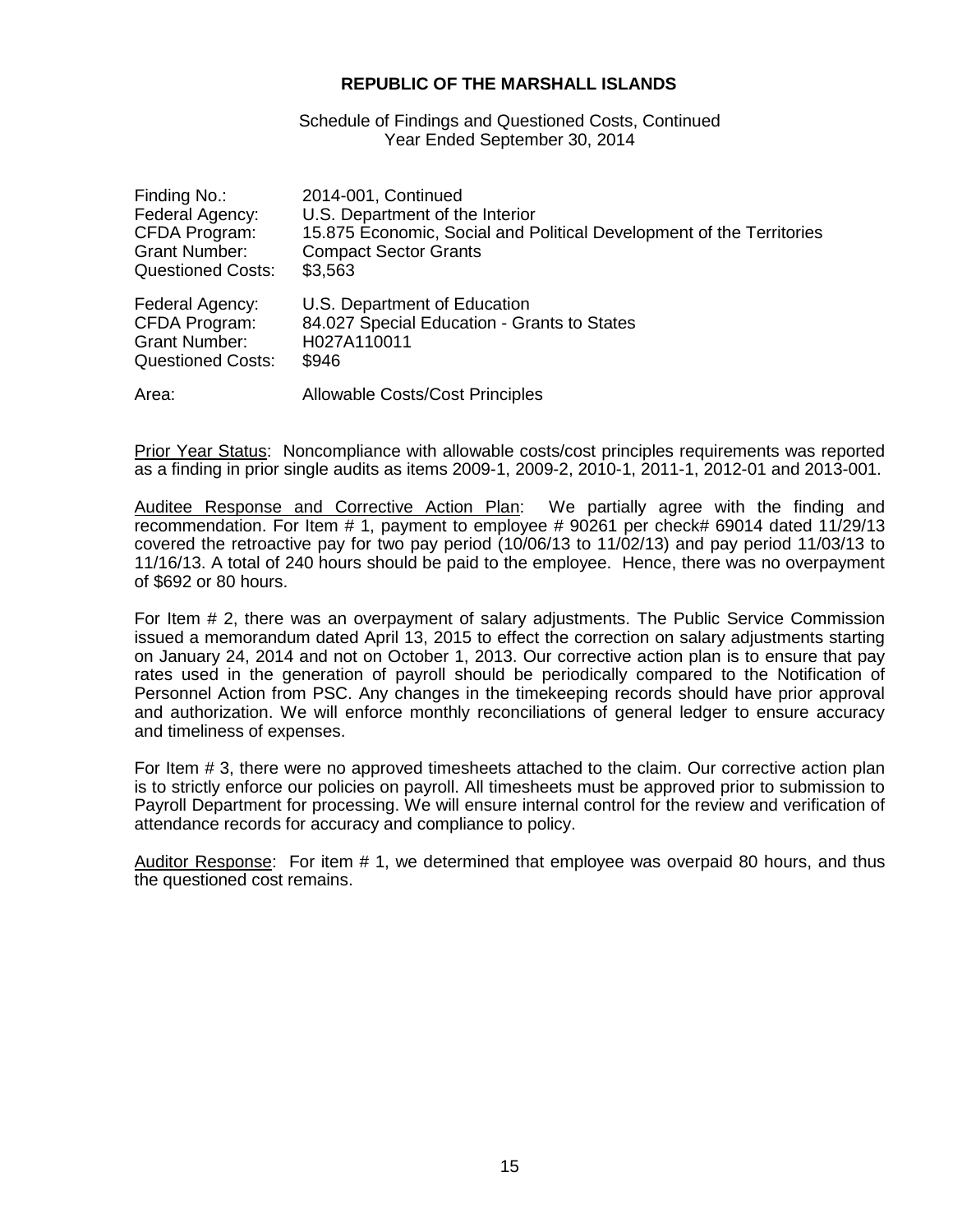#### Schedule of Findings and Questioned Costs, Continued Year Ended September 30, 2014

| Finding No.:<br>Federal Agency:<br>CFDA Program:<br><b>Grant Number:</b> | 2014-002<br>U.S. Department of Education<br>84.027 Special Education - Grants to States<br>H027A110011 |
|--------------------------------------------------------------------------|--------------------------------------------------------------------------------------------------------|
| <b>Questioned Costs:</b>                                                 | Undeterminable                                                                                         |
|                                                                          |                                                                                                        |

Area: Cash Management

Criteria: Section 21 of 34 CFR 80, *Uniform Administrative Requirements for Grants and Cooperative Agreements to State and Local Governments*, prescribes the basic standards and the methods by which a Federal agency will make payments to grantees and grantees will make payments to subgrantees and contractors. Methods and procedures for payments shall minimize the time elapsing between the transfer of funds and the disbursement by the grantee or subgrantee in accordance with Treasury regulations at 31 CFR Part 205.

Condition: Of \$359,562 in non-payroll expenditures, twenty-four (24) items totaling \$140,647 were tested. For the following twelve (12) expenditures, we were unable to perform required cash management tests as the detailed federal draw downs and supporting reimbursements were not available for examination:

|          |       | Amount |
|----------|-------|--------|
| 00018067 | \$    | 1,360  |
| 00018352 | \$    | 1,000  |
| 00018792 | \$    | 875    |
| 211251   | \$    | 10,479 |
| 211184   | \$    | 4,200  |
| 212718   | \$    | 9,285  |
| 214236   | \$    | 470    |
| 214922   | \$    | 4,440  |
| 214923   | \$    | 4,836  |
| 216500   | \$    | 5,429  |
| 217024   | \$    | 32,571 |
| 217362   | S     | 5,175  |
|          | APV # |        |

Due to the lack of available information, the amount of a potential interest liability and questioned costs, if any, is undeterminable.

Cause: The cause of the above condition is the lack of a formal methodology and procedures over the drawdown of federal funds to satisfy compliance with cash management requirements.

Effect: The effect of the above condition is noncompliance with cash management requirements.

Recommendation: The Ministry of Finance should establish a formal methodology governing the drawdown of federal funds to minimize the time elapsed between the receipt of federal funds and the date applicable payments clear the bank.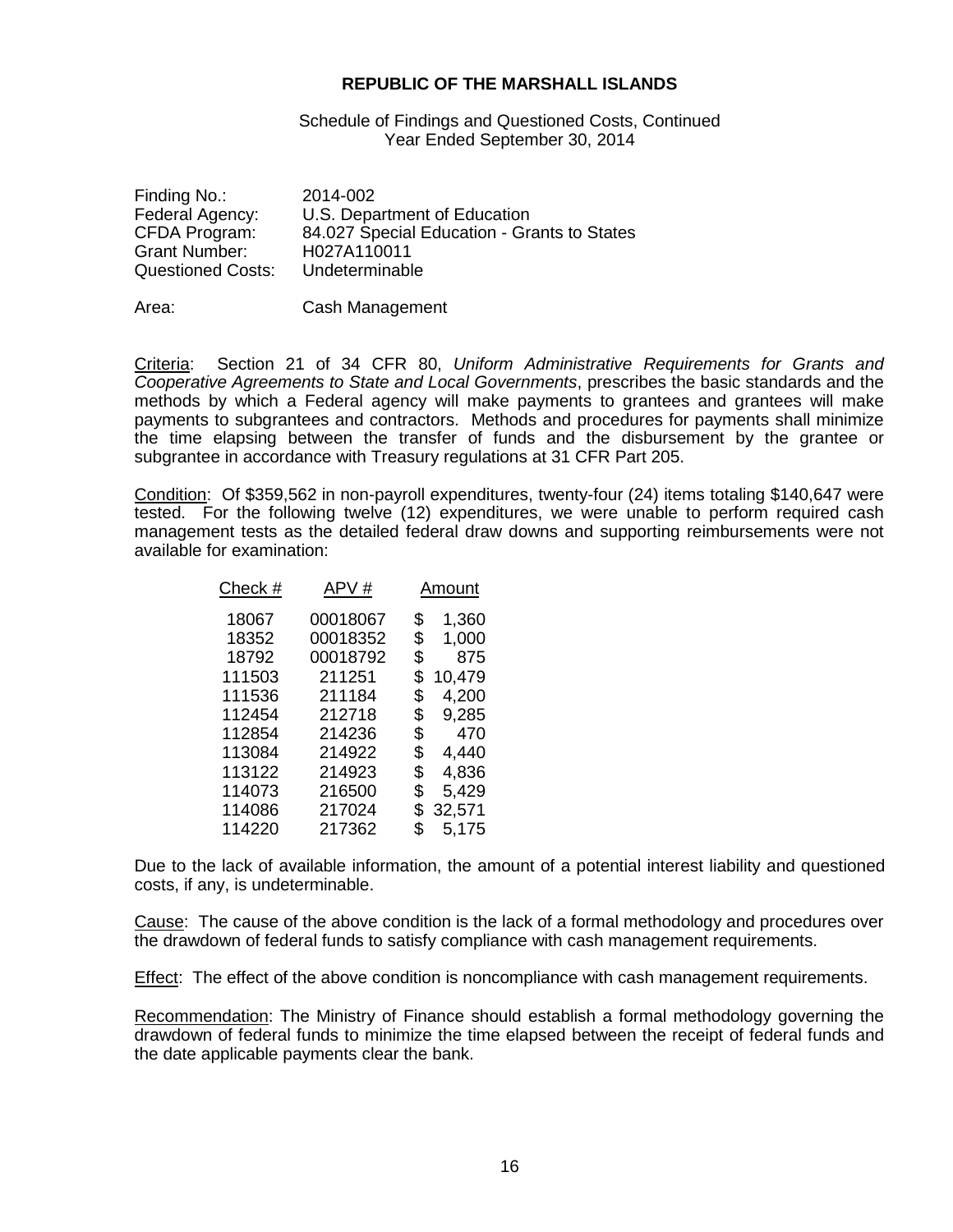Schedule of Findings and Questioned Costs, Continued Year Ended September 30, 2014

Finding No.: 2014-002, Continued<br>Federal Agency: U.S. Department of Equation Federal Agency: U.S. Department of Education<br>CFDA Program: 84.027 Special Education - Gra 84.027 Special Education - Grants to States<br>H027A110011 Grant Number:<br>Questioned Costs: **Undeterminable** 

Area: Cash Management

Prior Year Status: Lack of a formal methodology and procedures over the drawdown of federal funds to satisfy compliance with cash management requirements was reported as a finding in prior single audits as items 2005-7, 2006-4, 2007-8, 2008-1, 2009-3, 2012-03 and 2013-003.

Auditee Response and Corrective Action Plan: We agree with the finding and recommendation. MOF now has a Cash Management Handbook which will govern the drawdown of the federal funds with consideration given to minimizing the time elapsed between the receipt of draw down and the bank clearance date. The handbook will be in full effect in fiscal year 2016 and available to retroactively apply to fiscal year 2015.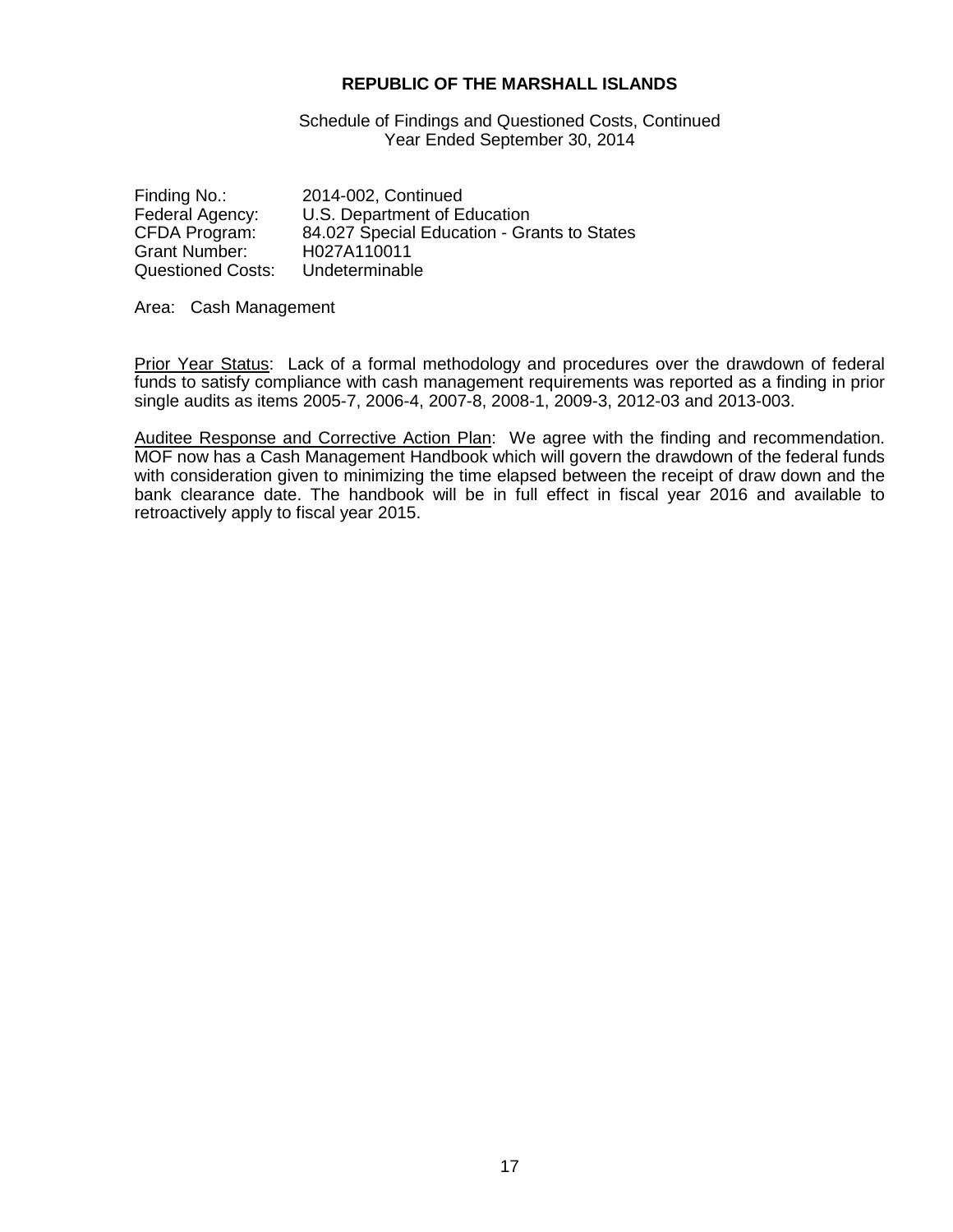#### Schedule of Findings and Questioned Costs, Continued Year Ended September 30, 2014

| Finding No.:             | 2014-003                                                             |
|--------------------------|----------------------------------------------------------------------|
| Federal Agency:          | U.S. Department of the Interior                                      |
| CFDA Program:            | 15.875 Economic, Social and Political Development of the Territories |
| <b>Grant Number:</b>     | <b>Compact Sector Grants</b>                                         |
| <b>Questioned Costs:</b> | \$0                                                                  |
| Federal Agency:          | U.S. Department of Education                                         |
| CFDA Program:            | 84.027 Special Education - Grants to States                          |
| <b>Grant Number:</b>     | H027A110011                                                          |
| <b>Questioned Costs:</b> | \$0                                                                  |
| Area:                    | Equipment and Real Property Management                               |

Criteria: Article VI, Section 1(f)(4) of the Fiscal Procedures Agreement (FPA) states that procedures for managing equipment, whether acquired in whole or in part with grant funds, will meet the following requirements:

- a. Property records must be maintained, which include (1) a description of the property, (2) a serial number or other identification number, (3) the source of property, (4) who holds title, (5) the acquisition date and cost of the property, (6) the percentage of United States funding used in the purchase, (7) the location, use and condition of the property, and (8) any ultimate disposition data including the date of disposal and sale price.;
- b. A physical inventory of the property must be taken and the results reconciled with the property records at least every two years;
- c. A control system must be developed to ensure adequate safeguards to prevent loss, damage, or theft of the property;
- d. Adequate maintenance procedures must be developed to keep the property in good condition; and
- e. If the grantee or subgrantee is authorized or required to sell the property, proper sales procedures must be established to ensure the highest possible return.

Additionally, estimated useful lives of assets should be periodically re-assessed and adjusted as appropriate, based on actual experience.

Condition: No inventory of fixed assets has been performed to satisfy compliance with applicable equipment management requirements. Capital outlay expenditures incurred by RepMar within the Compact Sector Grants Fund (CFDA 15.875) and the Special Education - Grants to States (CFDA 84.027) for fiscal years 2014, 2013 and 2012 were as follows:

|                  | <b>CFDA</b><br>15.875 |     | <b>CFDA</b><br>84.027 |
|------------------|-----------------------|-----|-----------------------|
| Fiscal Year 2014 | \$1,997,374           |     | 36,356                |
| Fiscal Year 2013 | \$4,399,331           | S   | 58,324                |
| Fiscal Year 2012 | \$5,030,784           | \$. | 25,256                |

Estimated useful lives of assets are not periodically re-assessed and adjusted.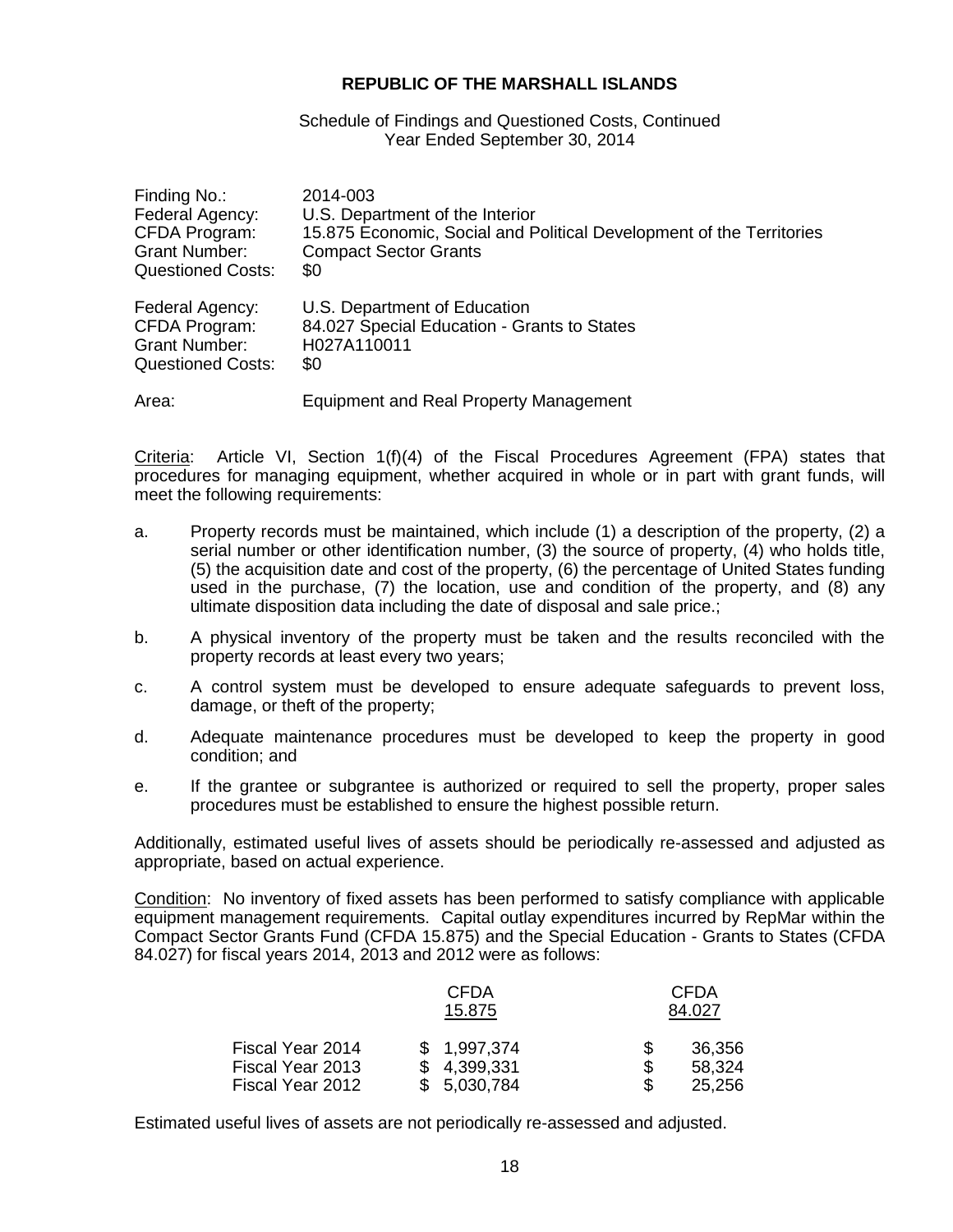Schedule of Findings and Questioned Costs, Continued Year Ended September 30, 2014

| Finding No.:             | 2014-003, Continued                                                  |
|--------------------------|----------------------------------------------------------------------|
| Federal Agency:          | U.S. Department of the Interior                                      |
| CFDA Program:            | 15.875 Economic, Social and Political Development of the Territories |
| <b>Grant Number:</b>     | <b>Compact Sector Grants</b>                                         |
| <b>Questioned Costs:</b> | \$0                                                                  |
| Federal Agency:          | U.S. Department of Education                                         |
| CFDA Program:            | 84.027 Special Education - Grants to States                          |
| <b>Grant Number:</b>     | H027A110011                                                          |
| Questioned Costs:        | \$0                                                                  |
| Area:                    | <b>Equipment and Real Property Management</b>                        |

Cause: The cause of the above condition is the lack of adequate internal control policies and procedures to satisfy compliance with federal property rules and regulations.

**Effect:** The effect of the above condition is noncompliance with federal equipment management requirements.

Recommendation: The Ministry of Finance should perform an inventory of RepMar's fixed assets as a basis for recording all assets in the financial statements and should complete such inventory in accordance with applicable federal property rules and regulations.

Prior Year Status: Lack of a fixed asset listing that reconciles with an inventory of RepMar's fixed assets was reported as a finding in prior single audits for fiscal years 1988 through 2000 and as items 2001-8, 2002-28, 2003-28, 2004-12, 2005-11, 2006-10, 2007-9, 2008-3, 2009-5, 2010-3, 2011-3, 2012-04, and 2013-004.

Auditee Response and Corrective Action Plan: We agree with the finding and recommendation. Property Coordinating Committee, headed by the Chief Procurement, and comprising of the line ministry procurement officers, will get back to conducting physical inventory of fixed assets every January, commencing in 2016. The hiring of the new chief procurement office will enable this important undertaking to move forward without delay.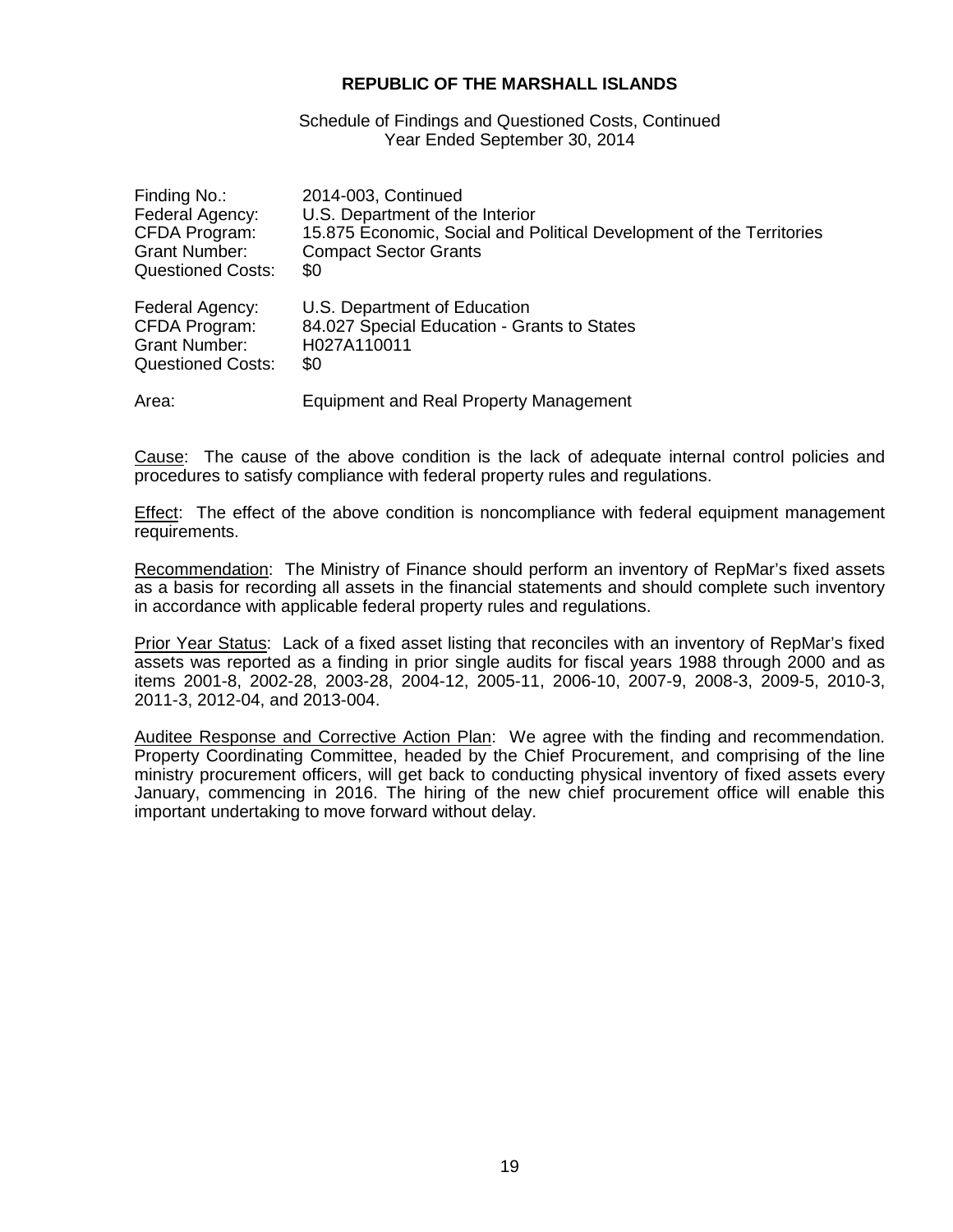Schedule of Findings and Questioned Costs, Continued Year Ended September 30, 2014

| Finding No.:             | 2014-004                                                             |
|--------------------------|----------------------------------------------------------------------|
| Federal Agency:          | U.S. Department of the Interior                                      |
| CFDA Program:            | 15.875 Economic, Social and Political Development of the Territories |
| Grant Number:            | <b>Compact Sector Grants</b>                                         |
| Area:                    | Procurement and Suspension and Debarment                             |
| <b>Questioned Costs:</b> | \$305,553                                                            |

Criteria: Article VI, Section 1(j)(1) of the Fiscal Procedures Agreement (FPA) states that RepMar may use its own procedures for procurement, whether done by the government or its Sub-Grantees, provided that they meet the standards identified in the FPA.

RepMar's Procurement Code states the following:

- (a) Section 124 unless otherwise authorized by law, all Government contracts shall be awarded by competitive sealed bidding.
- (b) Section 127 procurement of goods and services not exceeding \$25,000 may be made in accordance with small purchase procedures promulgated by RepMar's Policy Office. Small purchase procedures are those relatively simple and informal methods for securing services, supplies, or other property that do not cost more than \$25,000. RepMar's Ministry of Finance has previously declared that if small purchase procedures are used, price or rate quotations shall be obtained from three qualified sources.
- (c) Section 128 a contract may be awarded for a supply, service, or construction item without competition when it is determined in writing that there is only one source for the required supply, service, or construction item.

Condition: Of \$15,458,517 in non-payroll expenditures for the Compact Sector Grants, fifty-four  $\overline{(54)}$  items totaling \$4,288,968 were tested. For the following eight (8) items, supporting documentation was inadequate to evidence the procurement process:

| ltem # | Fund # | Check # | PO#      | APV#     | Amount      |
|--------|--------|---------|----------|----------|-------------|
| 1      | 410100 | 111854  | M0880201 | 211888   | 17,734<br>S |
| 2      | 410100 | 112851  | P5096301 | 214200   | 1,650       |
| 3      | 410102 | 18217   | Q1597401 | 00018217 | 10,050      |
| 4      | 410102 | 118328  | F5405001 | 225283   | 29          |
| 5      | 410110 | 114557  | C0917601 | 218146   | 35,000      |
| 6      | 410110 | 120842  | C0940201 | 230971   | 150,000     |
| 7      | 410150 | 14630   | Q1572601 | 00014630 | 17,090      |
| 8      | 410150 | 111100  | P5108601 | 210510   | 74,000      |
|        |        |         |          |          | 305.553     |
|        |        |         |          |          |             |

For item #s 1, 3 and 4, no evidence of obtaining informal price quotations was provided.

For item # 2, the selected vendor charged 50% more than another vendor for a purchased item, and there was no documentation on file to justify the procurement decision.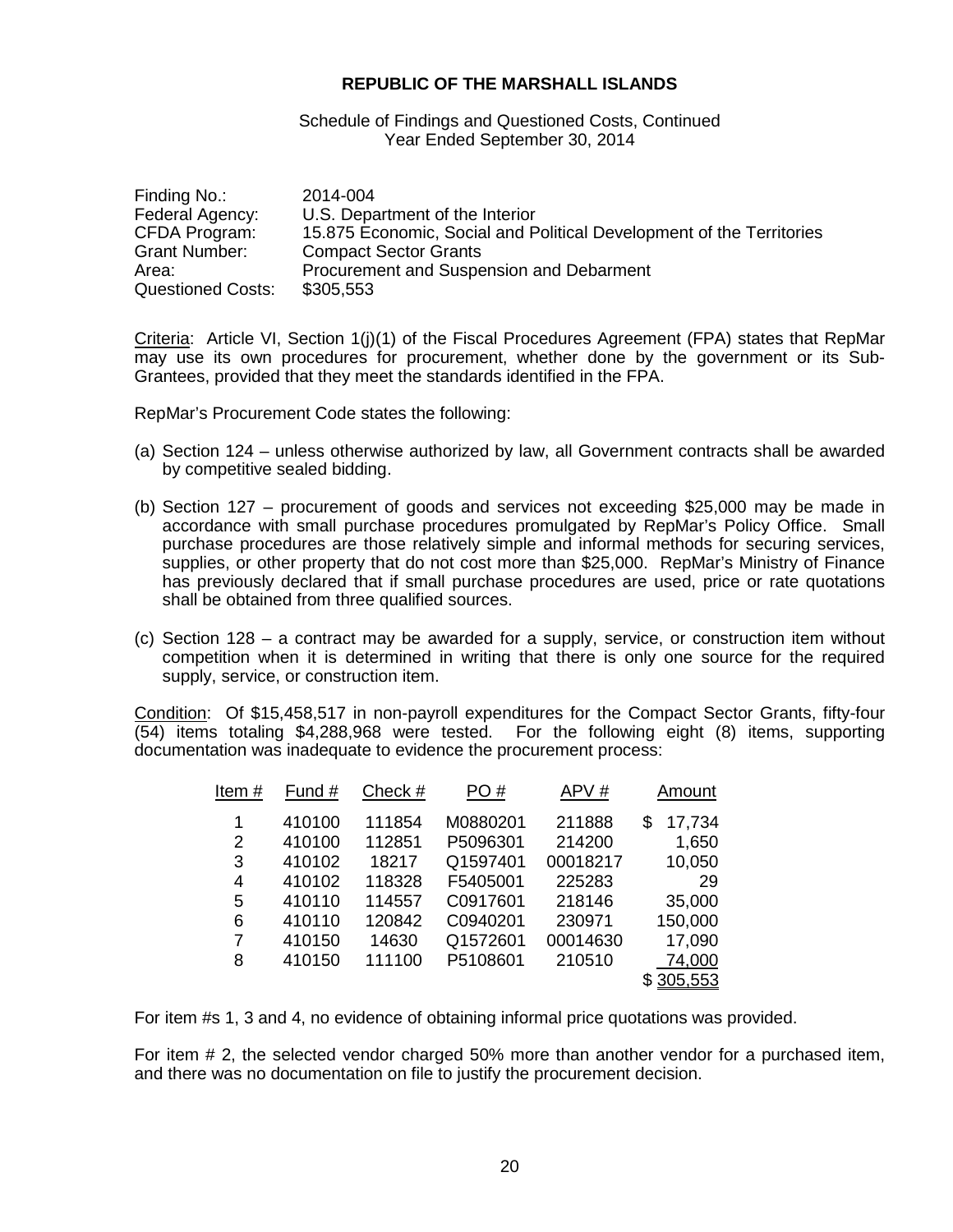Schedule of Findings and Questioned Costs, Continued Year Ended September 30, 2014

| Finding No.:             | 2014-004, Continued                                                  |
|--------------------------|----------------------------------------------------------------------|
| Federal Agency:          | U.S. Department of the Interior                                      |
| CFDA Program:            | 15.875 Economic, Social and Political Development of the Territories |
| <b>Grant Number:</b>     | <b>Compact Sector Grants</b>                                         |
| Area:                    | Procurement and Suspension and Debarment                             |
| <b>Questioned Costs:</b> | \$305,553                                                            |

#### Condition, Continued:

For item #s 5 and 6, procurement was not supported by competitive sealed bidding or another appropriate procurement methodology; thus, the purchase appears to have been sole sourced.

For item # 6, the purchase was requested to be designated as an emergency procurement, as allowed by Section 129 of RepMar's Procurement Code. However, the request was made nine (9) months after the vendor had commenced providing services. Furthermore, for item # 6, a service contract was not executed with the vendor until nine (9) months later.

For item # 7, two of the three price quotations on file were unresponsive, and there was no evidence that other vendors were contacted. Furthermore, the selected vendor's invoice predated the purchase order by a month.

For item # 8, procurement documents on file indicated that invitations for bids were sent to ten (10) vendors via electronic mail; however, only nine (9) vendors were listed. Furthermore, there was no evidence on file to confirm invitations sent or vendors' receipt of the invitations; the bid evaluation sheets on file indicated a different piece of equipment, and no purchase contract or receiving report was made available for examination.

Cause: The cause of the above condition is the lack of adequate internal control policies and procedures requiring the documentation of procurement procedures to satisfy compliance with federal procurement requirements.

Effect: The effect of the above condition is noncompliance with applicable procurement requirements and questioned costs of \$305,553.

Recommendation: RepMar should require that documentation be adequate to comply with federal procurement requirements. Specifically, documentation should indicate the history of procurement, including the rationale for vendor selection.

Prior Year Status: Lack of adequate internal control policies and procedures requiring the documentation of procurement procedures to satisfy compliance with federal procurement requirements was reported as a finding in prior single audits as items 2003-20, 2003-21, 2003-22, 2003-23, 2004-08, 2004-09, 2005-09, 2005-10, 2006-07, 2006-08, 2006-09, 2007-02, 2007-03, 2007-04, 2007-05, 2007-06, 2007-07, 2008-04, 2008-05, 2008-06, 2008-07, 2009-08, 2009-09, 2010-04, 2010-05, 2011-04, 2011-05, 2011-06, 2012-05, 2012-06 and 2013-005.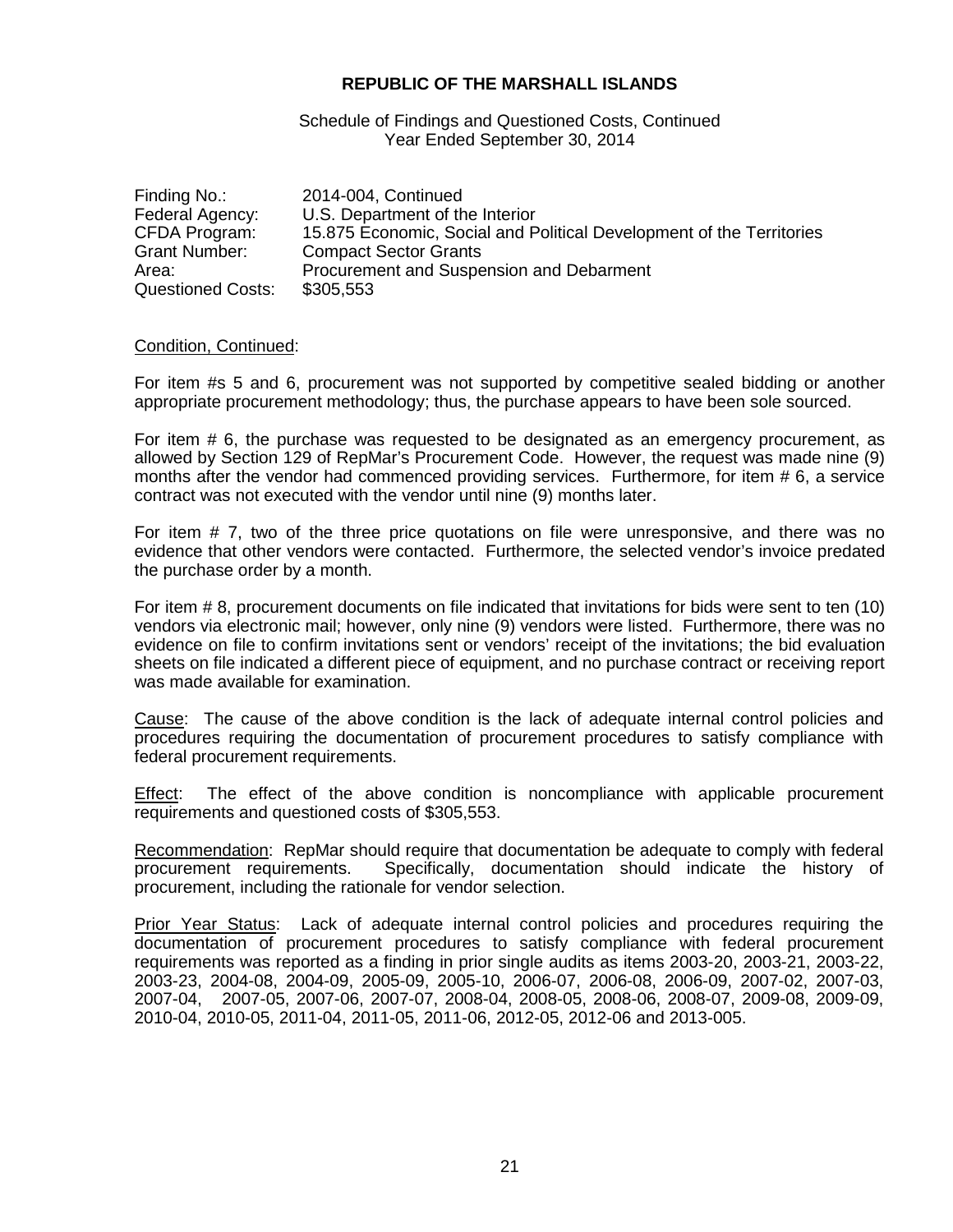Schedule of Findings and Questioned Costs, Continued Year Ended September 30, 2014

| Finding No.:             | 2014-004, Continued                                                  |
|--------------------------|----------------------------------------------------------------------|
| Federal Agency:          | U.S. Department of the Interior                                      |
| CFDA Program:            | 15.875 Economic, Social and Political Development of the Territories |
| Grant Number:            | <b>Compact Sector Grants</b>                                         |
| Area:                    | Procurement and Suspension and Debarment                             |
| <b>Questioned Costs:</b> | \$305,553                                                            |

Auditee Response and Corrective Action Plan: Management agrees with the finding and recommendation. However for item # 6, although sole source was granted, the contract was a continuation of another contract carried out by the same vendor in the previous fiscal year.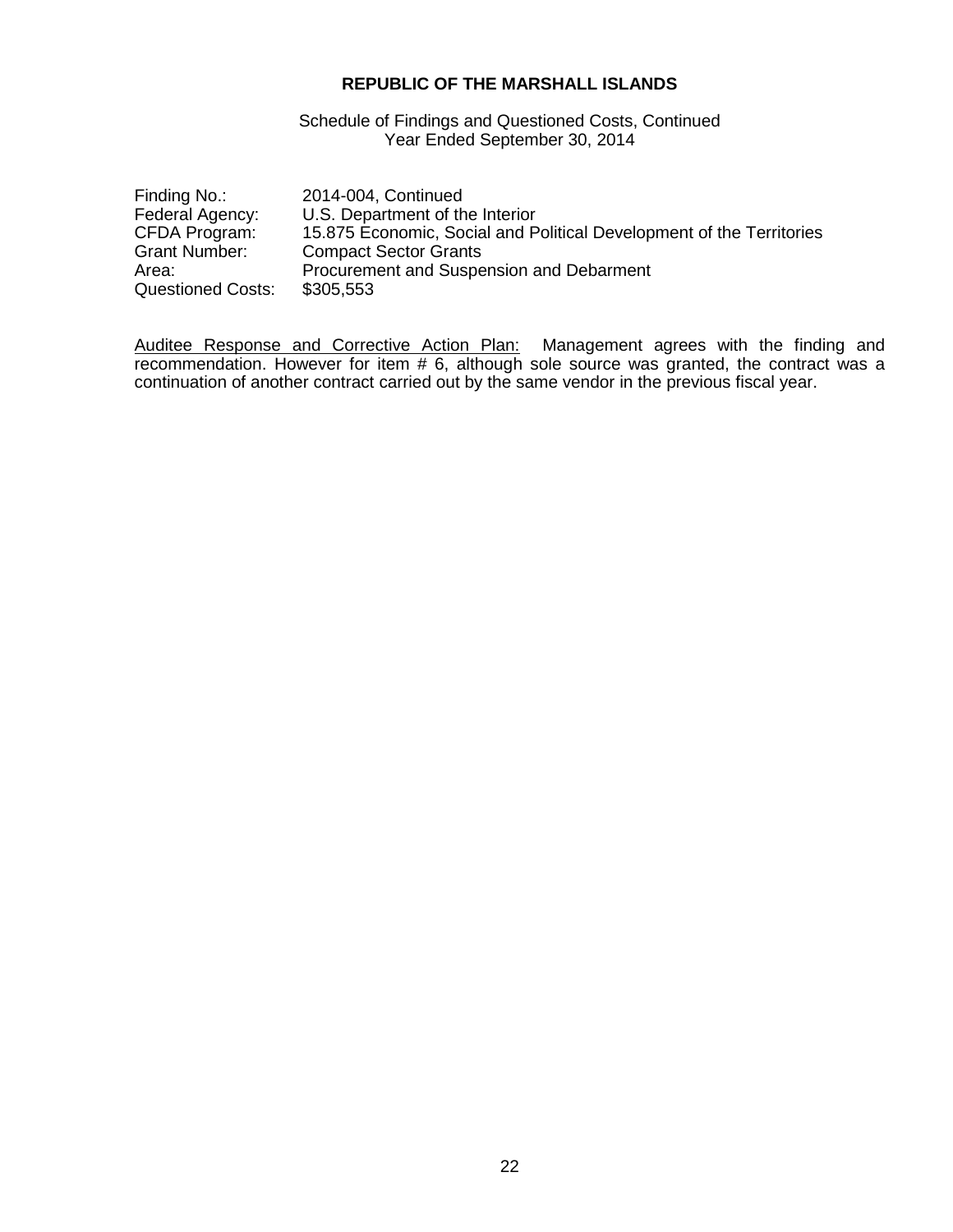Schedule of Findings and Questioned Costs, Continued Year Ended September 30, 2014

| Finding No.:             | 2014-005                                    |
|--------------------------|---------------------------------------------|
| Federal Agency:          | U.S. Department of Education                |
| CFDA Program:            | 84.027 Special Education - Grants to States |
| <b>Grant Number:</b>     | H027A110011                                 |
| Area:                    | Procurement and Suspension and Debarment    |
| <b>Questioned Costs:</b> | \$8,259                                     |

Criteria: Section 80.36 of 34 CFR 80, *Uniform Administrative Requirements for Grants and Cooperative Agreements to State and Local Governments*, states that RepMar may use its own procedures for procurement, whether done by the government or by its Sub-Grantees, provided that they meet the standards identified in this section.

RepMar's Procurement Code states the following:

- (a) Section 124 unless otherwise authorized by law, all Government contracts shall be awarded by competitive sealed bidding.
- (b) Section 127 procurement of goods and services not exceeding \$25,000 may be made in accordance with small purchase procedures promulgated by RepMar's Policy Office. Small purchase procedures are those relatively simple and informal methods for securing services, supplies, or other property that do not cost more than \$25,000. RepMar's Ministry of Finance has previously declared that if small purchase procedures are used, price or rate quotations shall be obtained from an adequate number of qualified sources.
- (c) Section 128 a contract may be awarded for a supply, service, or construction item without competition when it is determined in writing that there is only one source for the required supply, service, or construction item.

Condition: Of \$359,562 in non-payroll expenditures, twenty (24) items totaling \$140,647 were tested. For the following three (3) items, documentation was not provided to substantiate that the most economical fare was procured:

|   | Item $#$ Fund $#$ Check $#$ | PO#                           | APV#   | Amount  |
|---|-----------------------------|-------------------------------|--------|---------|
| 1 |                             | 600350 111577 A1514101 211149 |        | \$3,034 |
| 2 |                             | 600350 119257 A1592001        | 227618 | 1,528   |
| 3 |                             | 600350 119903 A1601701        | 229100 | 3,697   |
|   |                             |                               |        | \$8,259 |

For another item (Check # 115473, APV # 219919 for \$860), all three price quotations on file were the same amount; however, no documentation was on file to justify vendor selection. No amount is questioned for this expenditure.

The above expenditures have been extrapolated to determine a potential questioned cost, which exceeds the \$10,000 threshold.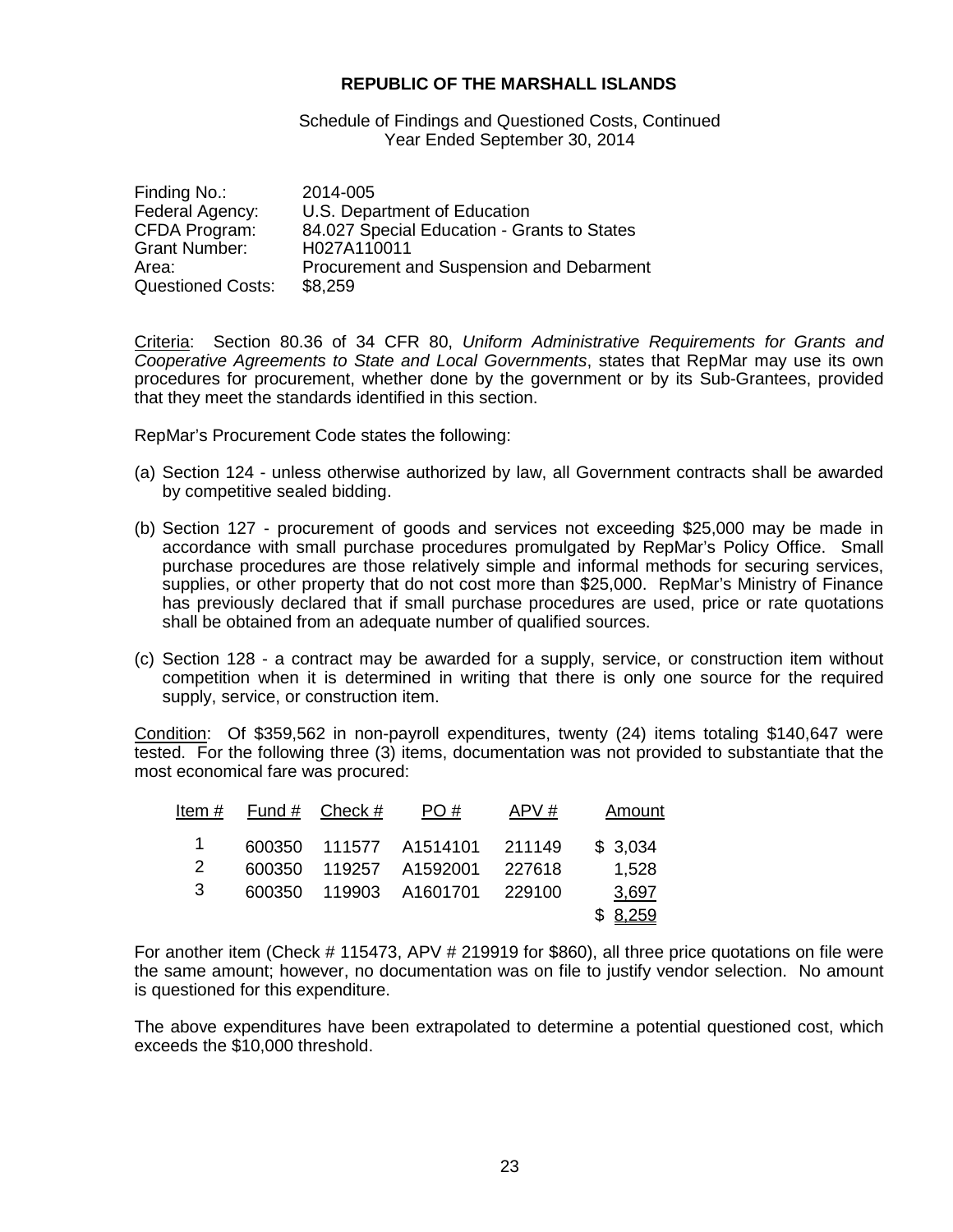Schedule of Findings and Questioned Costs, Continued Year Ended September 30, 2014

| Finding No.:             | 2014-005, Continued                         |
|--------------------------|---------------------------------------------|
| Federal Agency:          | U.S. Department of Education                |
| CFDA Program:            | 84.027 Special Education - Grants to States |
| Grant Number:            | H027A110011                                 |
| Area:                    | Procurement and Suspension and Debarment    |
| <b>Questioned Costs:</b> | \$8,259                                     |

Cause: The cause of the above condition is the lack of adequate internal control policies and procedures requiring the documentation of procurement procedures to satisfy compliance with federal procurement requirements.

Effect: The effect of the above condition is noncompliance with procurement standards. Accordingly, questioned costs of \$8,259 are reported.

Recommendation: RepMar should require that documentation be adequate to comply with federal procurement requirements.

Prior Year Status: Lack of adequate internal control policies and procedures requiring the documentation of procurement procedures to satisfy compliance with federal procurement requirements was reported as a finding in prior single audits as items 2011-06, 2012-06 and 2013- 006.

Auditee Response and Corrective Action Plan: Management agrees with the finding and recommendation.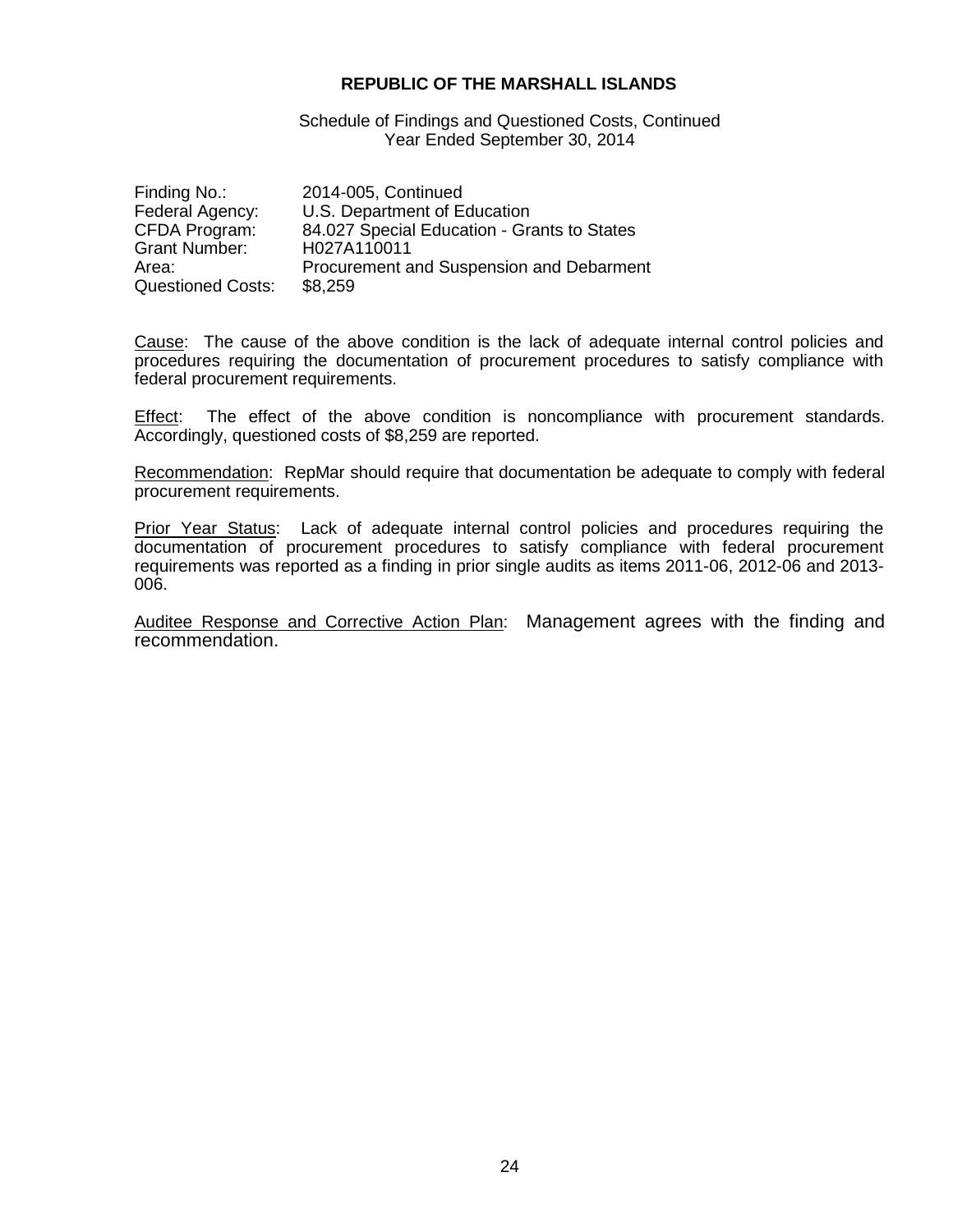Schedule of Findings and Questioned Costs, Continued Year Ended September 30, 2014

| Finding No.:             | 2014-006                                                             |
|--------------------------|----------------------------------------------------------------------|
| Federal Agency:          | U.S. Department of the Interior                                      |
| CFDA Program:            | 15.875 Economic, Social and Political Development of the Territories |
| <b>Grant Number:</b>     | <b>Compact Sector Grants</b>                                         |
| Area:                    | <b>Subrecipient Monitoring</b>                                       |
| <b>Questioned Costs:</b> | \$22,287                                                             |

Criteria: Article VI, Section 1(a)(1) of the Fiscal Procedures Agreement (FPA) states that fiscal control and accounting procedures of RepMar, as well as its Sub-Grantees, shall be sufficient to: (i) permit the preparation of reports required by the FPA and the Compact, as amended; and (ii) permit the tracing of funds to a level of expenditures adequate to establish that such funds have been used in compliance with the provisions of the Compact, as amended, and applicable agreements. Furthermore Article VI, Section 1(k)(1) of the FPA states that RepMar shall ensure that: (i) every Sub-Grant includes any clauses required by the Compact, as amended, the sector Grant awards, and the FPA; (ii) Sub-Grantees are aware of the requirements imposed upon them by the Compact, as amended, the sector Grants and the FPA; and (iii) Sub-Grantee can meet the financial management standards of the FPA.

Condition: During the year ended September 30, 2014, RepMar sub-granted Compact funding to various subrecipients. We examined the underlying Sub-Grant Agreements or Memorandums of Agreement (MOA) and noted exceptions whereby no Sub-Grant Agreement or MOA was available or the MOA made no reference to the Compact Agreement, grant award, or FPA:

- College of the Marshall Islands (the College) was sub-granted \$427,939 in Supplemental Education Grant funding.
- Kwajalein Atoll Joint Utilities Resources was sub-granted \$1,878,440 in Landowners Special Needs funding.
- Majuro Atoll Waste Company was sub-granted \$104,965 in Infrastructure Sector Grant funding and \$325,000 in Environment Sector Grant funding.
- Marshall Islands Scholarship, Grant and Loan Board was sub-granted \$471,925 in Education Sector Grant, \$204,915 in Supplemental Education Grant and \$200,000 in Ebeye Special Needs funding.
- Majuro Water and Sewer Company (MWSC) was sub-granted \$300,000 in Infrastructure Sector Grant funding.

In addition, RepMar has not established formal policies and procedures over subrecipient monitoring, including resolution and corrective action of subrecipient audit reports. Accordingly, resolution of the following questioned costs remain unresolved for more than six months after issuance of the subrecipient audit reports:

- The College reported noncompliance with federal equipment management requirements; however, questioned costs were not quantifiable.
- MWSC reported noncompliance with procurement standards and questioned costs of \$22,287 were reported.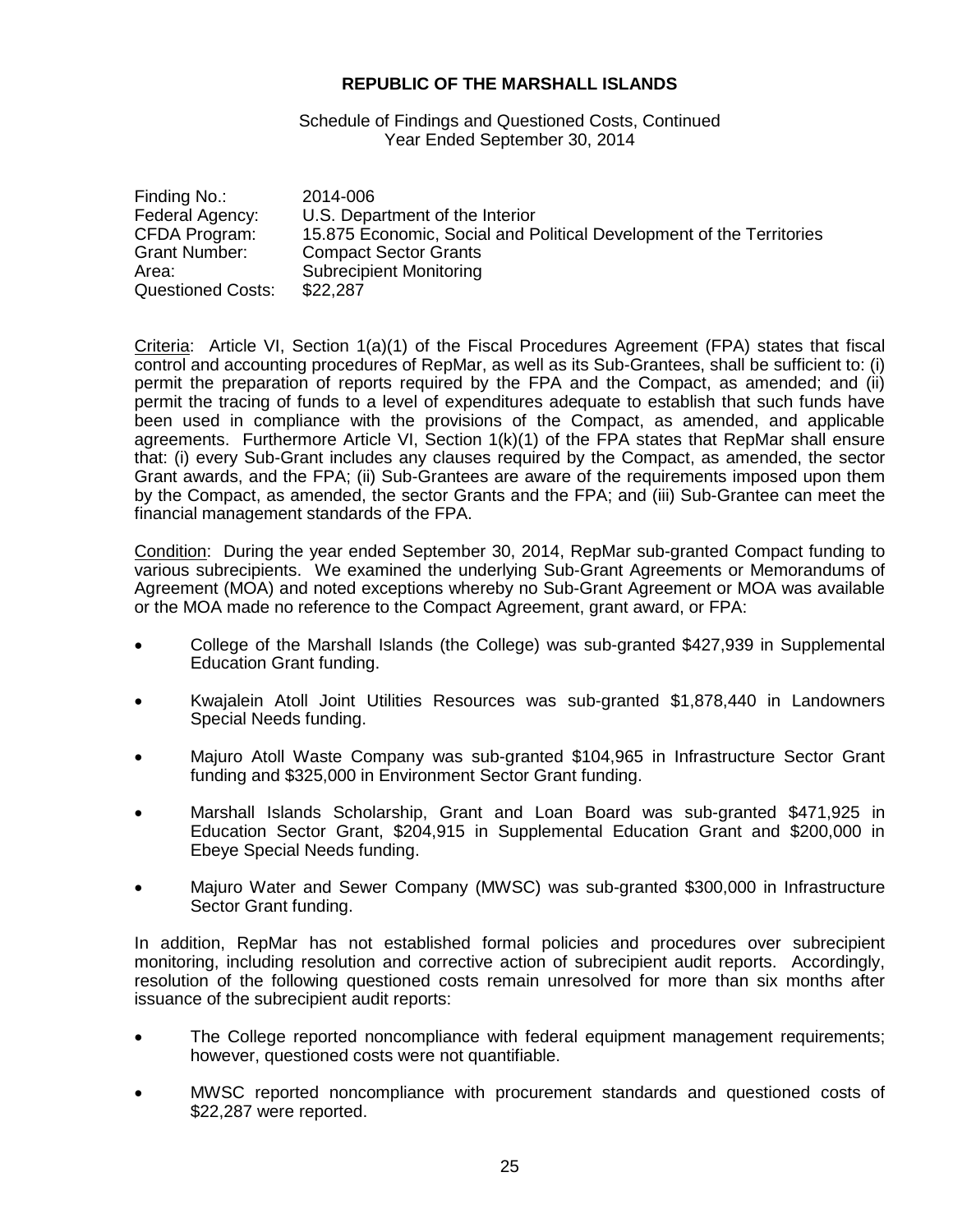Schedule of Findings and Questioned Costs, Continued Year Ended September 30, 2014

| Finding No.:             | 2014-006, Continued                                                  |
|--------------------------|----------------------------------------------------------------------|
| Federal Agency:          | U.S. Department of the Interior                                      |
| CFDA Program:            | 15.875 Economic, Social and Political Development of the Territories |
| Grant Number:            | <b>Compact Sector Grants</b>                                         |
| Area:                    | <b>Subrecipient Monitoring</b>                                       |
| <b>Questioned Costs:</b> | \$22,287                                                             |

#### Condition, Continued:

Cause: The cause of the above condition is the lack of adequate internal control policies and procedures requiring 1) execution of Sub-Grant agreements with Sub-Grantees, 2) compliance with special tests and provisions of the FPA, and 3) resolution and corrective action of subrecipient audit reports.

**Effect:** The effect of the above condition is noncompliance with specific provisions of the FPA over subgrant agreements and subrecipient monitoring. Accordingly, questioned costs of \$22,287 are reported.

Recommendation: RepMar should comply with the specific provisions of the FPA and execute Sub-Grant agreements with all Sub-Grantees and comply with subrecipient monitoring procedures.

Prior Year Status: Lack of adequate internal control policies and procedures requiring execution of Sub-Grant agreements with Sub-Grantees and compliance with special tests and provisions of the FPA was reported as a finding in prior single audits as items 2009-10, 2010-07, 2011-07, 2012-07 and 2013-007.

Auditee Response and Corrective Action Plan: Management agrees with the finding and recommendation. For Fiscal Year 2016, all Compact fund sub-recipient agreements or Memorandum of Agreements (MOA) are now referencing the Compact agreement and applicable sections of the Fiscal Procedures Agreement (FPA). Additionally, the electronic copy of the FPA is provided to all Compact sub-recipients upon the issuance of the MOA at the beginning of the 2016 fiscal year.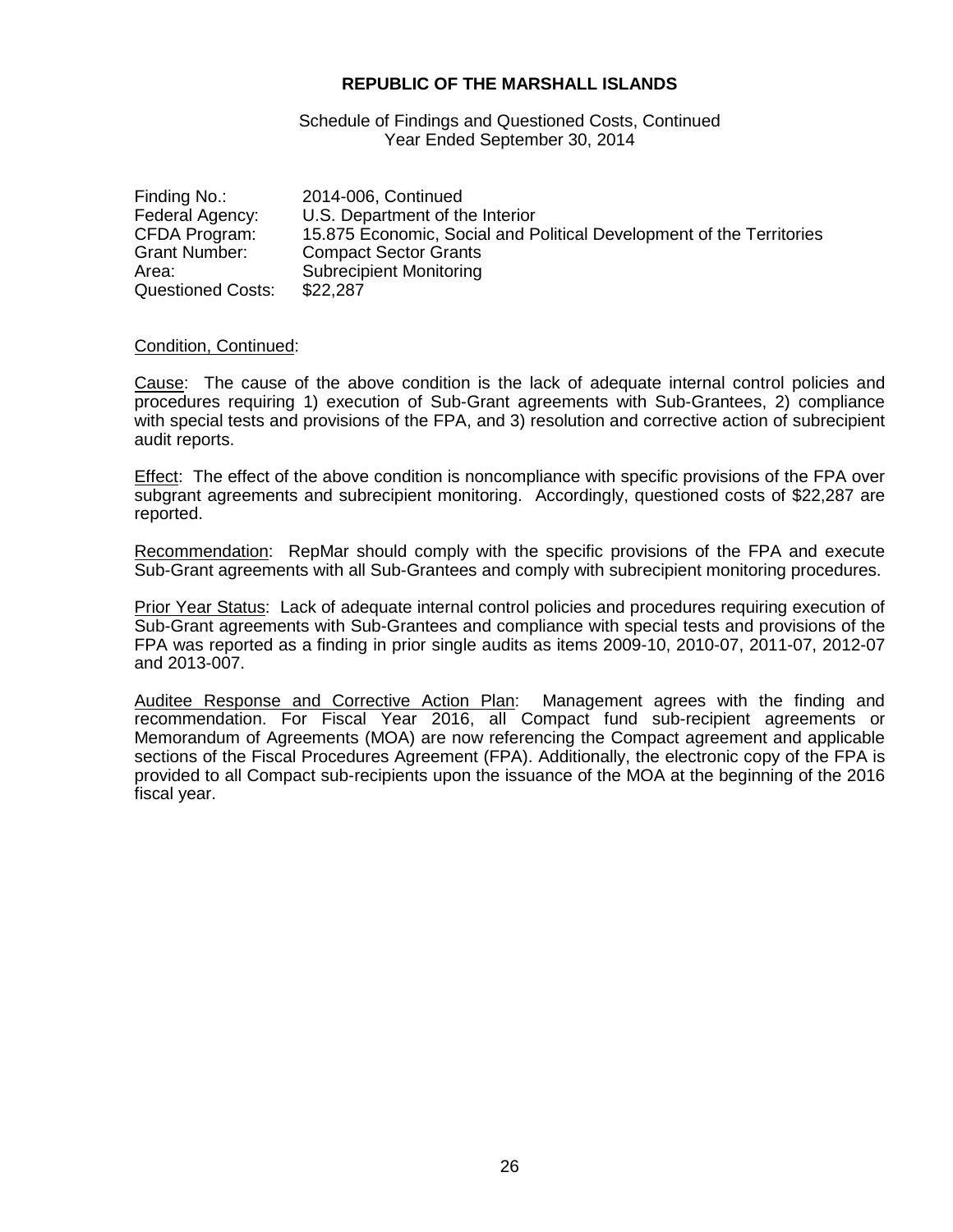Schedule of Findings and Questioned Costs, Continued Year Ended September 30, 2014

Finding No.: 2014-007<br>Area: RMI Procu **RMI Procurement Code** 

Criteria: Procurement of goods and services should be in accordance with RepMar's Procurement Code, which states the following:

- (a) Section 124 unless otherwise authorized by law, all Government contracts shall be awarded by competitive sealed bidding.
- (b) Section 127 procurement of goods and services not exceeding \$25,000 may be made in accordance with small purchase procedures promulgated by RepMar's Policy Office. Small purchase procedures are those relatively simple and informal methods for securing services, supplies, or other property that do not cost more than \$25,000. RepMar's Ministry of Finance has previously declared that if small purchase procedures are used, price or rate quotations shall be obtained from an adequate number of qualified sources.
- (c) Section 128 a contract may be awarded for a supply, service, or construction item without competition when it is determined in writing that there is only one source for the required supply, service, or construction item.

Condition: During the year ended September 30, 2014, the RepMar Cabinet authorized an exemption through Cabinet Minute 181 (2013) for certain small purchases from having to comply with Section 127 of the RMI Procurement Code.

Cause: The cause of the above condition is potential granting of exemption from compliance with the RMI Procurement Code.

Effect: The effect of the above condition is potential noncompliance with the RMI Procurement Code.

Recommendation: All purchases should comply with the requirements of the RMI Procurement Code. We recommend that Cabinet consult with the Office of the Attorney General with respect to this matter.

Prior Year Status: Noncompliance with the requirements of the RMI Procurement Code was reported as a finding in a prior single audit as item 2013-009.

Auditee Response and Corrective Action Plan: We agree with the finding and recommendation however it should be noted that the standard procedure of having the three relevant offices to comment on a proposed Cabinet Paper was not carried out. A written up Cabinet Paper, proposing to rescind Cabinet Minute 181(2013) and sponsored by the Ministry of Finance, is now in circulation.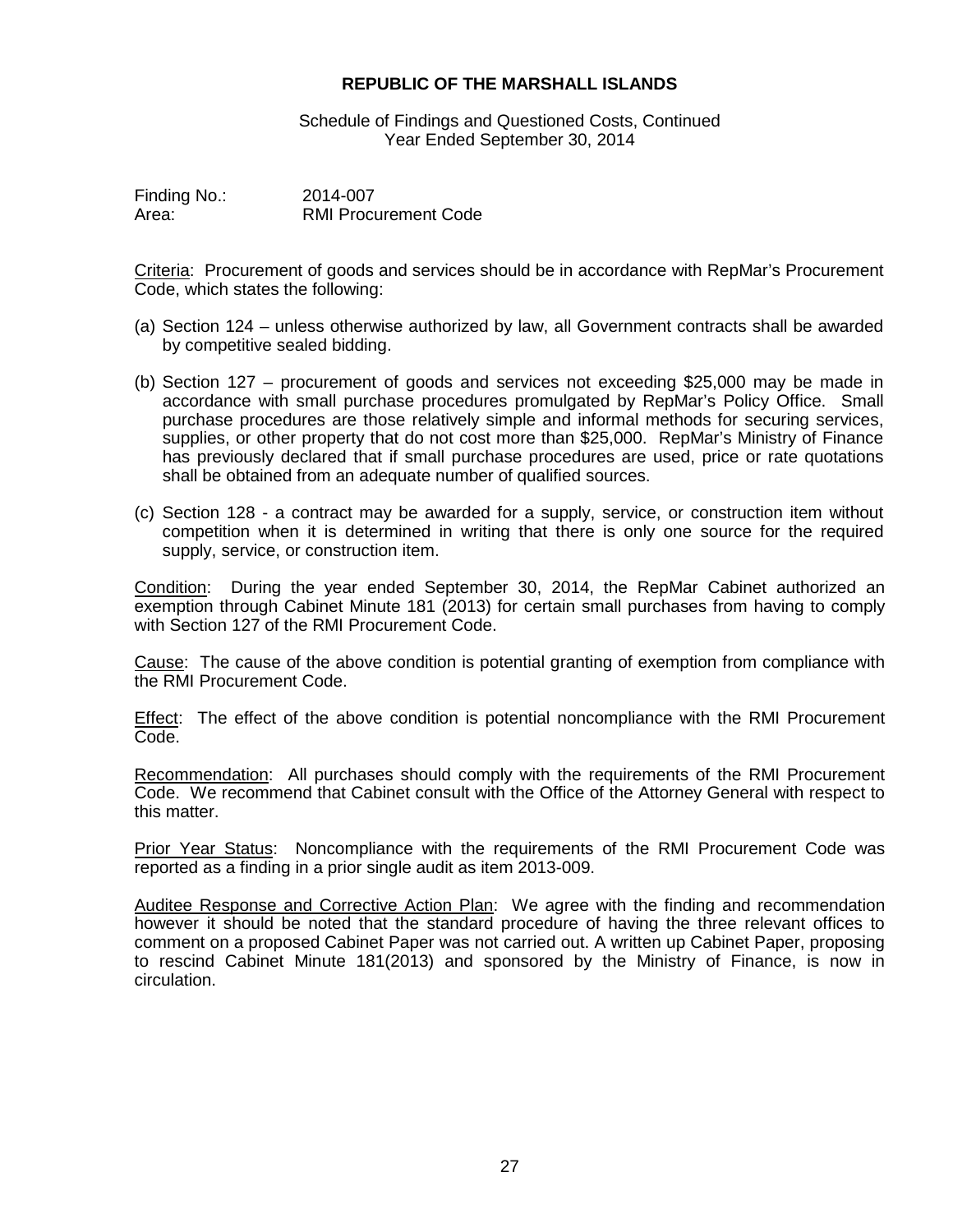Schedule of Findings and Questioned Costs, Continued Year Ended September 30, 2014

| Finding No.: | 2014-008                                      |
|--------------|-----------------------------------------------|
| Area:        | <b>General Ledger Account Reconciliations</b> |

Criteria: Adequate internal control policies and procedures should be established to require periodic and timely reconciliation of all significant general ledger accounts, independent supervisory approval of reconciliations, and timely recording of transactions and adjustments identified through the reconciliation process to facilitate accurate financial reporting.

Condition # 1: As of March 31, 2015, various cash and investment reconciliations had not been completed by the Ministry of Finance, including the following accounts:

#### Item # G/L Account # Account Name

| 1  | 100100-15040 | Investment in PIDB                           |
|----|--------------|----------------------------------------------|
| 2  | 300614-19060 | <b>NCT Investments</b>                       |
| 3  | 300618-15020 | <b>Compact Trust Fund</b>                    |
| 4  | 950000-11095 | Asia Pacific Disaster Response Fund          |
| 5  | 950000-12010 | Imprest Fund - Fiji Embassy                  |
| 6  | 950000-12020 | Imprest Fund - Tokyo Embassy                 |
| 7  | 950000-12025 | Imprest Fund - Taipei Embassy                |
| 8  | 950000-12030 | Imprest Fund - UN Mission                    |
| 9  | 950000-12035 | Imprest Fund - Washington DC                 |
| 10 | Unknown      | Imprest Fund - Korea Embassy                 |
| 11 | 950000-12060 | Dengue Fever Account                         |
| 12 | 950000-12065 | Severe Drought 2013                          |
| 13 | 950000-12075 | 44th PIF Support/Spain                       |
| 14 | 950000-13035 | RMI/ADB Program Account                      |
| 15 | 950000-13085 | <b>RMI Compact Fund</b>                      |
| 16 | 950000-13091 | 44th Annual Pacific Islands Forum            |
| 17 | 950000-15085 | RMI 9th Micro President's Summit             |
| 18 | 950000-15086 | Micro President/Chief Summit                 |
| 19 | 950000-15087 | 2 <sup>nd</sup> Taiwan Pacific Allies Summit |
| 20 | 950000-15091 | European Union Project Acct                  |
|    |              |                                              |

For item #s 3 through 13, 15, 16 and 20, monthly reconciliations through September 2014 were eventually completed by January 2016.

Audit procedures identified the following exceptions with management's reconciliations:

- Reconciliations identified errors and old reconciling items which remained unadjusted as of September 30, 2014. As such errors/items were not considered material to the financial statements, no audit adjustments were proposed.
- Three checks (#s 109036, 109261 and 109534) processed for wire transfers continue to be included as reconciling items in the general account even though the related wire transfers were paid in July and August 2013. These checks have been misplaced and cannot be located by the Ministry of Finance for re-deposit.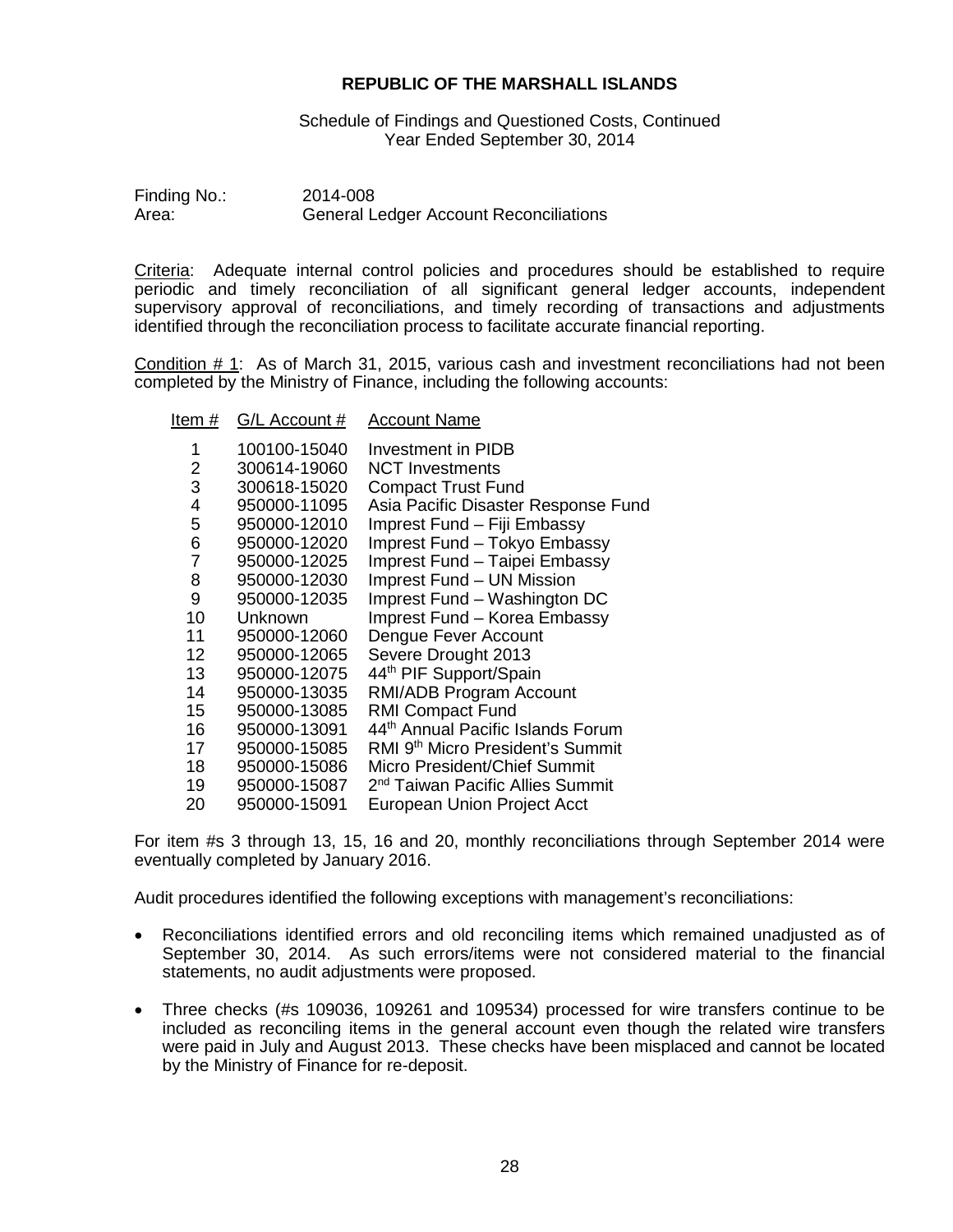Schedule of Findings and Questioned Costs, Continued Year Ended September 30, 2014

Finding No.: 2014-008, Continued<br>Area: General Ledger Accou **General Ledger Account Reconciliations** 

#### Condition # 1, Continued:

• General account check # 104864, amounting to \$102,215, is a prior year invalid check which should have been voided. Check # 106836, amounting to \$18,594, was voided in the prior year but continues to be included as a reconciling item. Audit adjustments were proposed to correct these errors.

For item # 1, an audit adjustment was proposed to correct this account.

For item # s 2, 11, 14 and 16 through 19, bank confirmation responses indicated that the associated bank accounts have been closed.

For item # 20, the associated bank account was not recorded in the general ledger when established in November 2013 in anticipation of receipt of the \$200,000 of non-federal grant proceeds, which was wired by the grantor in July 2014. The Ministry of Finance has yet to implement this non-federal grant.

The September 2014 Payroll Account reconciliation (G/L Acct # 950000-13020) included \$37,016 in net bank errors, including some dating to October 2011.

Stale-dated checks which had been adjusted to cash and a liability account in a prior year were included as reconciling items for the following bank accounts:

| G/L Account #                                                | <b>Account Name</b>                                                   |   | <b>Stale</b><br>Checks<br>Amount     |
|--------------------------------------------------------------|-----------------------------------------------------------------------|---|--------------------------------------|
| 950000-13010<br>950000-13015<br>950000-13018<br>950000-13020 | <b>General Fund</b><br><b>Ebeye General</b><br>Ebeye USAKA<br>Payroll | S | 71,740<br>11,022<br>25,782<br>39,115 |
|                                                              |                                                                       |   | 147,659                              |

The total of the above stale checks was not considered material; therefore, no audit adjustment was proposed to correct the errors.

Three accounts totaling \$58,573, which had been identified as unrecorded in the general ledger in a prior audit remained unrecorded. Management proposed adjustments to record these cash accounts in G/L Acct #s 950000-12055, 950000-13098 and 950000-13099.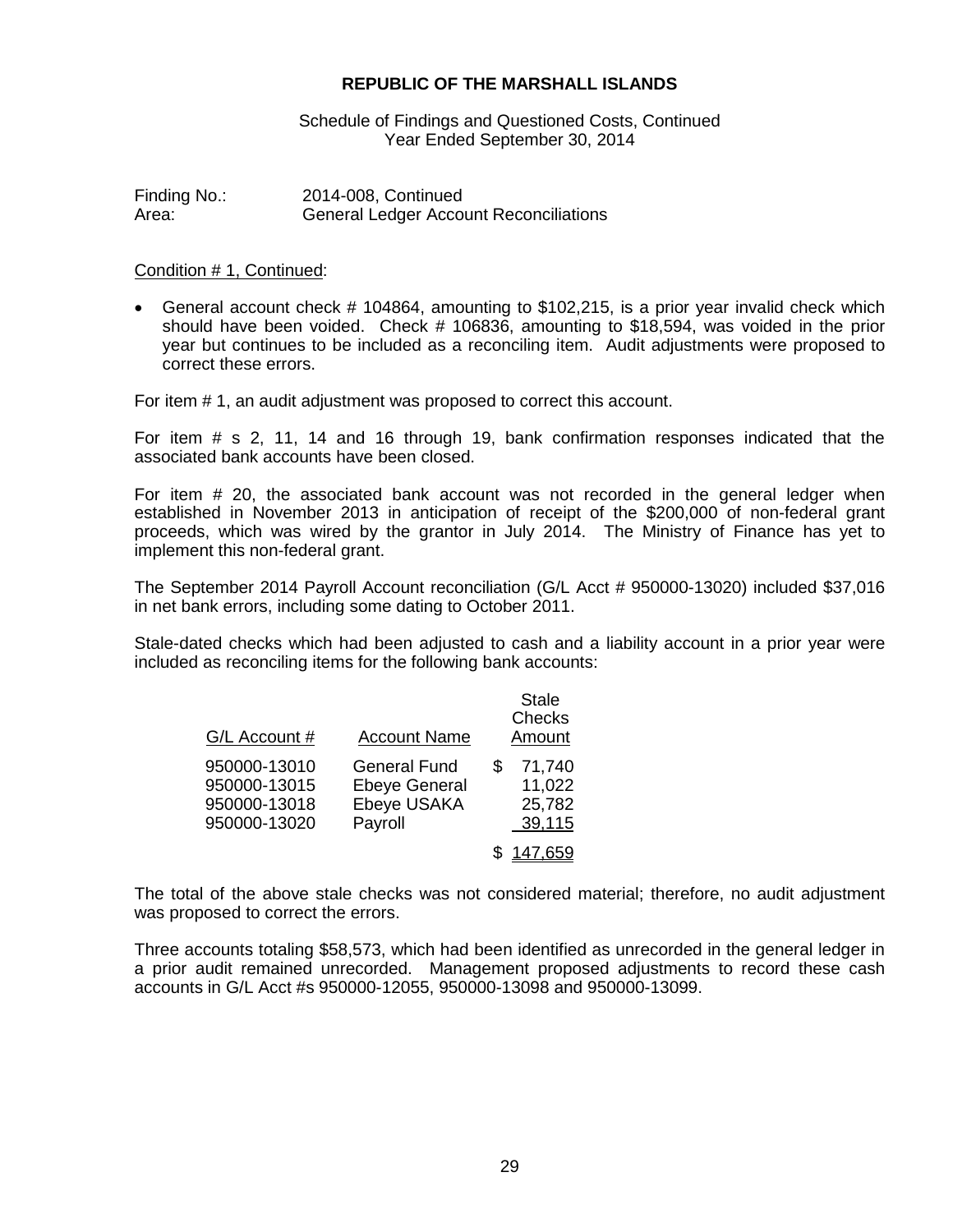Schedule of Findings and Questioned Costs, Continued Year Ended September 30, 2014

Finding No.: 2014-008, Continued<br>Area: General Ledger Accou **General Ledger Account Reconciliations** 

Condition  $# 2$ : As of March 31, 2015, various general ledger account reconciliations had not been completed by the Ministry of Finance, including the following accounts, which were not reconciled during the entire fiscal year:

| Item     |               |                          |
|----------|---------------|--------------------------|
| <u>#</u> | G/L Account # | <b>Account Name</b>      |
| 1        | 100100-07505  | <b>Foreign Operating</b> |
| 2        | 100100-21020  | A/R ROC Grants           |
| 3        | 100100-22032  | ADV to MEC - ADB         |
| 4        | 100100-28010  | Travel Advances          |
| 5        | 200090-22010  | A/R Weather Station      |
| 6        | Various       | $A/R$ – Compact          |
| 7        | 600350-21010  | $A/R$ – Federal Grants   |
| 8        | 700360-22040  | Non Fed/Other Grants     |
| 9        | 700370-07505  | <b>Foreign Operating</b> |
| 10       | 700370-21020  | A/R ROC Grants           |
| 11       | 985000-77010  | <b>ADB Loans Payable</b> |
|          |               |                          |

Reconciliations were eventually completed and audit adjustments were proposed to correct reconciliation errors identified through audit procedures.

We further noted a lack of reconciliation with vendor statements for significant vendors.

Cause: The cause of the above condition is the lack of adequate internal control policies and procedures requiring periodic and timely performance of and independent supervisory verification of general ledger account reconciliations.

Effect: The effect of the above condition is material misstatements of account balances, increased risk of undetected errors and fraud, and inaccurate financial reporting. Furthermore, delays in performance of audit procedures occurred due to modifications to the trial balances submitted for audit.

Recommendation: Management should establish policies and procedures requiring periodic and timely performance of and independent supervisory verification of significant general ledger accounts reconciliations. Furthermore, such policies and procedures should also require timely resolution of errors and recording of unrecorded transactions identified through the reconciliation process.

Prior Year Status: Lack of adequate internal control policies and procedures requiring periodic and timely performance of reconciliations and independent supervisory verification of significant general ledger accounts was reported as a finding in prior single audits as items 2010-09, 2010-12, 2011-11, 2012-08 and 2013-010.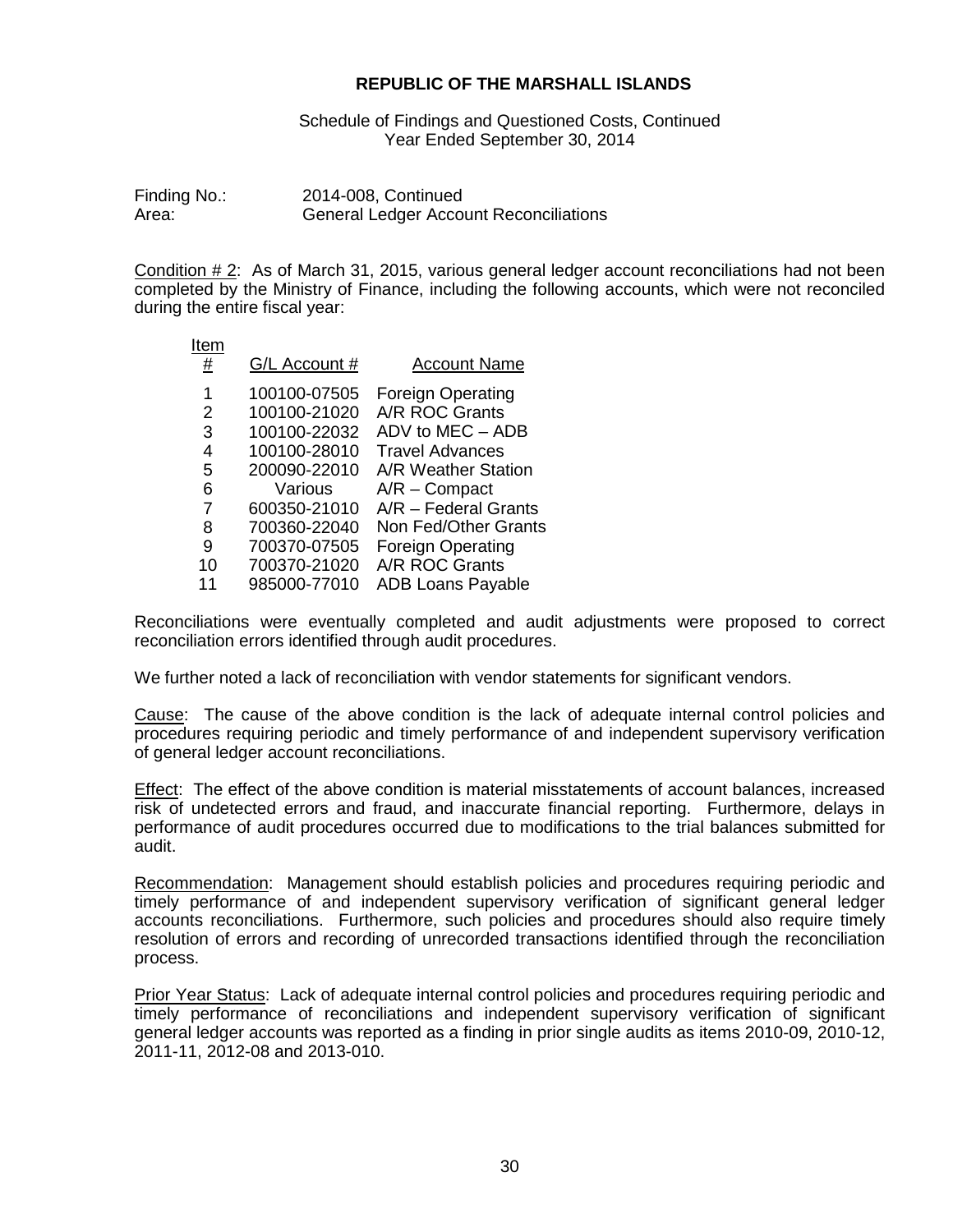Schedule of Findings and Questioned Costs, Continued Year Ended September 30, 2014

| Finding No.: | 2014-008, Continued                           |
|--------------|-----------------------------------------------|
| Area:        | <b>General Ledger Account Reconciliations</b> |

Auditee Response and Corrective Action Plan: We agree with the finding and recommendation. A new Standard Operating Procedures has been in place. In the SOP it clearly states all reconciliations be prepare by Accounting Department submit to the Assistant Secretary for revision and later on to the Secretary of Finance for final approval. This process should be done no later than one month after the month being reconciled has been completed. In addition, two Senior Level accountants have been hired by MOF along with another Senior Level provided by Asian Development Bank to assist the Accounting Department with the reconciliation process. By having the SOP and the Technical staffs to assist, this should eliminate all concerns and issues with reconciliation process which includes unposted transactions, identifying stale checks and other issues the Ministry is currently facing with reconciliation process.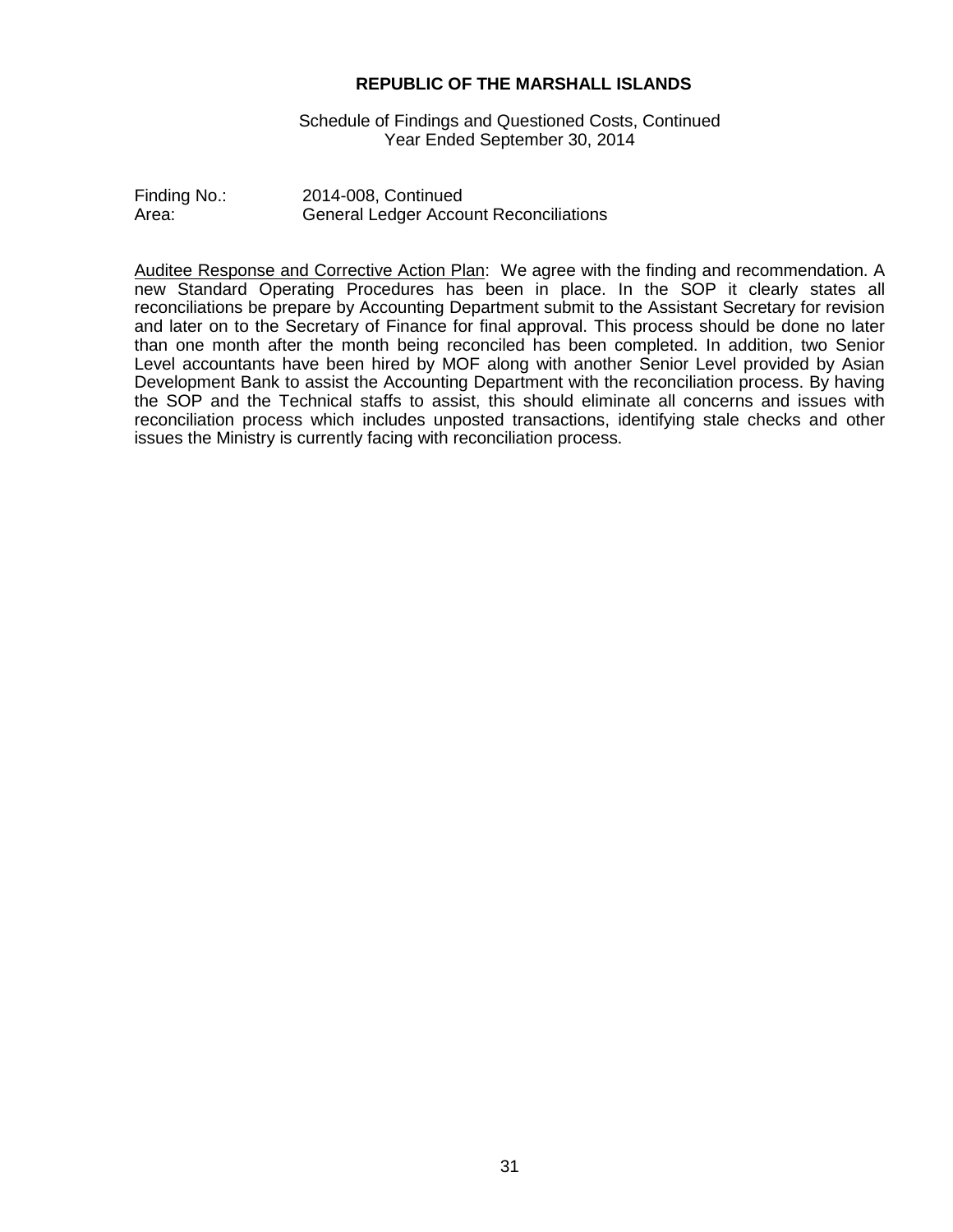Schedule of Findings and Questioned Costs, Continued Year Ended September 30, 2014

| Finding No.: | 2014-009                   |
|--------------|----------------------------|
| Area:        | <b>Accounts Receivable</b> |

Criteria: Timely drawdowns of grant expenditures should occur to reimburse the General Fund.

Condition: Three of eight non-payroll expenditures for the Public Infrastructure Sector Grant and the Landowners Special Needs Grants had not been reimbursed eight (8) months after year end, as follows.

| Check # | APV#   | Amount    |
|---------|--------|-----------|
| 115522  | 220027 | \$132,310 |
| 116891  | 222737 | \$ 7.979  |
| 120040  | 229394 | \$ 38,057 |

In addition, it appears that other grants may not be timely billed and collected. Specifically, RepMar recorded receivables due from federal agencies for Compact Sector Grants as follows:

| <b>Education Sector</b>         | \$1,910,951 |
|---------------------------------|-------------|
| <b>Health Sector</b>            | 1,001,691   |
| <b>Ebeye Special Needs</b>      | 737,010     |
| <b>Landowners Special Needs</b> | 78.440      |
| <b>Kwajalein Environment</b>    | 33,080      |
|                                 | \$3,761,172 |

The above receivables pertain to March 2014 and September 2014 monthly drawdowns not timely drawn down by the Ministry of Finance. Subsequent to year end, the Ministry of Finance was unable to provide a status of the collection of these receivables; however, this matter was ultimately resolved in January 2016.

Cause: The cause of the above condition is the lack of adequate policies and procedures requiring periodic and timely analysis of grant expenditures to ascertain whether reimbursement of grant expenditures can occur.

Effect: The effect of the above condition is that the General Fund bears the cost of grant expenditures.

Recommendation: Management should establish policies and procedures requiring periodic and timely analysis of grant expenditures to ascertain whether reimbursement of grant expenditures can occur.

Auditee Response and Corrective Action Plan: We agree with the finding and recommendation. MOF will establish policy and procedures to monitor and analyze grant expenditures on a quarterly basis. Inclusive to the Compact Funds Quarterly Reports, MOF will compile similar reports for Federal and Non-Federal Grants. Revenue and Expenditure status reports are to be provided to MOF's Management for reviewing and monitoring of funds on a Quarterly Basis.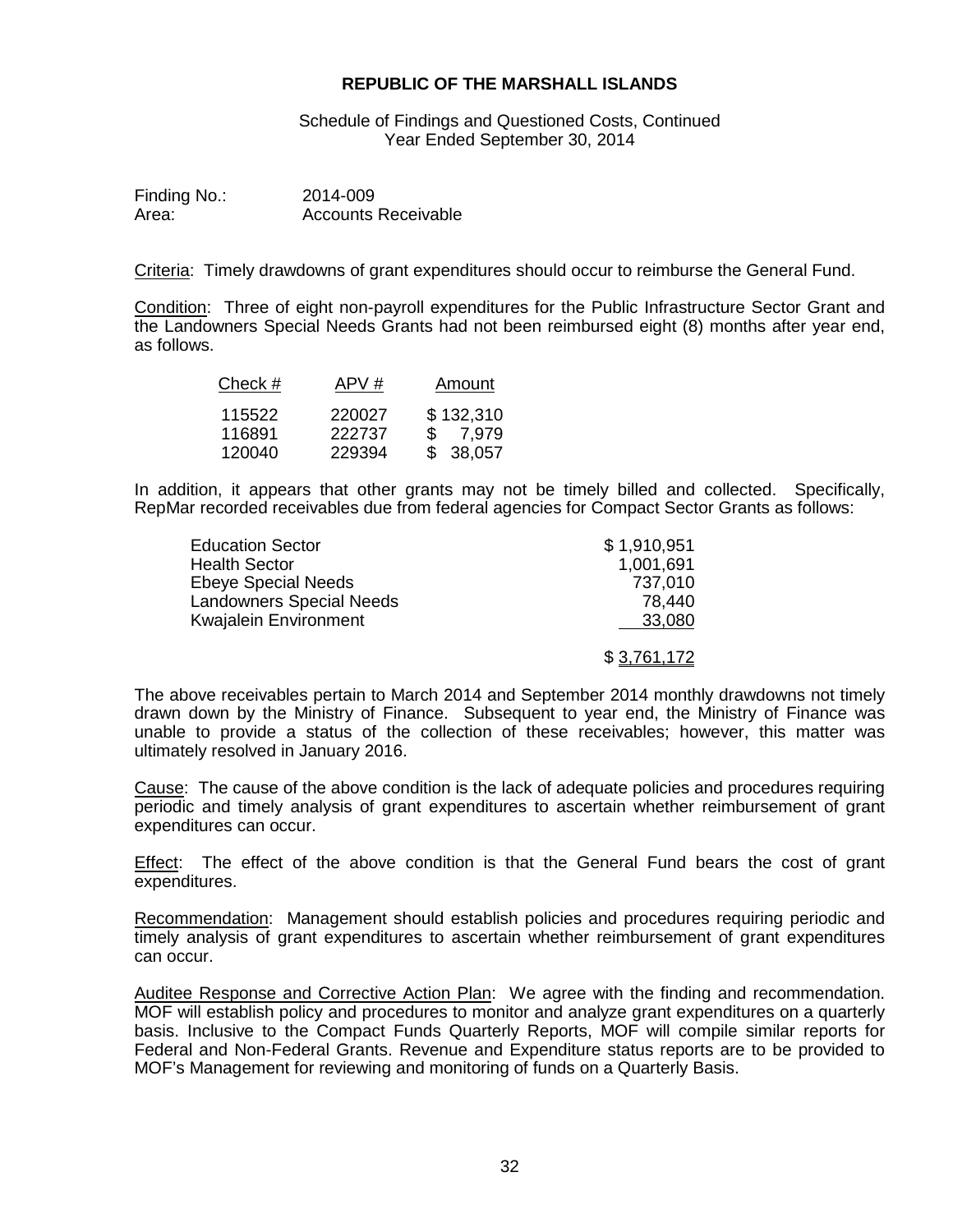Schedule of Findings and Questioned Costs, Continued Year Ended September 30, 2014

Finding No.: 2014-010<br>Area: Purchase Purchase of Former Long Island Hotel Facility

Criteria: An asset appraisal or valuation should be performed to document and support the appropriateness of the purchase price of facilities.

Condition: An independent asset appraisal or valuation associated with the purchase of the former Long Island Hotel facility at a cost of \$3,800,000 was not on file.

Cause: The cause of the above condition is that an independent asset appraisal or valuation was not required prior to purchase of the former Long Island Hotel facility.

Effect: The effect of the above condition is an inability to establish the valuation of the purchase price of the former Long Island Hotel facility.

Recommendation: We recommend that management contract for an independent appraisal or valuation of the former Long Island Hotel facility performed to document the appropriateness of the facility's purchase price.

Auditee Response and Corrective Action Plan: We agree with the finding and recommendation. It is a standard procedure for the RMI Project Management Unit to conduct appraisal or valuation of a facility to ascertain the appropriate purchasing price of an already existing facility.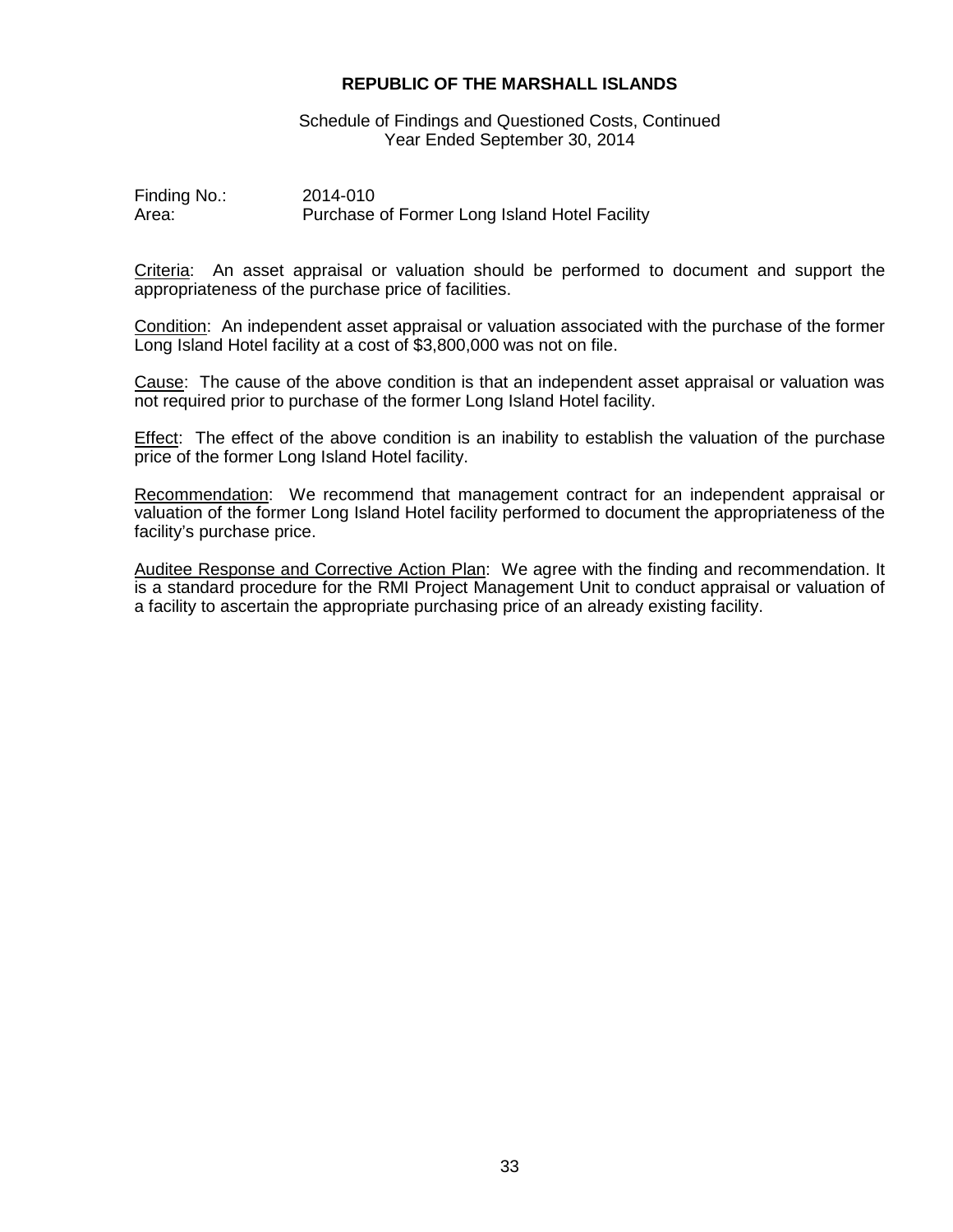Schedule of Findings and Questioned Costs, Continued Year Ended September 30, 2014

Finding No.: 2014-011<br>Area: Construct Construction-In-Progress/Retention Payable

Criteria: Adequate internal control policies and procedures should be established to require that fixed asset and retention payable subsidiary ledgers are updated in accordance with the progress of construction projects.

Condition: The construction-in-progress (CIP) and retention payable subsidiary ledgers (SL) were not updated throughout fiscal year 2014.

Audit procedures performed identified the following exceptions in the provided CIP SL:

- The beginning balance differed from the prior year ending balance by \$21,557. Corrections to the CIP SL were proposed through the audit process.
- Total additions during fiscal year 2014 per the CIP SL for the following projects did not agree with the underlying contractor progress billings, as follows:

|             | Per Contractor |            |                   |
|-------------|----------------|------------|-------------------|
| Project $#$ | Billing        | Per CIP SL | <b>Difference</b> |
| IDMP0085    | 95.868         | \$ 91.303  | \$ 4.565          |
| IDMP0086/87 | \$426,913      | \$406,584  | \$20,329          |
| IDMP0097    | \$420,400      | \$400,381  | \$20,019          |

The above projects were completed and capitalized at the correct costs in fiscal year 2014; thus, adjustments to the CIP SL for the above differences were not necessary.

• Retention payables accrued as of September 30, 2014 for the following projects was incorrect, as follows:

| Project #   | Per Contractor<br><b>Billing</b> | Per Accrual | <b>Difference</b> |
|-------------|----------------------------------|-------------|-------------------|
| IDMP0086/87 | \$57,126                         | \$37,069    | \$20,057          |
| IDMP0097    | \$27,150                         | \$9,154     | \$17,996          |

An audit adjustment was proposed to correct the above errors.

Cause: The cause of the above condition is the lack of policies and procedures requiring timely and periodic update of CIP and retention payable subsidiary ledgers and reconciliation with general ledger accounts. A further cause for the errors in valuation of both completed and ongoing projects is the lack of reconciliations with contractor billings, which are inclusive of retention and gross receipts taxes, and with RepMar's Project Management Unit's monthly project status reports.

Effect: The effect of the above condition is the misstatement of capital assets, retention payable, and expenditures which resulted in inaccurate interim financial reporting.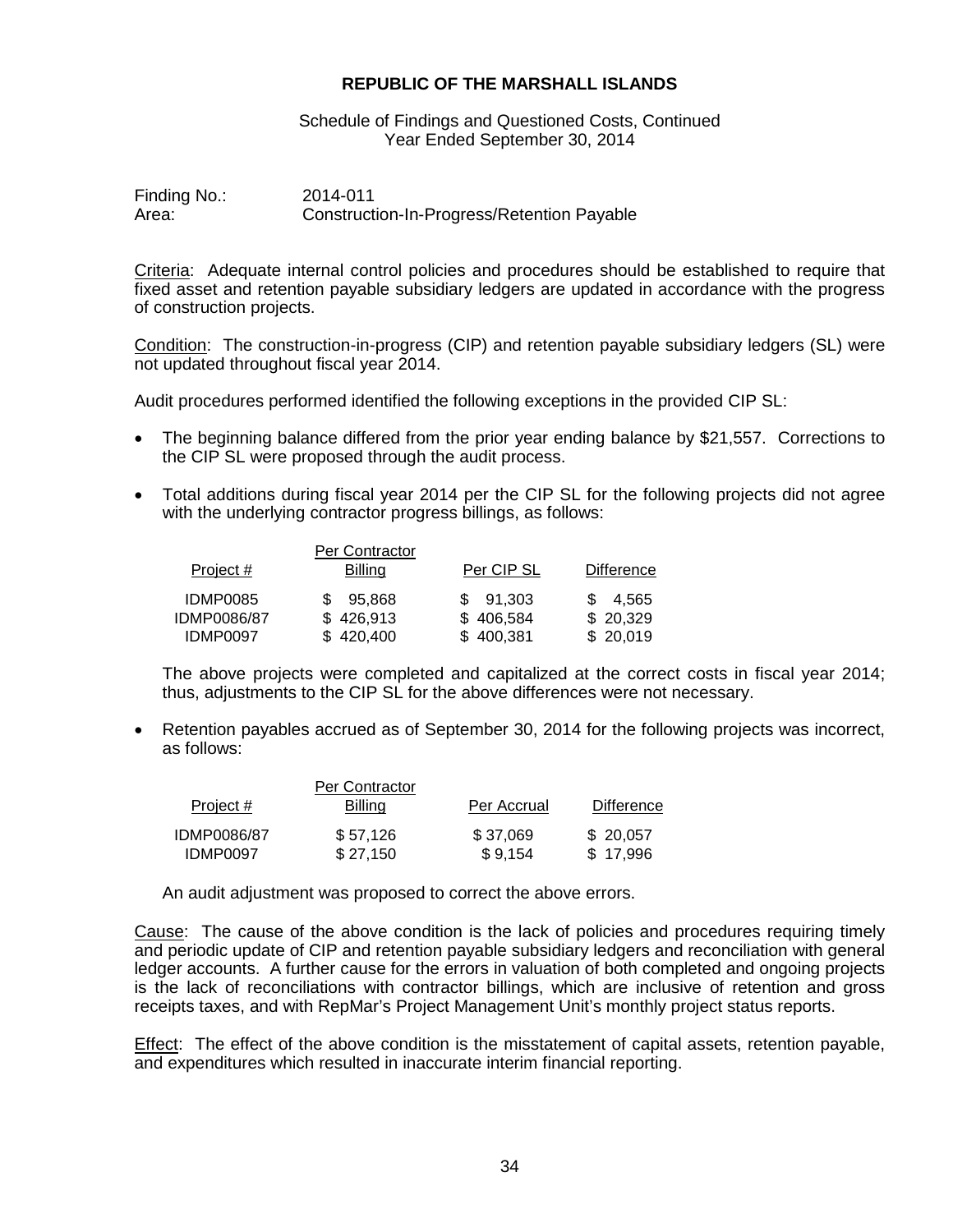Schedule of Findings and Questioned Costs, Continued Year Ended September 30, 2014

Finding No.: 2014-011, Continued<br>Area: Construction-In-Progress Construction-In-Progress/Retention Payable

Recommendation: Management should establish policies and procedures requiring timely and periodic update of capital assets and retention payable subsidiary ledgers and reconciliation with general ledger accounts.

Prior Year Status: Lack of policies and procedures requiring timely and periodic update of capital assets and retention payable subsidiary ledgers and reconciliation with general ledger accounts was reported as a finding in prior single audits as items 2011-13, 2012-10 and 2013-012.

Auditee Response and Corrective Action Plan: We agree with the finding and recommendation. Although MOF has begun using the PMU payment records and progress reports, the reconciliation of the CWIP and compilation of the CWIP were not fully carried out in FY2014. Management will ensure the proper and well defined procedures are incorporated in the Ministry's SOP, but more importantly, the proper procedures and be implementation is in full compliance in FY2016 on.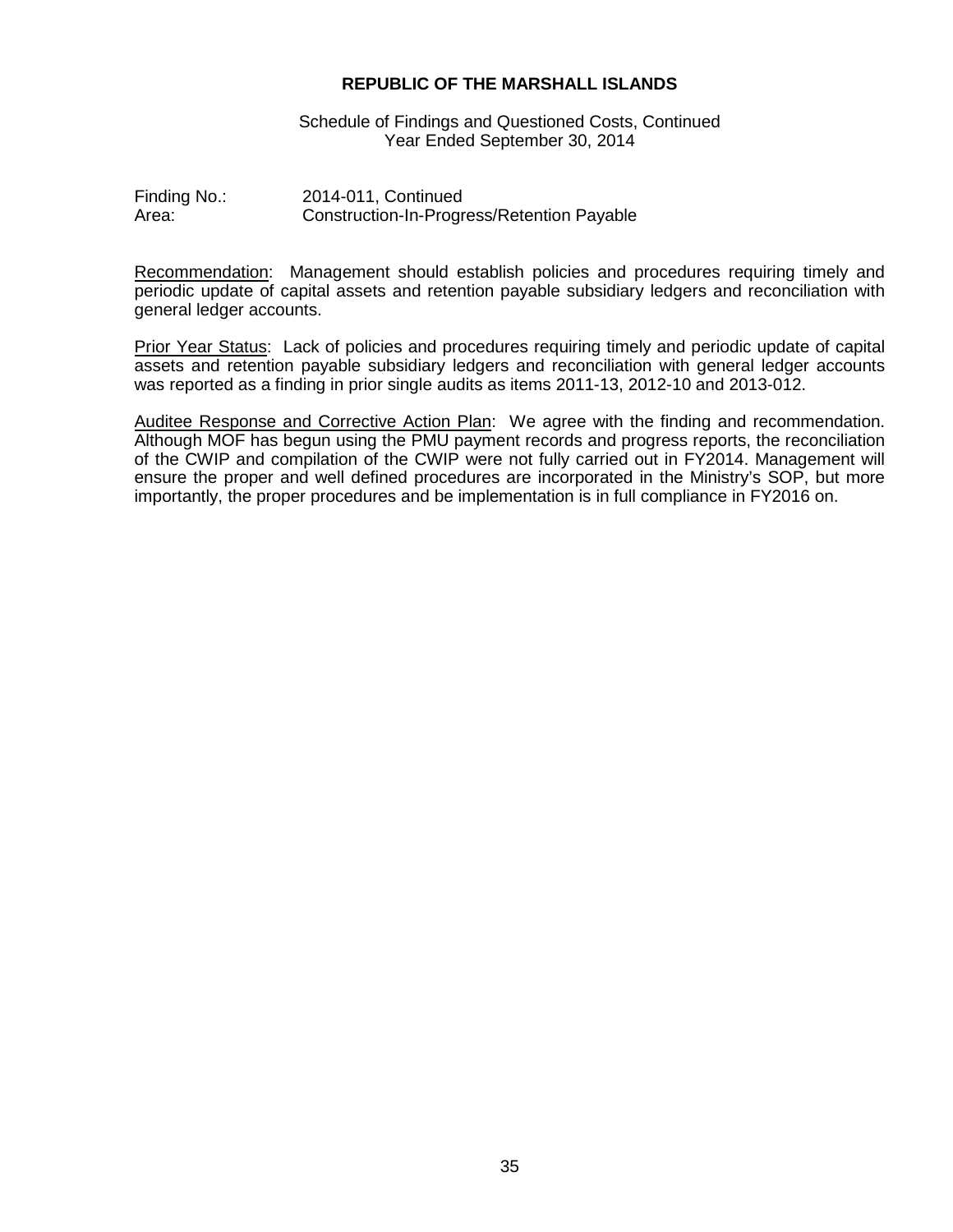Schedule of Findings and Questioned Costs, Continued Year Ended September 30, 2014

| Finding No.: | 2014-012     |
|--------------|--------------|
| Area:        | Encumbrances |

Criteria: Encumbrances should be periodically reviewed for validity, and encumbrance subsidiary ledgers and the general ledger should be timely reconciled.

Condition: Encumbrances were not reviewed and reconciled throughout fiscal year 2014. Of encumbrances recorded as of September 30, 2014, in excess of sixty-two percent (62%) were over a year old, including balances dating back to 2004. The subsidiary ledgers also included undated encumbrances totaling \$413,816.

Furthermore, one \$1,212,500 item (contract # C0213101) as of September 30, 2014, was for a contract which was terminated during the year.

Cause: The cause of the above condition is the lack of policies and procedures requiring timely and periodic review and reconciliation of encumbrances.

Effect: The effect of the above condition is misstatement of encumbrance balances.

Recommendation: Management should periodically review the subsidiary encumbrance ledgers for invalid encumbrances and timely reconcile the general ledger to the subsidiary ledgers.

Prior Year Status: Lack of policies and procedures requiring timely and periodic review and reconciliation of encumbrances was reported as a finding in the prior single audit as item 2013- 013.

Auditee Response and Corrective Action Plan: We agree with the finding and recommendation. The major cause of the noted variances is failure to liquidate the encumbrance when making a cash disbursement to the vendor, resulting in overstated reserves of fund balance. MOF will again strengthen its efforts to communicate with the department to ensure all invalid encumbrances are properly liquidated in fiscal year 2015.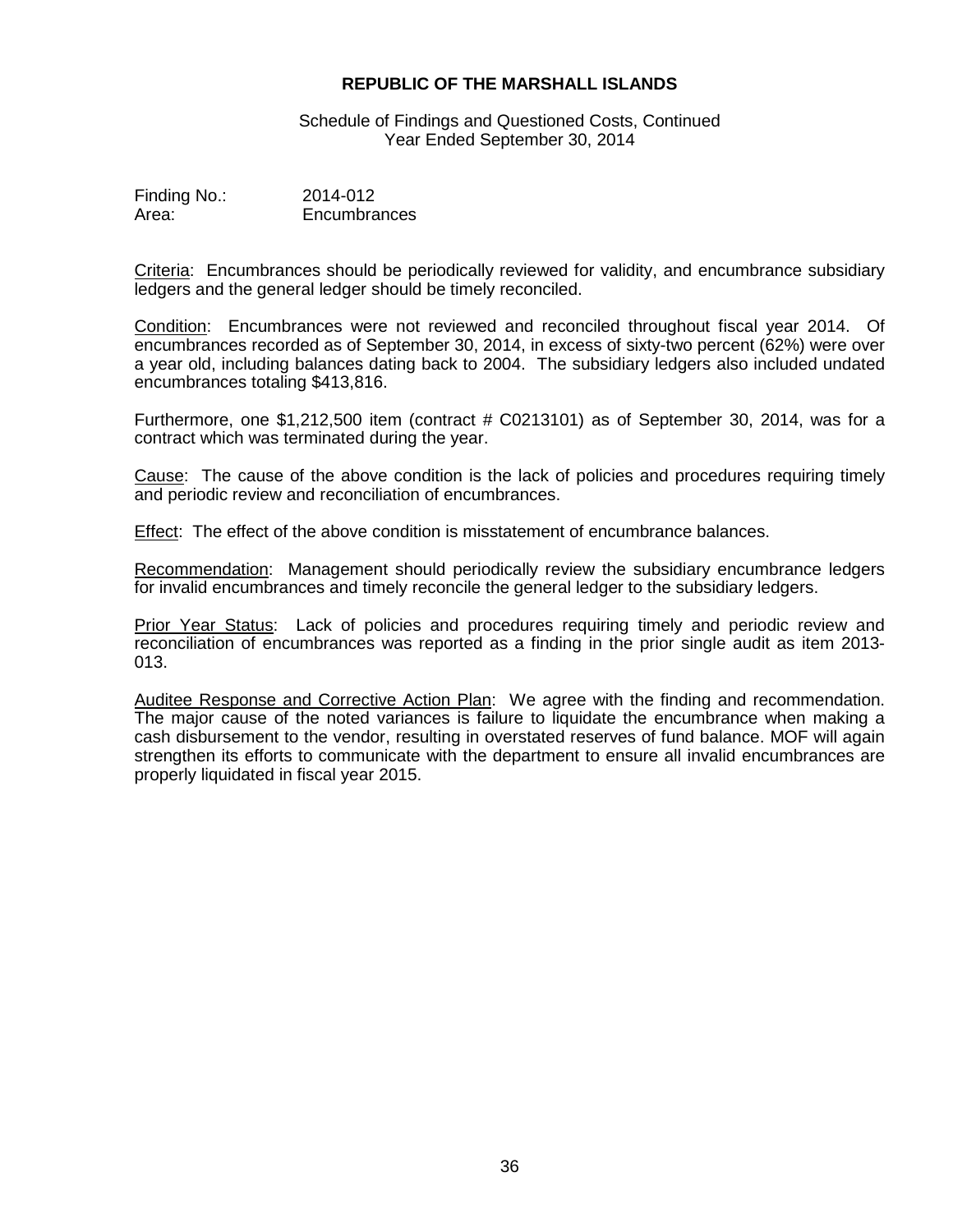Schedule of Findings and Questioned Costs, Continued Year Ended September 30, 2014

Finding No.: 2014-013<br>Area: General Lo **General Ledger Journal Entries** 

Criteria: Adequate accounting controls necessitate segregation of duties. Journal entries and adjustments should be adequately supported and be independently approved.

Condition: Independent review and authorization of journal entries posted for fiscal year 2014 were not consistently documented, and numerous general journal vouchers (GJV) were not supported by underlying documentation. Furthermore, daily batch edit reports run prior and subsequent to posting of journal entries and updates of general ledger accounts are not reviewed to determine timely disposition of errors.

Additionally, there is no system control in place to preclude use of the same GJV # and instances of multiple use of the same GJV # occurred.

Cause: The cause of the above condition is the lack of adequate internal control policies and procedures requiring that journal entries and adjustments to the general ledger be subject to independent review and approval.

Effect: The effect of the above condition is a possible misstatement of financial statement balances and recording of unauthorized transactions.

Recommendation: Management should establish policies and procedures relative to independent authorization and review of journal entries and adjustments.

Prior Year Status: The lack of independent review and approval of journal entries and adjustments was reported as a finding in prior single audits as items 2009-12, 2010-10, 2011-14, 2012-11 and 2013-014.

Auditee Response and Corrective Action Plan: We agree with the finding and recommendation. MOF acknowledges the need to exercise better control over the journal entry functions. The recently approved Standard Operational Procedure (SOP) aims to clarity the roles and duties of each task of the accounting department, and other divisions within Ministry of Finance. Furthermore, the addition of the two newly hired certified accountants will enable the Ministry to conduct in-house training to ascertain accounting staffs are fully aware, and better execute their roles and duties.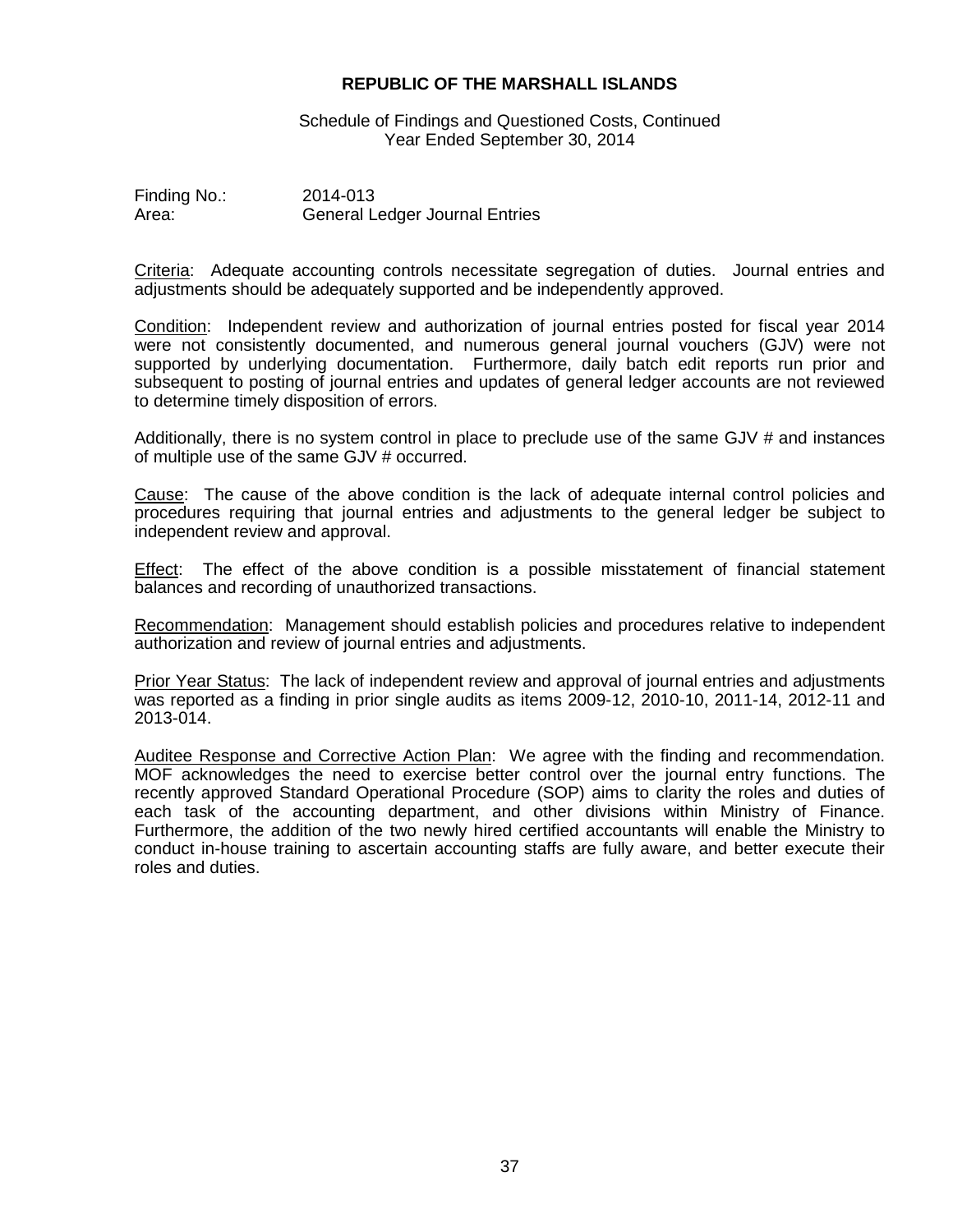#### Unresolved Prior Year Findings and Questioned Costs Year Ended September 30, 2014

# Questioned Costs

The prior year Single Audit report on compliance with laws and regulations noted the following questioned costs and comments that were unresolved at September 30, 2014:

|                                                                                                                                                                                                                                                          | <b>Questioned Costs</b>                                                           |              |                                                                                   |
|----------------------------------------------------------------------------------------------------------------------------------------------------------------------------------------------------------------------------------------------------------|-----------------------------------------------------------------------------------|--------------|-----------------------------------------------------------------------------------|
|                                                                                                                                                                                                                                                          | RepMar                                                                            | Subrecipient | Total                                                                             |
| Questioned costs of RepMar as previously reported:<br>Fiscal year 2008 Single Audit<br>Fiscal year 2009 Single Audit<br>Fiscal year 2010 Single Audit<br>Fiscal year 2011 Single Audit<br>Fiscal year 2012 Single Audit<br>Fiscal year 2013 Single Audit | \$<br>393,111<br>227,454<br>1,507,681<br>119,607<br>35,857<br>71,294<br>2,355,004 | \$           | \$<br>393,111<br>227,454<br>1,507,681<br>119,607<br>35,857<br>71,294<br>2,355,004 |
| Questioned costs of fiscal year 2014 Single Audit                                                                                                                                                                                                        | 318,321                                                                           | 22,287       | 340,608                                                                           |
| Unresolved questioned costs of RepMar at<br>September 30, 2014                                                                                                                                                                                           | \$2,673,325                                                                       | 22,287       | \$2,695,612                                                                       |

## Summary Schedule of Prior Audit Findings and Questioned Costs

| Finding<br><b>Number</b> | <b>CFDA</b><br><b>Number</b> | Questioned<br>Costs | <b>Status</b> |
|--------------------------|------------------------------|---------------------|---------------|
| 2008-5                   | 15.875                       | \$<br>74,318        | Refer Note 1. |
| 2008-6                   | 84.027                       | 14,966              | Refer Note 1. |
| 2008-7                   | 15.875/                      | 294,900             | Refer Note 1. |
|                          | 93.110                       | 8,927               | Refer Note 1. |
| 2009-1                   | 15.875                       | 208,243             | Refer Note 1. |
| 2009-2                   | 15.875                       | 848                 | Refer Note 1. |
| 2009-9                   | 15.875                       | 18,363              | Refer Note 1. |
| 2010-4                   | 10.567/                      | 18,706              | Refer Note 1. |
|                          | 15.875/                      | 629,840             | Refer Note 1. |
|                          | 84.027/                      | 26,305              | Refer Note 1. |
|                          | 93.003/                      | 8,671               | Refer Note 1. |
|                          | 93.069/                      | 47,659              | Refer Note 1. |
|                          | 93.110/                      | 15,336              | Refer Note 1. |
|                          | 93.118/                      | 16,450              | Refer Note 1. |
|                          | 93.163/                      | 38,450              | Refer Note 1. |
|                          | 93.268/                      | 94,554              | Refer Note 1. |
|                          | 93.889/                      | 31,995              | Refer Note 1. |
|                          | 93.938/                      | 14,082              | Refer Note 1. |
|                          | 93.958/                      | 2,552               | Refer Note 1. |
|                          | 93.959/                      | 4,906               | Refer Note 1. |
|                          | 93.977/                      | 51,690              | Refer Note 1. |
|                          | 93.988/                      | 2,062               | Refer Note 1. |